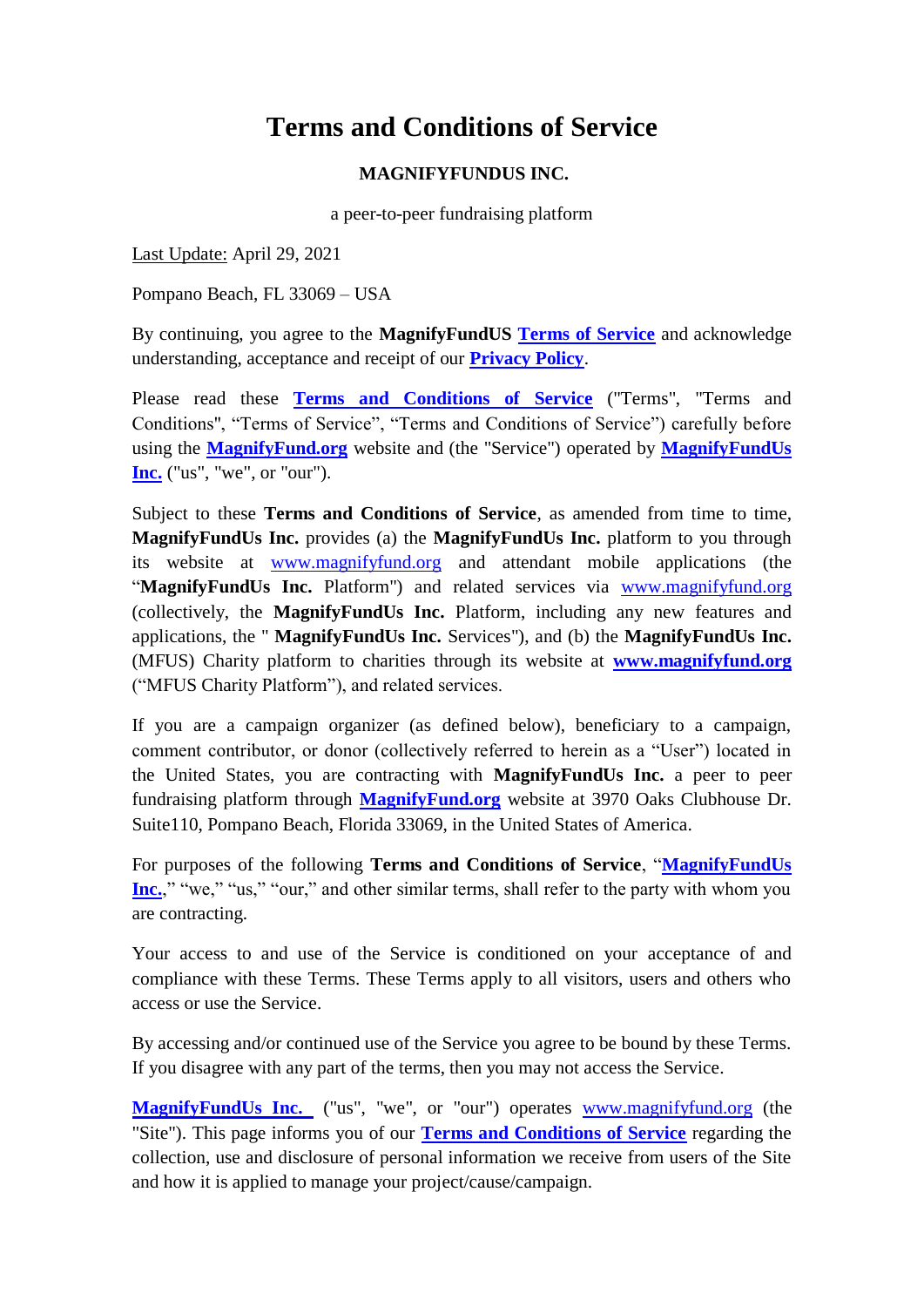We use your personal information only for providing and improving the Site. By using the Site, you agree to the collection and use of information in accordance with these **Terms and Conditions of Service.**

MagnifyFund.org is a website to help you understand how our company collects data and how **MagnifyFundUs Inc.** makes its platform available exclusively to nonprofits and individuals who represent such nonprofits through its website, social media, mobile apps and other virtual marketing services (the "Platform"). By visiting and using **MagnifyFundUs Inc.** website and **MagnifyFund.org** platform you agree for us to use your personal information and accept the **Terms and Conditions of Service** and our **[Privacy](http://magnifyfund.org/privacy-policy/) Policy**. (**Terms and Conditions of Service** and **[Privacy](http://magnifyfund.org/privacy-policy/) Policy** may be modified from time to time). If you have any questions, please email us to [support@magnifyfund.com](mailto:support@magnifyfund.com)

ARBITRATION, JURY TRIAL, AND CLASS ACTION WAIVER EXCEPT AS OTHERWISE DESCRIBED IN THE DISPUTES SECTION BELOW, BY USING THE **[MAGNIFYFUNDUS INC.](http://www.magnifyfund.org/)** SERVICES, YOU AGREE THAT DISPUTES BETWEEN US WILL BE RESOLVED BY BINDING, INDIVIDUAL ARBITRATION AND YOU WAIVE YOUR RIGHT TO A JURY TRIAL OR TO PARTICIPATE IN A CLASS ACTION. PLEASE REVIEW THE DISPUTES SECTION CAREFULLY; BY ENTERING THIS AGREEMENT, YOU EXPRESSLY ACKNOWLEDGE THAT YOU HAVE READ AND UNDERSTAND ALL OF THE TERMS OF THIS AGREEMENT.

We reserve the right, at our sole discretion, to change or modify portions of these Terms of Service at any time. When we do this, we will post the revised Terms of Service on this page and will indicate the date of such revision.

Your continued use of the Services after the date of any such changes constitutes your acceptance of the new Terms of Service. To the extent allowed by law, the English version of these Terms of Service is binding, and other translations are for convenience only. If you do not wish to accept the new Terms of Service, you may discontinue your use of the Services.

In addition, when using the Services, you will be subject to additional applicable policies including without limitation, the **[Privacy Policy](http://magnifyfund.org/privacy-policy/)** located at **[https://www.magnifyfund.org /privacy-policy](https://www.magnifyfund.org/privacy-policy)**. All such terms are hereby incorporated by reference into these Terms of Service (provided, however, these Terms of Service will take precedence in the event of conflict). We shall resolve any such conflicts in our sole discretion, and all our determinations are final.

### **Access and Use of the Services**

### **Individual Fundraising Services by a Sponsoring Non-Profit:**

The **MagnifyFundUs Inc.** Services are offered as a platform to allow an individual, entity, or organization (the "Campaign Organizer") to post a fundraising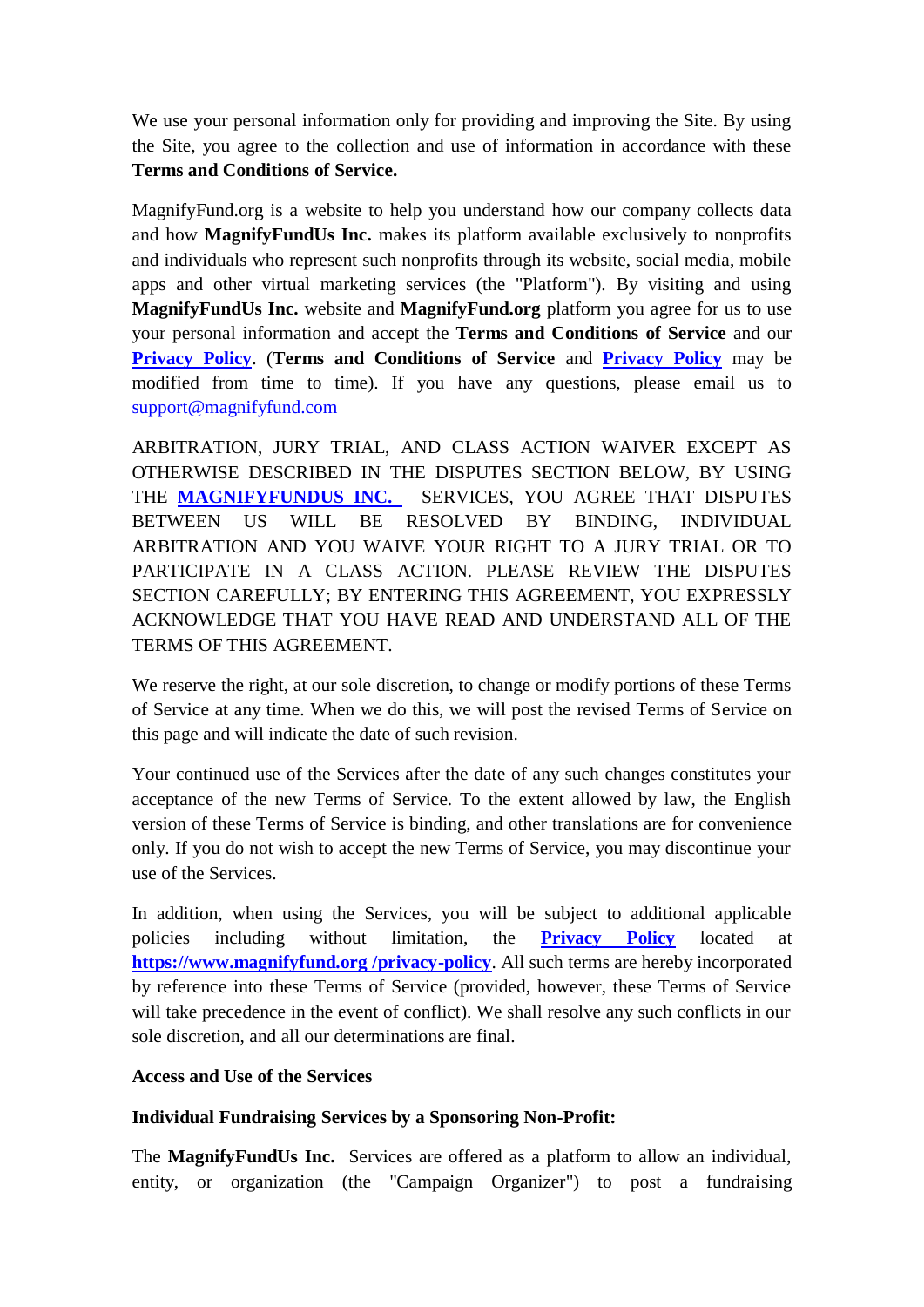cause/campaign ("Campaign") to the **[MagnifyFund.org](http://www.magnifyfund.org/)** Platform website to accept monetary donations ("Donations") from donors ("Donors") under the umbrella and strict Sponsorship of a US Non-Profit only.

### **MFUS Charity Fundraising Services for a Non-Profit Program:**

The **MagnifyFundUs Inc.** Charity Services are offered as an exclusive platform to allow a Campaign Organizer to accept Donations from Donors for a charitable purpose and established registered US Non-Profit program within and part of a US Non-Profit. This means that, in connection with MFU Charity, both the Campaign Organizer and Beneficiary must be a US Non-Profit organization and established as such under the applicable laws of incorporation of the United States of America ("Charities"). For example, in the United States, the Campaign Organizer for MFUS Charity Services must be a  $501(c)(3)$ ,  $(c)(4)$  or other non-profit organization, raising funds for a charitable purpose or program within a particular US Non-Profit.

In both cases above, **MagnifyFundUs Inc.** exclusively Services ONLY US based registered Non-Profits, whether they are the Sponsoring Non-Profit or the specific Non-Profit Program within and part of a US Non-Profit.

### **Our services**

**[MagnifyFund.org](http://www.magnifyfund.org/)** website offers a platform service to exclusively allow your nonprofit and the representative of the nonprofit to fundraise and accept monetary donations.

Your fundraising campaign will be designed and administered by our webmasters to achieve the best feel and image possible for your donors to understand your cause/campaign. And it will be approved by you as the campaign organizer. Each campaign applies standard transaction fees to the services provided to your nonprofit.

**MagnifyFund.org** provides you with the services of creating a fundraising campaign and process your donation to your nonprofit within 48 hours if you live in the United States and up to 5 working days if you live outside the United States.

Any and all collected funds into your 'cause' via www.magnifyfund.org

has a 9% Payment Processor Fee that is automatically debited from each received donation.

The minimum standard one-time set-up fee per US Nonprofit Organization is \$150.00 US dollars, and an additional \$50.00 US dollars per cause, project or campaign. This MagnifyFundUs Inc. 's specific set-up Fees for your 'cause' will be charged to your designated Nonprofit.

Industry-standard payment processor fees also apply (hereinafter and on MagnifyFund.org website referred to as "Payment Processor Fees"). To learn more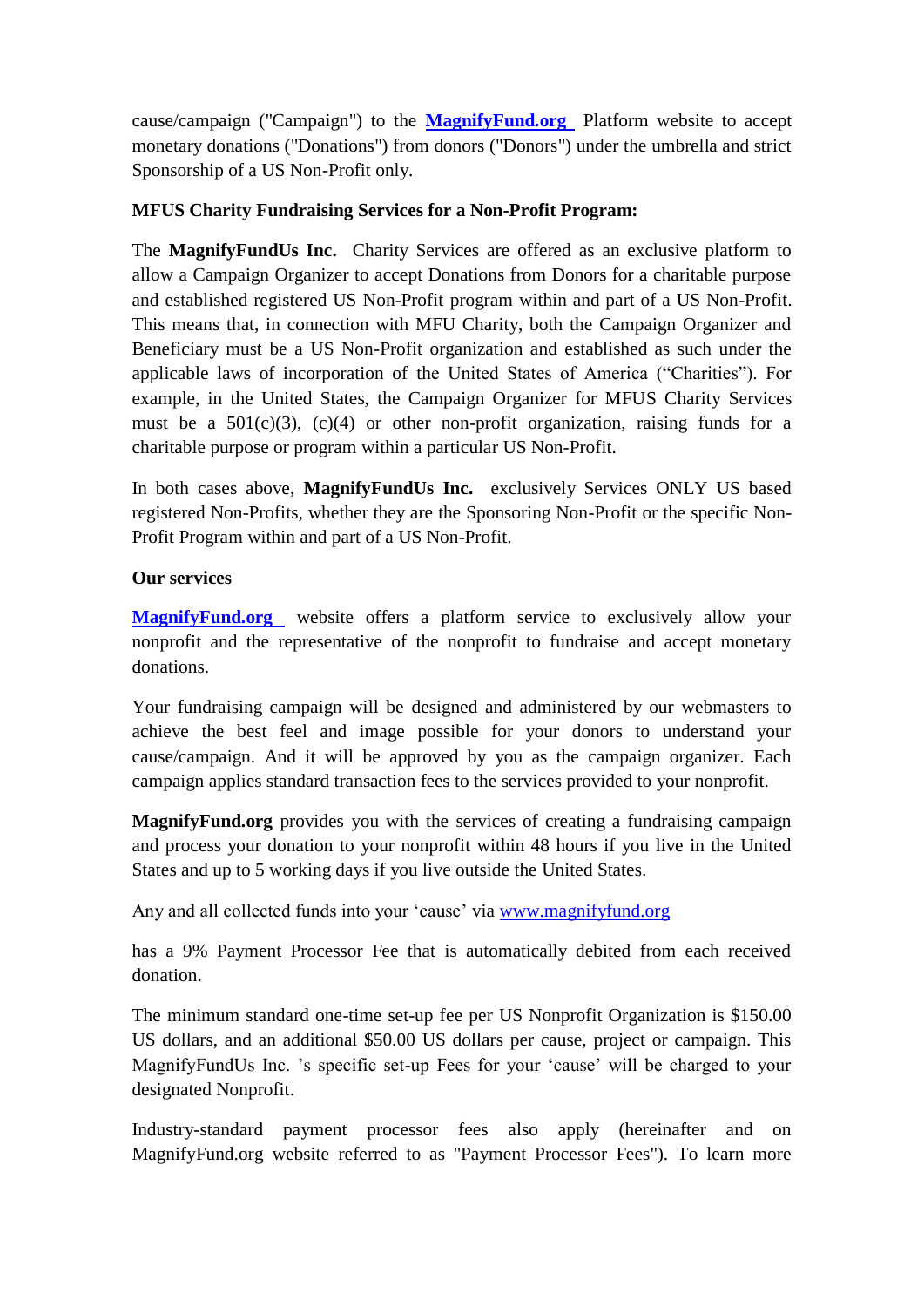about the **MagnifyFundUs Inc.** Platform, the MFUS Charity Platform and applicable **[Payment Processor Fees](http://magnifyfund.org/payment-processor-fees/)**, visit us at [http://magnifyfund.org /payment-processor-fees/.](http://magnifyfund.org/payment-processor-fees/)

All "Payment Processor Services" are Powered by **[Authorize.Net.](https://www.authorize.net/)** 

Administrative fees will be deducted at the time of the transfer.

- **4%** to **Authorize.Net** for transactions and processing fees, and bank fees, and an additional,
- **5%** for Cause/Campaign and website management and gateway fundraising platform access by **MagnifyFundUs Inc.**

# **MagnifyFundUs Inc.** does not play the role of a financial institution, a charity, broker, or negotiator.

At any time, you can transfer funds from other fundraising platforms into your 'cause' at [www.magnifyfund.org/](http://www.magnifyfund.org/)

# **please note that a 9% Payment Processor Fee applies.**

Campaign representative or nonprofit are responsible for their own information. **MagnifyFundUs Inc. and MagnifyFund.org** are NOT liable for any misinformation about the project/cause/campaign.

**MagnifyFundUs Inc.** is not liable for the verbiage, description and/or mission of each campaign, and it does not guarantee the goal amount that the nonprofit wishes to accomplish through this campaign using **MagnifyFund.org.**

As a donor, once you make donations to a nonprofit, you are not responsible on how the donation will be used. All donations are at your own risk. If by any chance you feel that the funds raised are not being used as they are supposed to be used for, please send us an email to [support@magnifyfund.com](mailto:support@magnifyfund.com) and report it to us. It is a serious matter any fraudulent activity and the misuse of funds raised.

Donors have the option to give month to month donations for a period of time once you choose and agree on a recurring donation basis. Donors are responsible for updated billing information. i.e. credit card number, expiration date, billing address or any other pertinent information.

# **Content**

Our Service allows you to post, link, store, share and otherwise make available certain information, text, graphics, causes, campaigns, videos, or other material ("Content"). You are responsible for first complying with our Service terms and then send your content for screening prior to us uploading any content to our website. You will not be able to upload any content by yourself without our consent.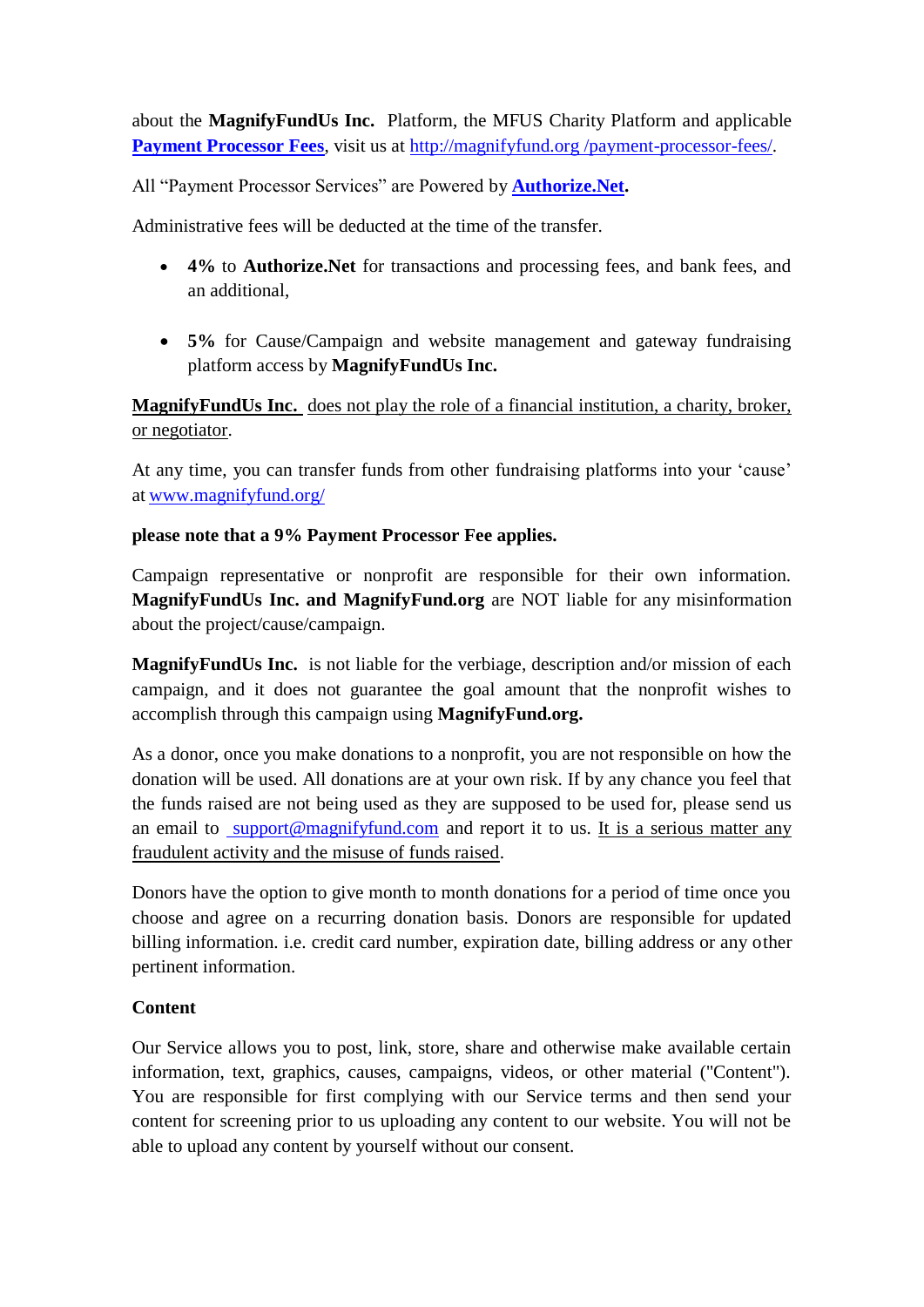# **Purchases**

If you wish to purchase any product or service made available through the Service ("Purchase"), you may be asked to supply certain information relevant to your Purchase including, without limitation; your full name, email, contact phone number, address, company, cause, goal, reasons to submit your cause and others in reference to the Service.

### **Payment Processor Fees**

Any and all collected funds into your 'cause' via www.magnifyfund.org

has a 9% Payment Processor Fee that is automatically debited from each received donation.

The minimum standard one-time set-up fee per US Nonprofit Organization is \$150.00 US dollars, and an additional \$50.00 US dollars per cause, project or campaign. This MagnifyFundUs Inc. 's specific set-up Fees for your 'cause' will be charged to your designated Nonprofit.

Industry-standard payment processor fees also apply (hereinafter and on MagnifyFund.org website referred to as "Payment Processor Fees"). To learn more about the **MagnifyFundUs Inc.** Platform, the MFUS Charity Platform and applicable **[Payment Processor Fees](http://magnifyfund.org/payment-processor-fees/)**, visit us at [http://magnifyfund.org /payment-processor-fees/.](http://magnifyfund.org/payment-processor-fees/)

All "Payment Processor Services" are Powered by **[Authorize.Net.](https://www.authorize.net/)** 

Administrative fees will be deducted at the time of the transfer.

- **4%** to **Authorize.Net** for transactions and processing fees, and bank fees, and an additional,
- **5%** for Cause/Campaign and website management and gateway fundraising platform access by **MagnifyFundUs Inc.**

MagnifyFundUs Inc. does not play the role of a financial institution, a charity, broker, or negotiator.

### **Transfer of Funds**

At any time, you can transfer funds from other fundraising platforms into your ‗campaign' at [www.magnifyfund.org/](http://www.magnifyfund.org/)

### **please note that a 9% Payment Processor Fee applies.**

The Services are platforms; We are not a Broker, Financial Institution, Creditor or Charity.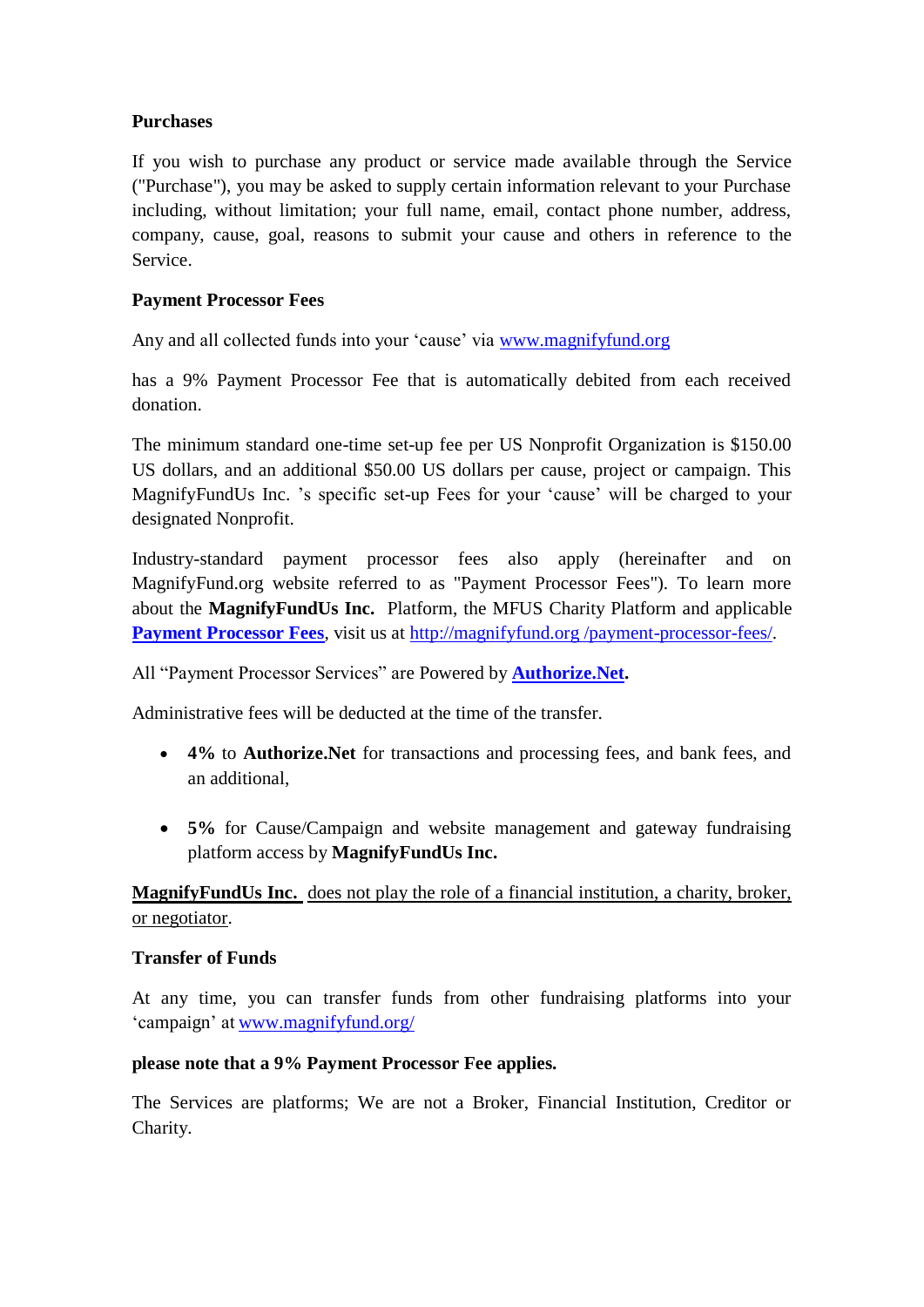The Services are administrative platforms only. **MagnifyFundUs Inc.** facilitates the Campaign of the Campaign Organizers and permits Donors to make donations to these Campaign Organizers. **MagnifyFundUs Inc.** is not a broker, agent, financial institution, creditor, or charity.

All information and content provided by **MagnifyFundUs Inc.** relating to the Services is for informational purposes only, and **MagnifyFundUs Inc.** does not guarantee the accuracy, completeness, timeliness, or reliability of any such information or content. No content is intended to provide financial, legal, tax or other professional advice. Before making any decisions regarding any Causes, Projects, Campaigns, Charities, Donations, Donors, or any information or content relating to the Services, you should consult your financial, legal, tax or other professional advisor as appropriate. You acknowledge that all information and content accessed by you using the Services is at your own risk.

**MagnifyFundUs Inc.** has no control over the conduct of, or any information provided by, a User and hereby disclaims all liability in this regard to the fullest extent permitted by applicable law. We do not guarantee that a Cause/Campaign will obtain a certain amount of Donations or any Donations at all. We do not endorse any Campaign, User, or Cause and we make no guarantee, express or implied, that any information provided through the Services is accurate. We expressly disclaim any liability or responsibility for the outcome or success of any Campaign. You, as a Donor, must make the final determination as to the value and appropriateness of contributing to any User, Campaign, or event.

### **No Solicitation**

The **MagnifyFundUs Inc.** and MFUS Charity Platforms (collectively "Platforms") are offered to help Campaign Organizers raise money. **MagnifyFundUs Inc.** merely provides the technology to allow fundraisers to connect with Donors. The existence of the Services is not a solicitation of donations by **MagnifyFundUs Inc.,** and **MagnifyFundUs Inc.** does not engage in any solicitation activities or consult on the solicitation of contributions from the public, on behalf of any individual, entity, or organization. By using the Services, you understand and agree that **MagnifyFundUs Inc.** shall not be responsible for the use of your donations or the amount of funds raised for the User, Campaign, Cause, or event.

### **Donors**

All Donations are at your own risk. When you make a Donation through either of the Platforms, it is your responsibility to understand how your money will be used. **MagnifyFundUs Inc.** is not responsible for any offers, promises, rewards or promotions made or offered by Users or Campaigns. We do not and cannot verify the information that Users or Campaigns supply, nor do we represent or guarantee that the Donations will be used in accordance with any fundraising purpose prescribed by a User or Campaign or in accordance with applicable laws. Not withstanding the foregoing, we take possible fraudulent activity and the misuse of funds raised very seriously. You can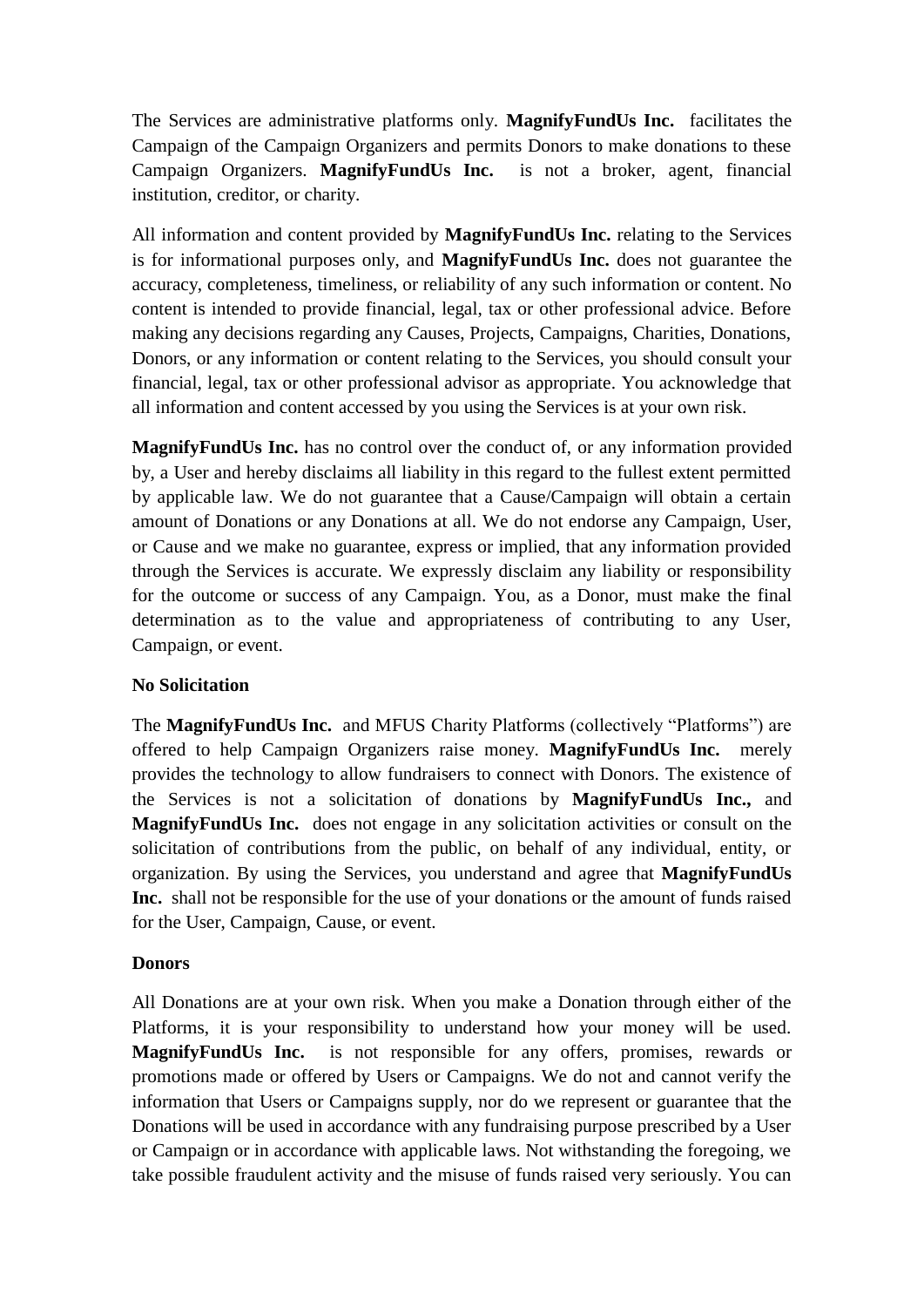learn more about our "**[Fraud Policy](http://magnifyfund.org/fraud-policy/)**" at **https://www.magnifyfund.org/fraud-policy.** If you have reason to believe that a User or Campaign is not raising or using the funds for their stated purpose, please use the "Report" button on the Cause/Campaign to alert our team of this potential issue and we will investigate. If you are a donor, you may be covered by our "**[Refund Policy](http://magnifyfund.org/refund-policy/)**", details are located at **https://www.magnifyfund.org [/refund-policy](http://magnifyfund.org/refund-policy/)**.

- 1. Donors are not permitted to impose restrictions on the use of Donations by a Charity or Event Organizer. To the extent that a Donation is made in response to an appeal for a particular program of a Charity or Event Organizer, or to the extent that a Donor purports to direct the use of Donations by a Charity or Event Organizer, any such directions shall constitute non-binding recommendations only and the Charity or Event Organizer shall have full discretion to determine how all Donations will be used.
- **2. MagnifyFundUs Inc.** makes no representation as to whether all or any portion of your Donations, including, if any, Payment Processor Fees, are tax deductible or eligible for tax credits. **MagnifyFundUs Inc.** will have no liability for any claim by any federal, state, provincial, territorial, local or any other tax authority with respect to the characterization on any applicable tax return of any Donation by you, any User or any Charity. You should consult your tax advisor as to the amount of your Donation that is tax deductible or eligible for tax recognition, having regard to (among other things) the tax status of the recipient of any Donation in any relevant jurisdiction, and particularly if you are awarded a gift or prize in connection with your Donation.
- 3. Donors shall provide **MagnifyFundUs Inc.** with such information as is required to enable the issuing of an official Donation receipt. Donor acknowledges and agrees that, in accordance with the Privacy Policy, certain of Donor's personal information will be shared with the Charity to which such Donor makes a donation (including without limitation as part of a Donor List, as set forth above) and may be used by such Charity in accordance with the Charity's Privacy Policy. **MagnifyFundUs Inc.** is not responsible, and shall not be liable, for any Charity's use of any Donor information.

For donors making donations to Charities, please see the state non-profit disclosures for those charities at **http://magnifyfund.org [/state-non-profit-disclosures/.](http://magnifyfund.org/state-non-profit-disclosures/)**

Specifically, certain states require written disclosures for Charities soliciting contributions.

### **Campaign Organizer**

You, as a Campaign Organizer, represent, warrant, and covenant that (i) all information you provide in connection with a Campaign or Beneficiary is accurate, complete, and not likely to deceive reasonable Users; (ii) all Donations contributed to your Campaign will be used solely as described in the materials that you post or otherwise provide; (iii) if you withdraw donations believed by reasonable Donors to be raised on behalf of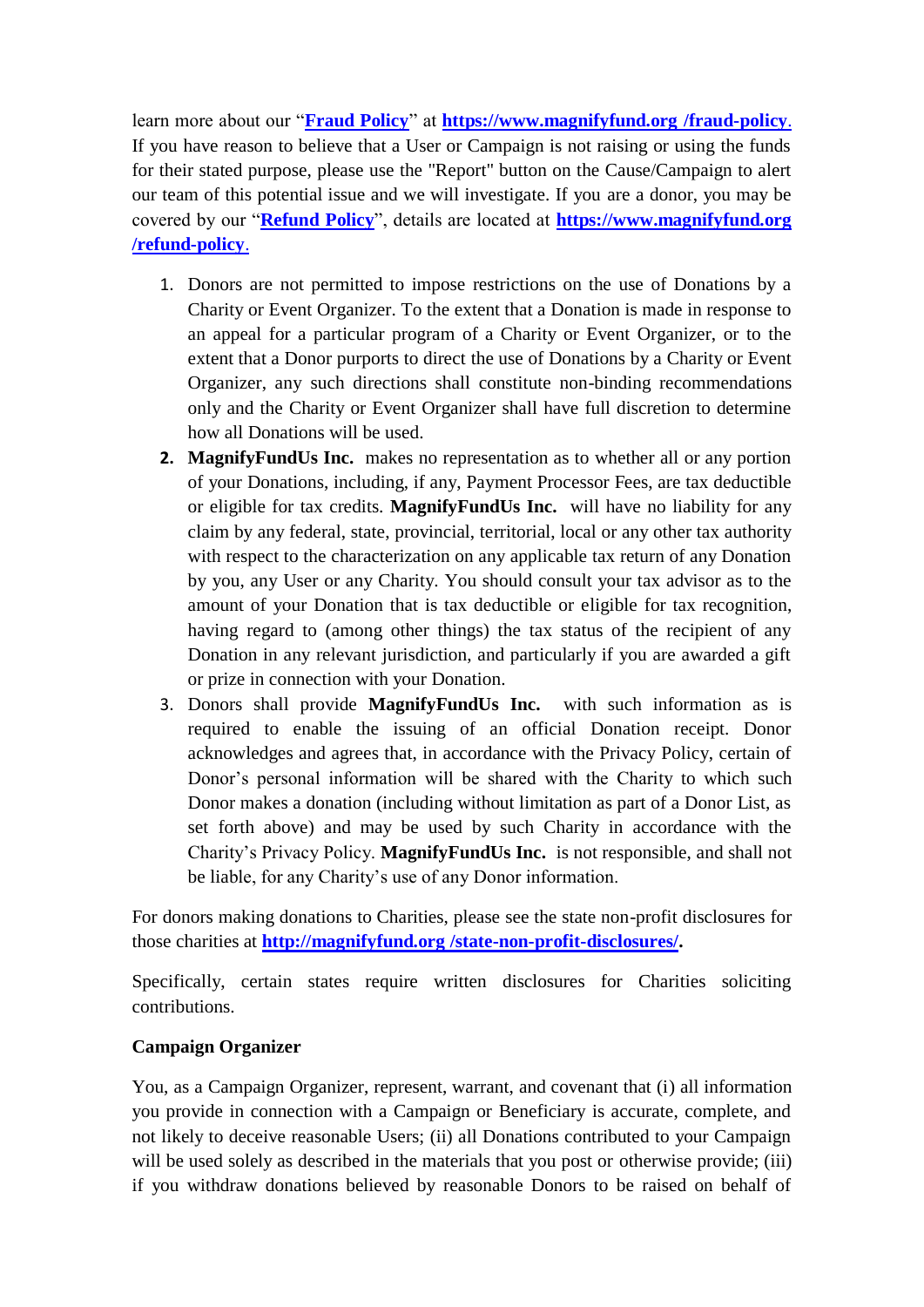someone other than you (i.e., the Beneficiary), all Donations will be given to and/or spent on behalf of the Beneficiary; (iv) if you add a Beneficiary through the Services, you relinquish control of the Donations, including the ability to issue refunds; (v) you will not infringe the rights of others; (vi) you will comply with all relevant and applicable law and financial reporting obligations, including but not limited to laws and regulations relating to registration, tax reporting, political contributions, and asset disclosures for your project; and (vii) to the extent you share with us any personal data of any third party for any purpose, including the names, email addresses and phone numbers of your personal contacts, you have the authority (including any necessary consents), as required under applicable law, to provide us with such personal data and allow us to use such personal data for the purposes for which you shared it with us. You authorize **MagnifyFundUs Inc.** reserves the right to provide information relating to your Campaign to Donors, beneficiaries of your Campaign or law enforcement, and to assist in any investigation thereof.

If you use the Services as an agent of a Charity using the services to raise funds for such Charity, you represent and warrant that: (a) you are a representative of the Charity, which representative is authorized to raise funds or bind the Charity to these Terms of Service; (b) you are raising funds for a Charity, with a cause or activity that is legal under all applicable federal, state, provincial, territorial and local laws and regulations; (c) all donated funds will be used solely for the purpose you have stated on and in connection with your Campaign, and under no circumstances may you use the funds for any other purpose; (d) your Charity has and will maintain tax-exempt status under applicable law (example, the Internal Revenue Code in the United States or the Income Tax Act in Canada; or (e) if your Charity is in the United States, your Charity is registered with GuideStar or the IRS tax exempt organization database, or, in Canada, is listed in the Canada Revenue Agency's database of registered charities.

### **Your Registration Obligations**

You may be required to register with **MagnifyFundUs Inc.** in order to access and use certain features of the Services. If you choose to register for the Services, you agree to provide and maintain true, accurate, current, and complete information about yourself or your Charity as prompted by the Services' registration form. Campaign Organizers must register using their true identities (or the identities of the Charities' authorized representatives), including their name, address and any image or video purporting to depict the Campaign Organizer or the Beneficiary of such campaign. You agree to keep registration information current and up to date.

Registration data and certain other information about you are governed by these Terms of Service and our Privacy Policy. If you are under 13 years of age (16 in Europe), you are not authorized to use the Services, with or without registering. In addition, if you are under the age of majority in your jurisdiction (typically 18 or 19 years of age), you may use the Services, with or without registering, only with the approval of your parent or guardian. Certain aspects of our Services may also require you to register with, and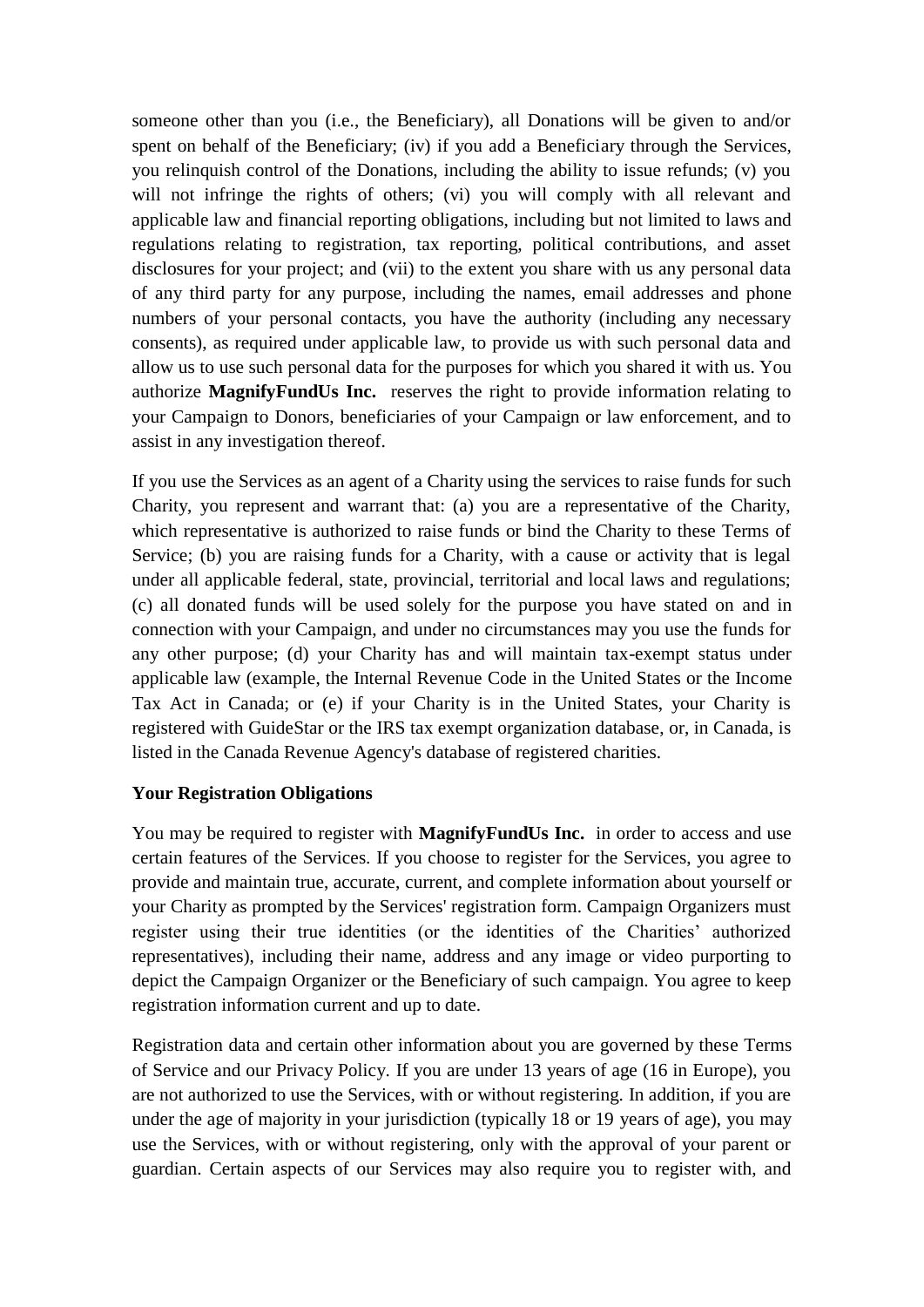agree to the terms of, third-party service providers (e.g., payment processors), with whom **MagnifyFundUs Inc.** has entered into contracts, in order to be able to benefit from their services. If **MagnifyFundUs Inc.** or one of our payments processors at any time discovers that the information you provided about you or the purpose of your Cause/Campaign is incorrect or violates any of these Terms of Service or their terms of service, the Services may be suspended and/or terminated with immediate effect and fines may be applied by the relevant authorities which will in all such cases be payable by you. You acknowledge and agree that the use of third-party payment processors is integral to the Services and that we may exchange information with such third parties in order to facilitate the provision of Services as set out in our **[Privacy Policy](http://magnifyfund.org/privacy-policy/)**.

#### **Charities**

Registration data and certain other information about you are governed by these Terms of Service and our Privacy Policy. If you are under 13 years of age (16 in Europe), you are not authorized to use the Services, with or without registering. In addition, if you are under the age of majority in your jurisdiction (typically 18 or 19 years of age), you may use the Services, with or without registering, only with the approval of your parent or guardian. Certain aspects of our Services may also require you to register with, and agree to the terms of, third-party service providers (e.g., payment processors), with whom **MagnifyFundUs Inc.** has entered into contracts, in order to be able to benefit from their services. If **MagnifyFundUs Inc.** or one of our payments processors at any time discovers that the information you provided about you or the purpose of your Campaign is incorrect or violates any of these Terms of Service or their terms of service, the Services may be suspended and/or terminated with immediate effect and fines may be applied by the relevant authorities which will in all such cases be payable by you. You acknowledge and agree that the use of third-party payment processors is integral to the Services and that we may exchange information with such third parties in order to facilitate the provision of Services as set out in our Privacy Policy.

The MFUS Charity Services include the features and services described here. All donations are subject to a Payment Processor Fee for each donation. Donors have the option to cover all Payment Processor Fees at checkout.

- *4. Chargebacks and Refunds*. Occasionally, a Donor may dispute a credit card charge for a Donation through the Services.
	- a. If Donations are refunded to the Donor by **[Authorize.Net](https://www.authorize.net/)** and **Authorize.Net** already remitted payment to the Charity, **Authorize.Net** may deduct the chargebacks or refunds from future payments to the Charity, and if necessary, issue an invoice to the applicable Charity. The applicable Charity expressly agrees that it will be responsible for paying **Authorize.Net** the full amount of any Donation refund due to a Donor. **Authorize.Net** may elect to offset a future Donation rather than requesting that the Charity return the refunded Donation.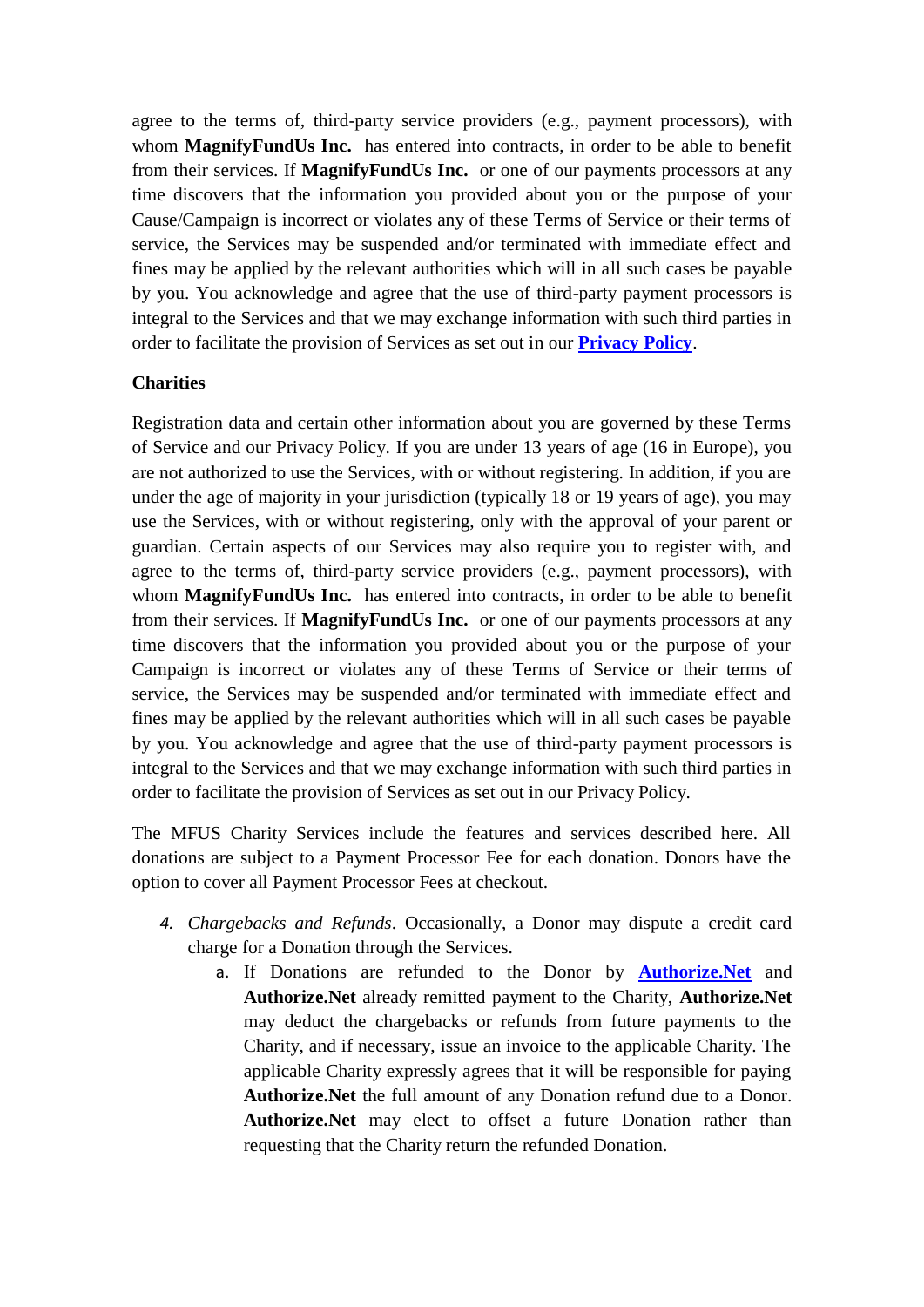- b. If such Donations were made through **Authorize.Net**, the Charity has control over the Donations and Charity, rather than **MagnifyFundUs Inc.,** and is responsible for issuing refunds and handling chargebacks directly with Donors.
- 5. You acknowledge that certain data available or otherwise accessible on or by means of the Services concerning the list of United States-based  $501(c)(3)$ charities to which you may make a Donation is provided by a third-party licensor of MFUS Charity. For good and valuable consideration, the receipt and sufficiency of which is hereby acknowledged by you and **MagnifyFundUs Inc.,** you acknowledge and agree that **MagnifyFundUs Inc.** is the beneficiary with full power and authority to enforce the provisions of these Terms. You agree that **MagnifyFundUs Inc.** may share any information provided by you with **Authorize.Net** to the extent that **Authorize.Net** reasonably needs such data to enforce its rights related to your use of any data.
- 6. If you are the authorized representative of a Charity, and you do not wish for your Charity to appear in **MagnifyFundUs Inc.** 's searchable database, you may contact us at [support@magnifyfund.com](mailto:support@magnifyfund.com) to request that your Charity be removed from our database. Your email should include your full name, title, and an email address and phone number associated with your Charity. Please note that if your Charity is removed from the **MagnifyFundUs Inc.** 's database, it will not be eligible to receive contributions through our Platforms.
- *7. Receiving Funds*. As a Charity, receipt of Donations, minus any applicable Payment Processor Fees, is based upon and subject to the applicable Processor's procedures and terms and credit card processor's terms. Available Processors are described under "Donors" below. MagnifyFundUs Inc. is not a payment processor.
- **8. MagnifyFundUs Inc.** does not withhold funds for tax purposes. Charities will be solely responsible for taxes based on applicable international, federal, state, local or any other taxes or levies, or for any applicable taxes based on their net income or gross receipts (if any).
- 9. Canadian Charities.
	- a. Official Donation Receipts. Charities in Canada have the option of appointing MFUS Charity to issue official Donation receipts on the Charity's behalf for Donations to the Charity through the MFUS Charity Services. Charities that do so understand and acknowledge that the Charity is responsible under the Income Tax Act to ensure that all receipts are issued in compliance with applicable laws. A Charity may at any time rescind its appointment of MFUS Charity in this capacity, at which time MFUS Charity will immediately cease issuing receipts on behalf of the Charity.
	- b. Required Information. Charities in Canada that appoint MFUS Charity to issue receipts on their behalf must provide MFUS Charity with the following information, and must notify MFUS Charity immediately of any changes to the information below: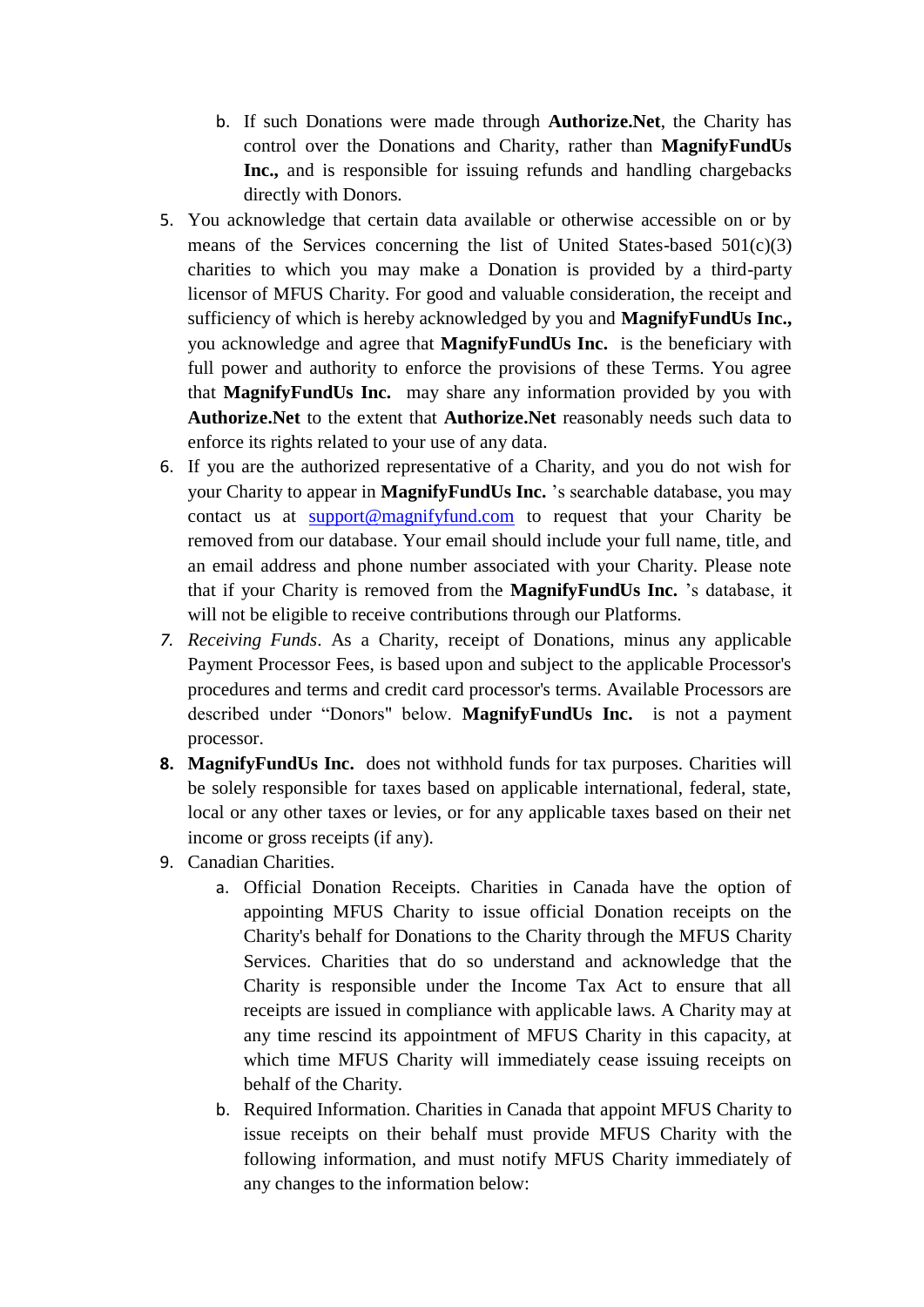- i. Current head office address as recorded with the Canada Revenue Agency;
- ii. Name of representative duly authorized by the Charity to sign official Donation receipts;
- iii. Reproducible .jpeg image of signature of authorized representative that can be affixed to official Donation receipts;
- iv. A description and the fair market value of any and all prizes, rewards or other benefits provided to Donors in respect of Donations to the Charity through the MFUS Charity Services, which shall be used to determine the eligible amount of the gift for receipting purposes. For greater certainty, the value of any such benefits shall be subtracted from the fair market value of property gifted to the Charity to determine the eligible amount of the gift.
- c. Representation of MFUS Charity. Subject to the obligations of the Charity set out herein and in particular paragraph 4 below, MFUS Charity represents and warrants that, when applicable, it will issue tax receipts in accordance with the requirements of the applicable Canadian law.
- d. Reliance on Information Provided. MFUS Charity will rely wholly on the information provided by the Charity or its representatives in order to prepare official Donation receipts, as well as information supplied to it by Donors when making Donations. MFUS Charity is not responsible to verify any information provided to it by the Charity, any representative of the Charity, or any Donor. The Charity acknowledges this and agrees that MFUS Charity shall not be responsible for any incorrect information included on an official Donation receipt, or for any tax or regulatory consequences resulting from the provision of incorrect information by the Charity, any representative of the Charity, or any Donor.
- e. Records. All Canadian registered charities are subject to record-keeping obligations under Canadian law. Each Canadian Charity is responsible to ensure that it maintains such records as are required under Applicable Law. This includes a requirement to maintain copies in Canada of all official Donation receipts issued and records to verify Donations received. A Canadian Charity can select to have MFUS Charity copy the Charity on all emails sent to Donors on the Charity's behalf which contain an official Donation receipt. Each Charity can also access Donation reports and copies of all official Donation receipts issued on that Charity's behalf by logging on to MFUS Charity Services and can print these documents manually.
- f. Form of Receipt. A Charity on behalf of which MFUS Charity issues official Donation receipts may at any time request a copy of the form of receipt being issued and may direct MFUS Charity to revise the form of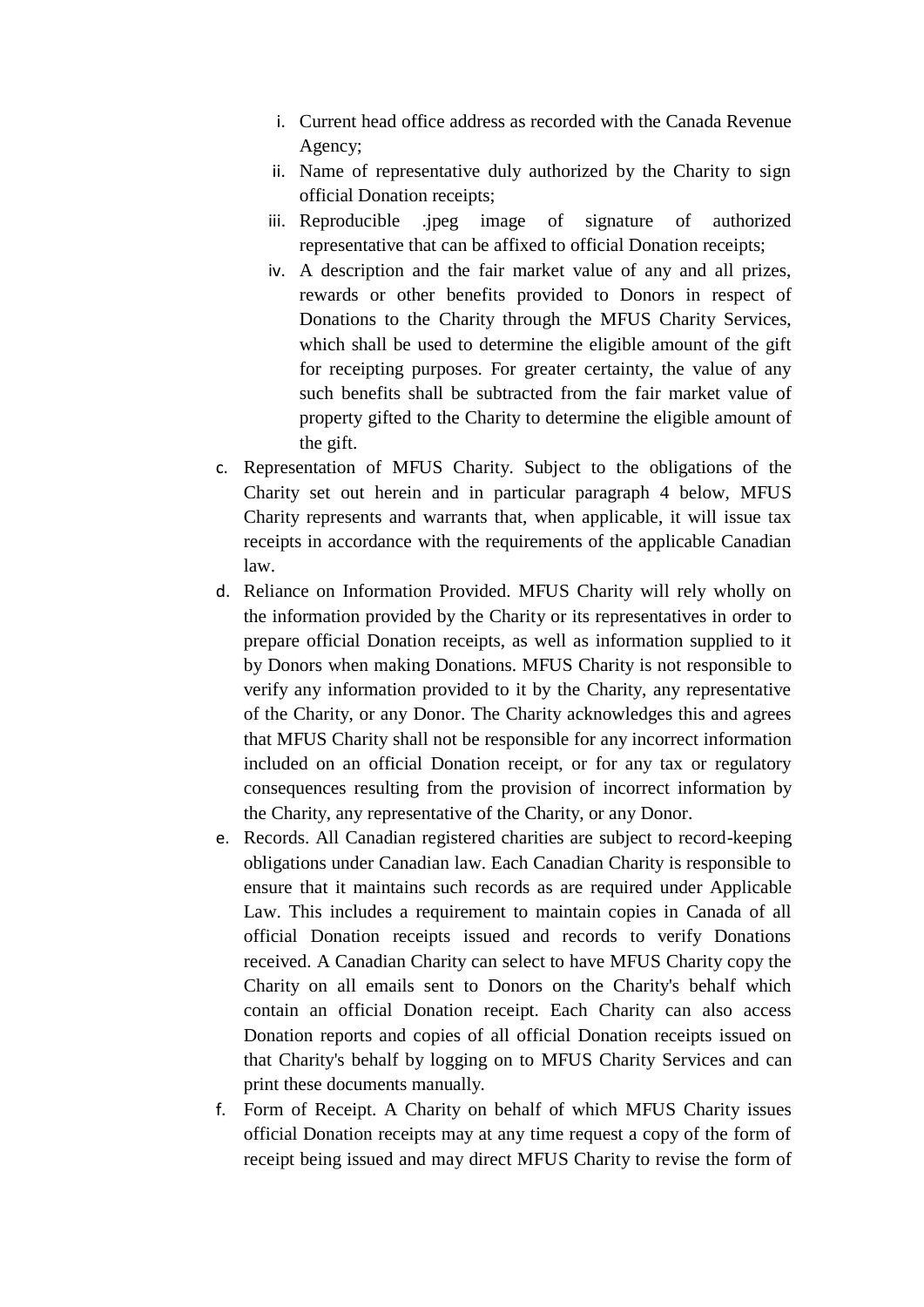receipt as necessary to ensure compliance with applicable Terms of Service.

#### **Ownership of Donor Lists and Data**

- **10. MagnifyFundUs Inc.** Platform as between **MagnifyFundUs Inc.** and Charity using the **MagnifyFundUs Inc.** Platform, Charity may request Donor Lists (defined below) and Donor Data (defined below) for compliance and transactional purposes.
- 11. MFUS Charity Platform. As between **MagnifyFundUs Inc.** and Charity using the MFUS Charity Platform, with respect to Donor lists and Donor Data that **MagnifyFundUs Inc.** has received exclusively by means of a donation to such Charity and by no other means, and to the extent permitted by the Privacy Policy and applicable law, Charity shall own the Donor Data of Donors who have provided a Donation to Charity, including contact information of such Donors; provided, however, that Charity grants to **MagnifyFundUs Inc.** a worldwide, non-exclusive, royalty-free, perpetual license to use Donor Data for the following purposes: (a) to provide the Services, including account administration and processing donations; (b) to enforce our agreements; (c) fraud prevention, safety, security, and compliance with law; (d) to respond to law enforcement requests; (e) research and analytics; (f) to customize, adjust, and improve the Services; and  $(g)$  to develop new services. "Donor Data" shall mean a Donor's name, address, email address, donation amount, date of transaction, transaction identification number, name of the project, and event associated with the Donation. THE LIST OF DONORS WHO CONTRIBUTE TO A CHARITY'S CAMPAIGN OR EVENT CONDUCTED THROUGH THE SERVICES ("DONOR LISTS") ARE PROVIDED "AS IS", AND **MAGNIFYFUNDUS INC.** MAKES NO REPRESENTATIONS, WARRANTIES OR GUARANTEES ABOUT THE ACCURACY, COMPLETENESS OR TIMELINESS OF ANY DONOR LIST OR ANY INFORMATION CONTAINED THEREIN. By using these Services, all Donors consent to the disclosure of such Donor Lists and Donor Data described in this Section.

#### **Taxes**

It is your responsibility to determine what, if any, taxes apply to the Donations you receive through your use of the Services. It is solely your responsibility to assess, collect, report, or remit the correct tax, if any, to the appropriate tax authority.

Campaign representatives are responsible for providing a 501c3 status and ID number of the corporation in order to receive services from **MagnifyFundUs Inc.** through MagnifyFund.org. **MagnifyFundUs Inc.** via our website, will enable your nonprofit funds donated to the account within three working days or within 5 working days for International donations. The nonprofit and/or campaign organizer is accountable for any reports to the Internal Revenue Service and/or any corresponding tax office.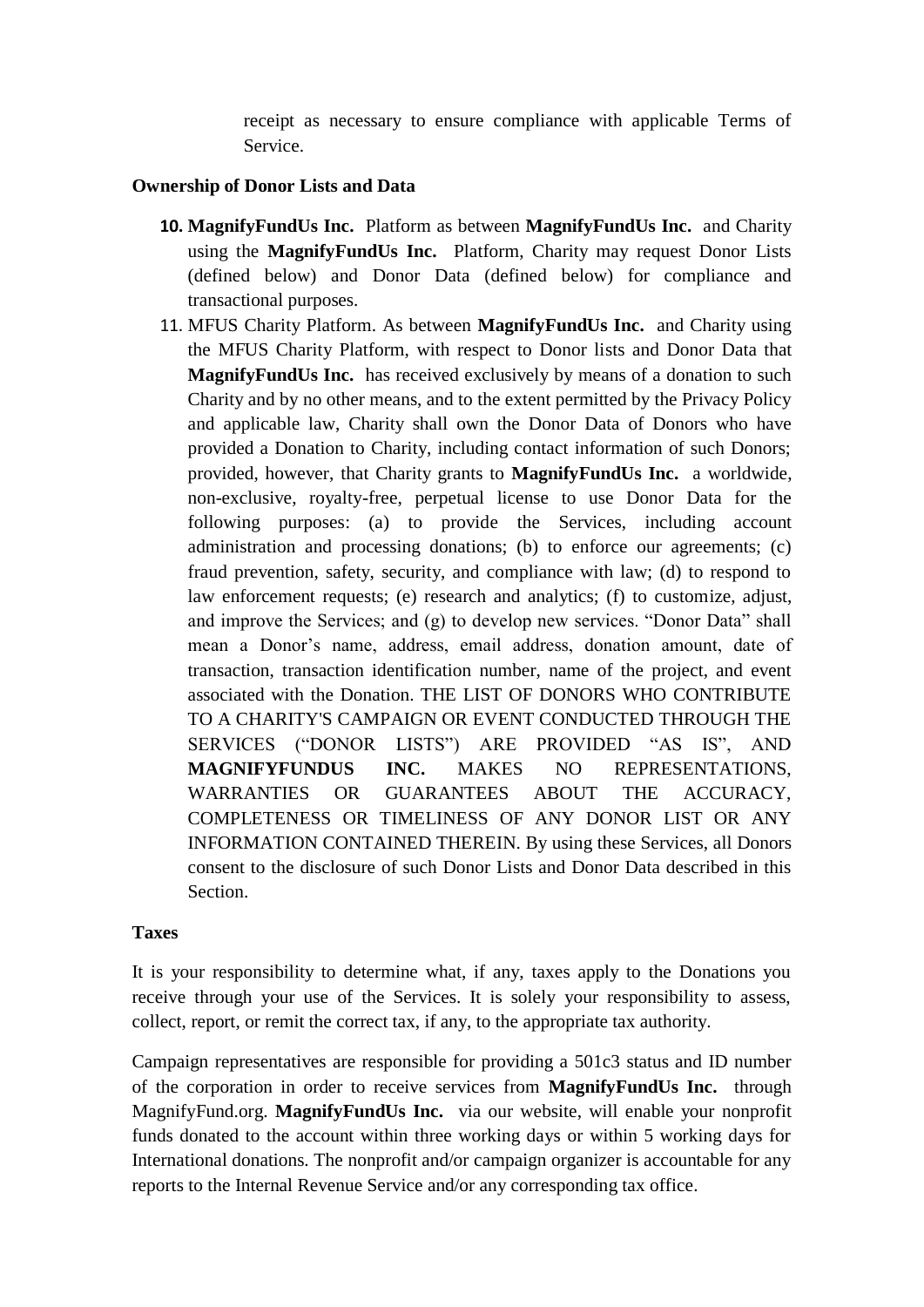#### **Member Account, Password and Security**

You are responsible for maintaining the confidentiality of your password and account, if any, and are fully responsible for any and all activities that occur under your password or account. You agree to (a) immediately notify **MagnifyFundUs Inc.** of any unauthorized use of your password or account or any other breach of security, and (b) sign out from your account at the end of each session when accessing the Services. **MagnifyFundUs Inc.** will not be liable for any loss or damage arising from your failure to comply with this Section.

#### **Modifications to Services**

**MagnifyFundUs Inc.** reserves the right to modify, suspend or discontinue, temporarily or permanently, the Services (or any part thereof) at any time and for any reason, with or without notice, and without any liability to you or to any third party for any claims, damages, costs, or losses resulting therefrom.

#### **Public Content; Public Display of Information and Donations**

Some of your activity on and through the Services is public, such as content you post publicly on the Platforms (including descriptions, texts, music, sound, information, data, software, graphics, comments, photos, videos, images, trademarks, logos, brands, or other materials you upload or post through the Services or share with other users or recipients) ("User Content"). Additionally, user profile information, including your first and last name, public email address, organization, personal biography, and other information you enter in connection with your user profile may be displayed to other users to facilitate user interaction within the Services. For example, as a Campaign Organizer, you might post your personal data - such as information about a recent hospital stay - which data might be considered sensitive data. In addition, as a Donor, you have the option to publicly display your Donation for all to see, including on search engines (like Google and Yahoo). To keep the details of your Donation private from the public, simply click the "Private" checkbox during the Donation process. Please remember that if you choose to provide information using certain public features of the Services, then that information is governed by the privacy settings of those particular features and may be publicly available. Individuals reading such information may use or disclose it to other individuals or entities without our knowledge and without your knowledge, and search engines may index that information. We therefore urge you to think carefully about including any specific information you may deem private in content that you create or information that you submit through the Services. Please see our **[Privacy Policy](http://magnifyfund.org/privacy-policy/)** for information on the ways that we may collect, use, and store certain information about you and your use of the Services.

#### **Unsolicited Information**

Please be advised that User Content and other unsolicited information you provide may be publicly accessible, such as information you post in forums or comment sections. We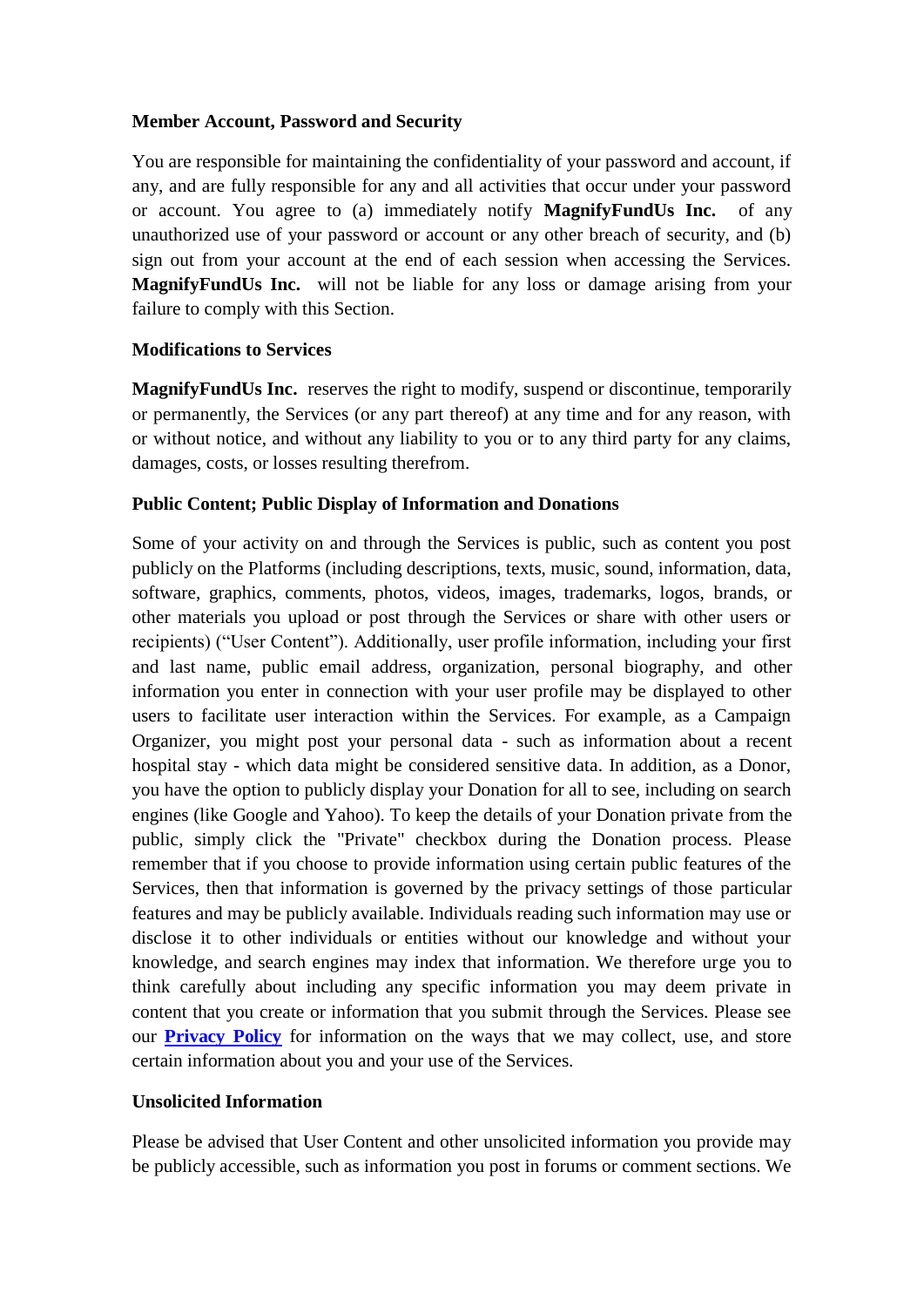also collect information through customer support communications, your communications to us of ideas for new products or modifications to existing products, and other unsolicited submissions, or any questions, comments, suggestions, ideas, feedback, or other information about the Services (collectively, with publicly-accessible information, "Unsolicited Information"). By sending us Unsolicited Information, (a) you agree that we are under no obligation of confidentiality, expressed or implied, with respect to the Unsolicited Information; (b) you acknowledge that we may have something similar to the Unsolicited Information already under consideration or in development; (c) you agree that **MagnifyFundUs Inc.** will be entitled to the unrestricted use and dissemination of the Unsolicited Information for any purpose, commercial or otherwise, without acknowledgment or compensation to you; (d) you represent and warrant that you have all rights necessary to submit the Unsolicited Information; (e) to the extent necessary, you hereby grant to **MagnifyFundUs Inc.** a fully paid, royalty-free, perpetual, irrevocable, worldwide, non-exclusive, and fully transferable and sublicensable right (through multiple tiers) and license to use, reproduce, perform, display, distribute, adapt, modify, re-format, create derivative works of, and otherwise commercially or non-commercially exploit in any manner, any and all Unsolicited Information, and to sublicense the foregoing rights; and (f) you irrevocably waive, and cause to be waived, against **MagnifyFundUs Inc.** and its users any claims and assertions of any moral rights contained in such Unsolicited Information. This Unsolicited Information section shall survive any termination of your account or the Services.

You acknowledge and agree that **MagnifyFundUs Inc.** may preserve Unsolicited Information, as well as User Content, and may also disclose your Unsolicited Information or User Content if required to do so by law or in the good-faith belief that such preservation or disclosure is reasonably necessary to (a) comply with legal process, applicable laws or government requests; (b) enforce these **[Terms of Service](http://magnifyfund.org/terms-of-service/)**; (c) respond to claims that any User Content violates the rights of third parties; or (d) protect the rights, property, or personal safety of **MagnifyFundUs Inc.**, its users or the public.

### **Communications**

We may use your personal contact information to provide you with educational materials or marketing tips, updates on fundraising efforts, newsletters, marketing or promotional materials and other relevant information.

#### **Links to Other Web Sites**

Our Service may contain links to third-party web sites or services that are not owned or controlled by MagnifyFundUs.

**MagnifyFundUs Inc.** has no control over, and assumes no responsibility for, the content, privacy policies, or practices of any third-party web sites or services. You further acknowledge and agree that **MagnifyFundUs Inc.** shall not be responsible or liable, directly, or indirectly, for any damage or loss caused or alleged to be caused by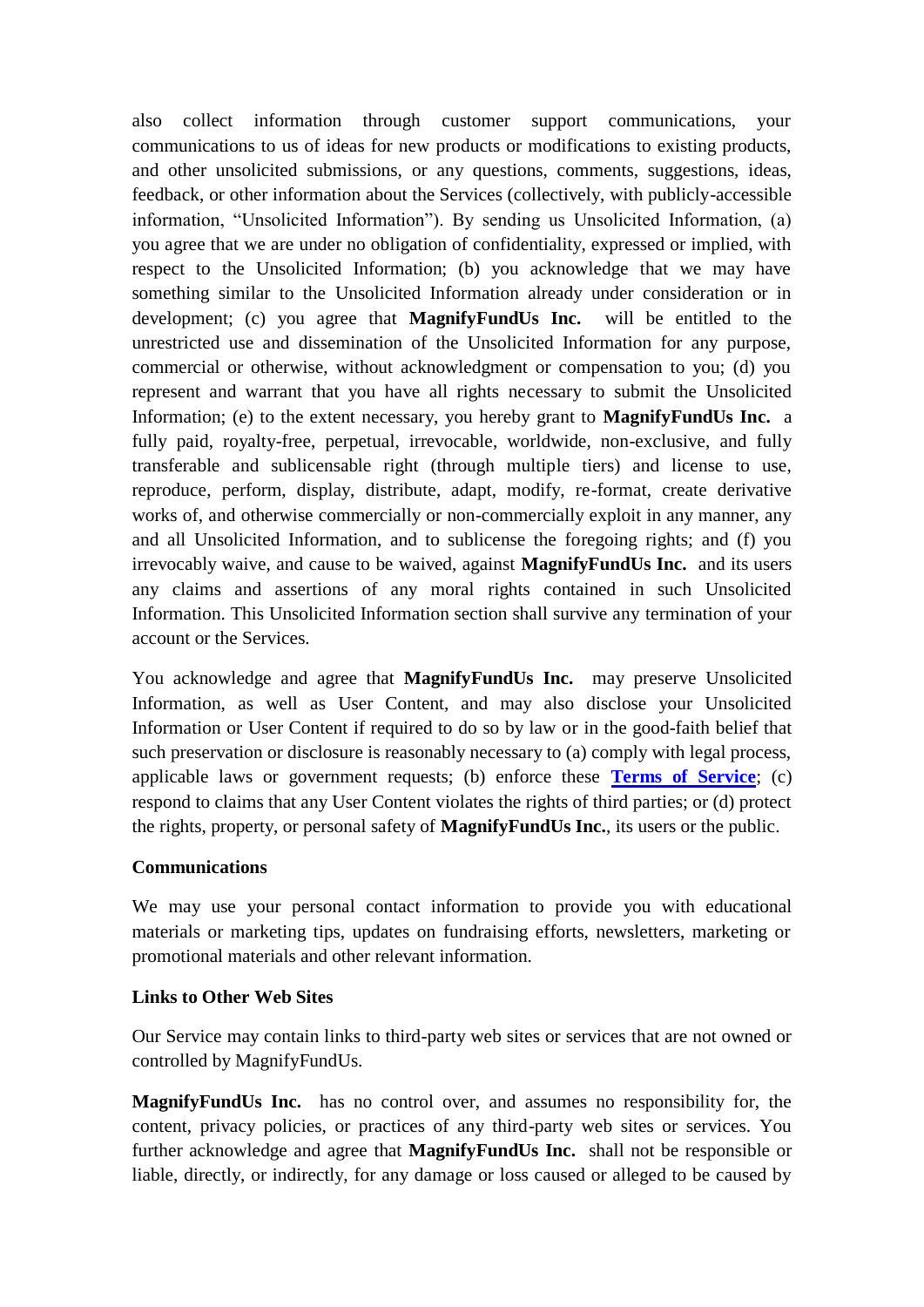or in connection with use of or reliance on any such content, goods or services available on or through any such web sites or services.

**Third-Party Communications:** If you use any feature of the Services that allows you to communicate with third parties (such as to refer a third party to the Services or to communicate with them regarding a Campaign or a donation), either by submitting Third-Party Data to the Services or otherwise permitting the Services to automatically access Third-Party Data in your possession, you acknowledge and agree that you have the authority of the relevant third party for us to access and use the relevant Third-Party Data and that you have notified these third parties and informed them how their information is collected and used by **MagnifyFundUs Inc.** to provide the Services. We reserve the right to identify you as the person who has made the referral in any messages that are sent to them. We use Third-Party Data to (a) contact such third party using the Third-Party Data provided, and/or (b) provide you with an editable template message designed to facilitate communications between you and such third party through the Services. In addition to sending the foregoing communications we may also send reminders or related messages to you and to third parties on your behalf from time to time where permitted by applicable law. In each case, any such communication sent to third parties using Third-Party Data will provide a means to "opt out" of receiving further communication of the same nature.

### **Promotions on the MagnifyFundUs Inc. Platform**

You are not permitted to offer any contest, competition, reward, give-away, raffle, sweepstakes, or similar activity (each, a "Promotion") on or through the **MagnifyFundUs Inc.** Services.

# **Promotions on the MFUS Charity Platform**

You are not permitted to offer any Promotion on the **MagnifyFundUs Inc.** Charity Platform without our prior written consent. You may seek permission by sending an email to [support@magnifyfund.com.](mailto:support@magnifyfund.com)

If we consent, you take full responsibility for the Promotion, and you agree that: (a) such Promotion shall comply with all applicable laws; (b) you are solely responsible for all facets of the Promotion, including without limitation any prizes offered; (c) you may not use the our intellectual property in the rules or any other materials relating to the Promotion without our express written permission; (d) such Promotion does not require making a Donation as the only way to enter; (e) you are responsible for the marketing of the Promotion, and that such Promotion is not marketed to anyone under either the age of 18 or the age of majority for the jurisdiction in which you reside, whichever age is older; (f) prizes, rewards, giveaways or incentives are not intended to be items available for purchase; and (g) such Promotion may not endorse, sponsor or promote anything related to gambling, alcohol, illegal or prescription drugs, medical devices, national health products, firearms, pornography, or tobacco. You will include the following provisions within your official rules for any Promotion that you choose to publicize on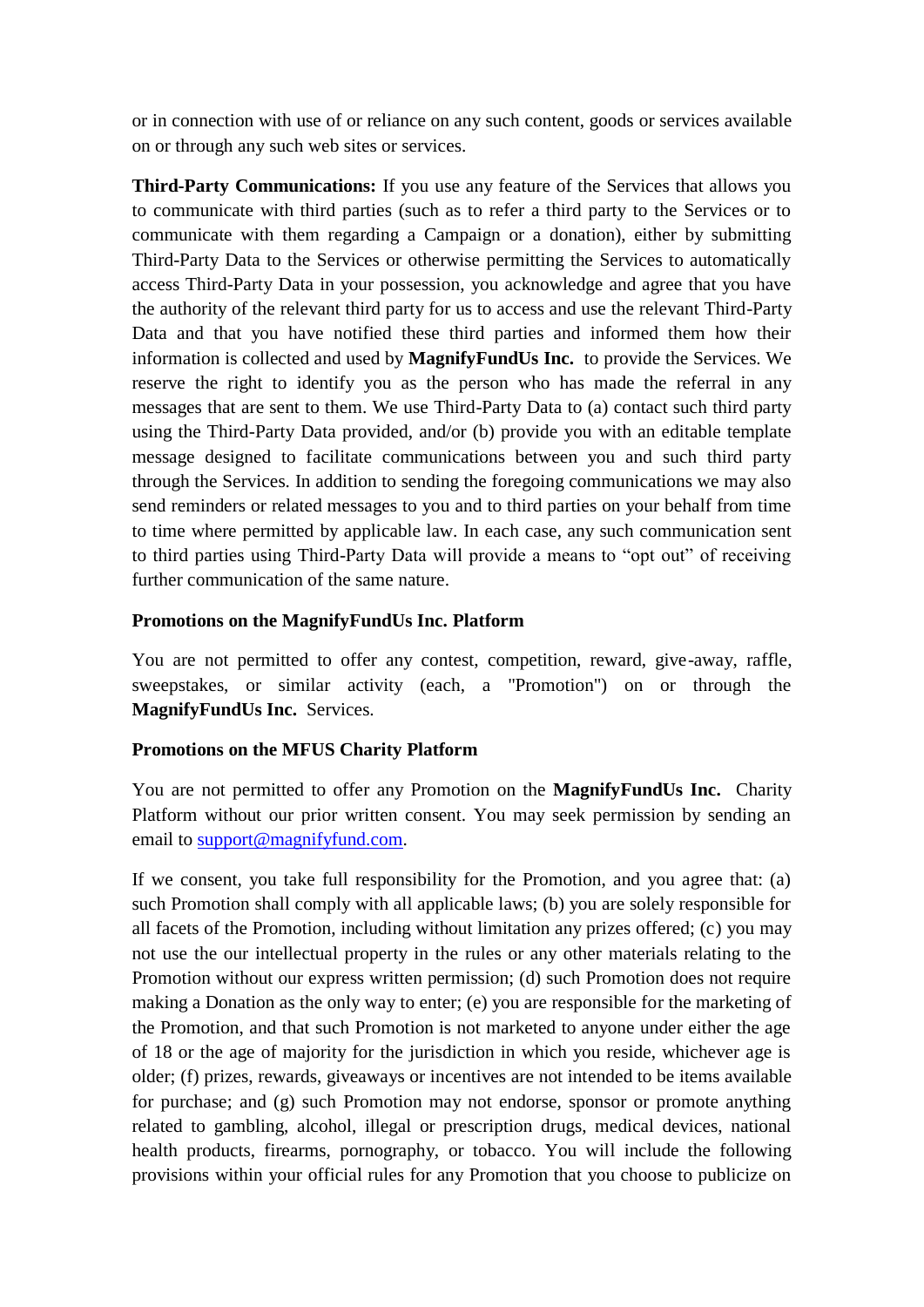MFUS Charity Services: (i) **MagnifyFundUs Inc.** does not sponsor or endorse the Promotion; (ii) **MagnifyFundUs Inc.** does not guarantee the delivery of any reward, incentive or other prize offered by you; (iii) each participant or entrant in the Promotion releases **MagnifyFundUs Inc.** from any and all liability and (iv) all questions concerning the Promotion must be directed to you and not to **MagnifyFundUs Inc.**

# **Events on the MFUS Charity Platform**

MFUS Charity Services enables Charities to offer and users to register for events, such as marathons, walks, rides, and other similar events (collectively, "Events") which may require a registration fee, as determined by the organizers of these events ("Event Organizers"). Event Organizers may establish a page on the MFUS Charity Platform that provides details about their Event and provides the ability to collect Event registration fees through MFUS Charity Services. Event Organizers shall be solely responsible for such Events, including but not limited to any participation requirements, obtaining any and all necessary permits and waivers, and ensuring such Event complies with applicable law. Event Organizers shall be solely responsible for determining the amount of Event registration fees and providing any associated discounts, promotions or refunds.

- *12. Fees*. Event Organizers that use the MFUS Charity Services to process Event registrations agree to pay **MagnifyFundUs Inc.** a Payment Processor Fee for each Event registration as set forth in our **Payment [Processor Fees Policy](http://magnifyfund.org/payment-processor-fees/)**.
- *13. Receipt of Registration Fees*. Receipt of registration fees, minus any applicable Payment Processor Fees, is based upon and subject to the payment processor's procedures and terms and credit card processor's terms.
- **14. MagnifyFundUs Inc.** does not withhold funds for tax purposes or otherwise. Event Organizers will be solely responsible for taxes based on applicable international, federal, state, local or any other taxes or levies.
- *15. Chargebacks and Refunds*. Occasionally, an Event Registrant may dispute a credit card charge for a Donation through the MFUS Charity Services. All refunds for event registrations are handled by Event Organizers. **MagnifyFundUs Inc.** is not responsible for handling or communicating an Event Organizer's refund policy or processing refunds, including without limitation for any errors processing a refund, the failure to provide a refund, the failure of an Event Organizer to communicate about a refund, or any chargebacks related to a refund. Donors should contact the Event Organizer concerning a refund. Event Organizers agree to deal exclusively with Event registrants concerning refunds.

### **Information we Collect and Use**

While using our Site, we may ask you to provide us with certain personal identifiable information that can be used to contact or identify you. Personal identifiable information may include but is not limited to your name ("Personal Information").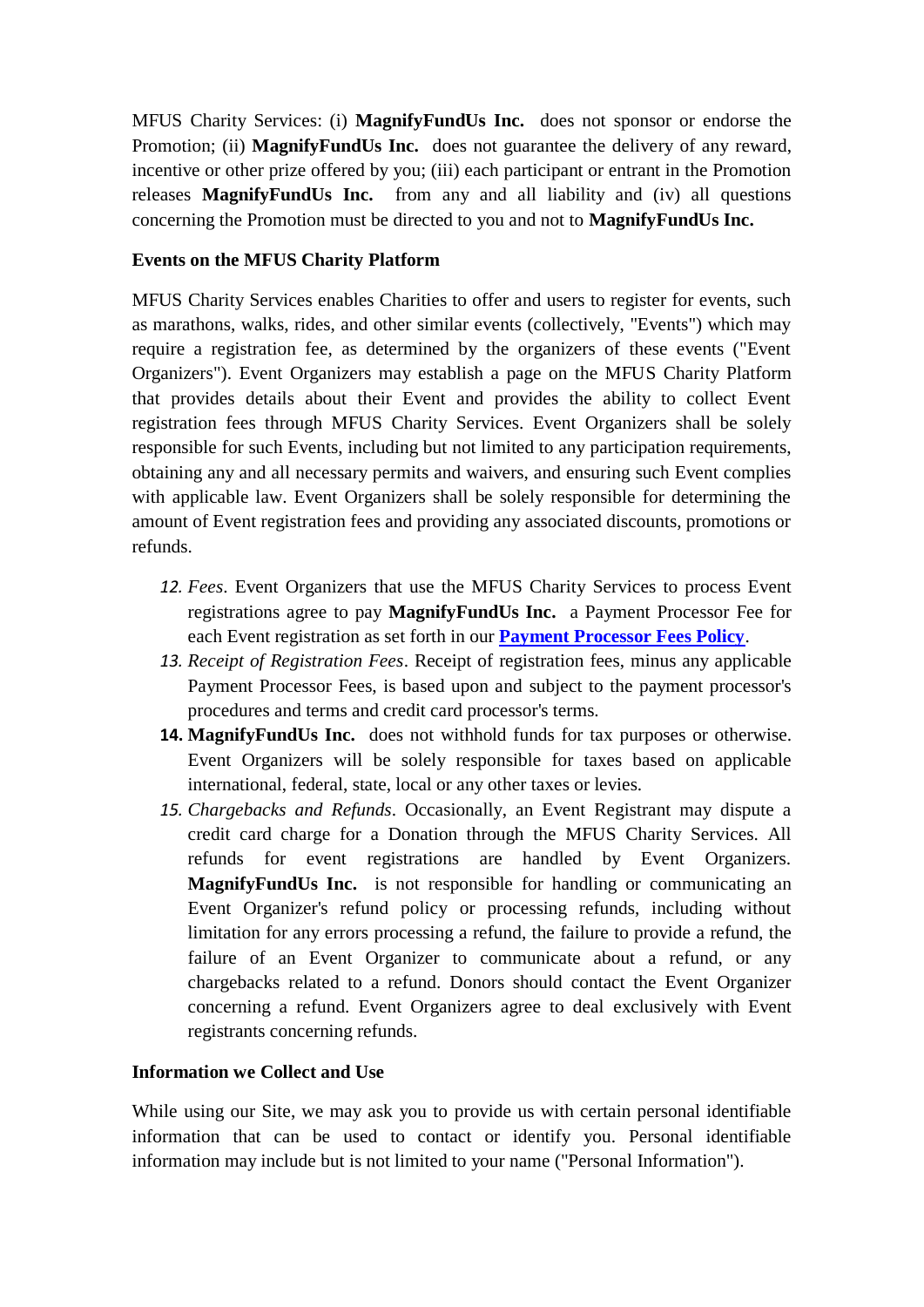In order to start an account with **MagnifyFundUs Inc.** through **MagnifyFund.org**  platform we will require personal identifiable information, cause related verbiage, photos, fundraising messages, videos, usernames, and passwords.

### **Log data**

Like many site operators, we collect information that your browser sends whenever you visit **MagnifyFund.org.**

This Log Data may include information such as your computer's Internet Protocol ("IP") address, browser type, browser version, the page of our **MagnifyFund.org** you visit, the time and date of your visit, the time spent on this page and other statistics.

In addition, we may use third party services such as Google Analytics that collect, monitor, and analyze this data.

You (as a campaign manager/nonprofit representative) are accountable, committed, and liable to provide accurate information. You must be 18 years of age or older to start a campaign/cause. Underage individuals must be represented by the nonprofit, school or cause related program Director.

# **Information that is private**

The following information will not be publicly displayed to other users or third parties. Such as,

- Payment information
- Passwords
- IP address
- Phone number and email.

May you wish to speak to someone in our office please send an email to [support@magnifyfund.com](mailto:support@magnifyfund.com)

### **Data Retention**

You acknowledge that **MagnifyFundUs Inc.** has no obligation to you to retain data relating to any account or Campaign. You acknowledge that **MagnifyFundUs Inc.**  reserves the right to delete data or to terminate accounts or Campaigns at any time and for any reason, with or without notice, and without any liability to you or to any third party for any claims, damages, costs or losses resulting therefrom. The foregoing does not apply to Campaigns or accounts started by Charities on either Platform, in which case **MagnifyFundUs Inc.** will provide reasonable notice where possible.

### **Mobile Services**

The **MagnifyFundUs Inc.** Services include certain features that may be made available via a mobile device, including the ability to (i) upload User Content to the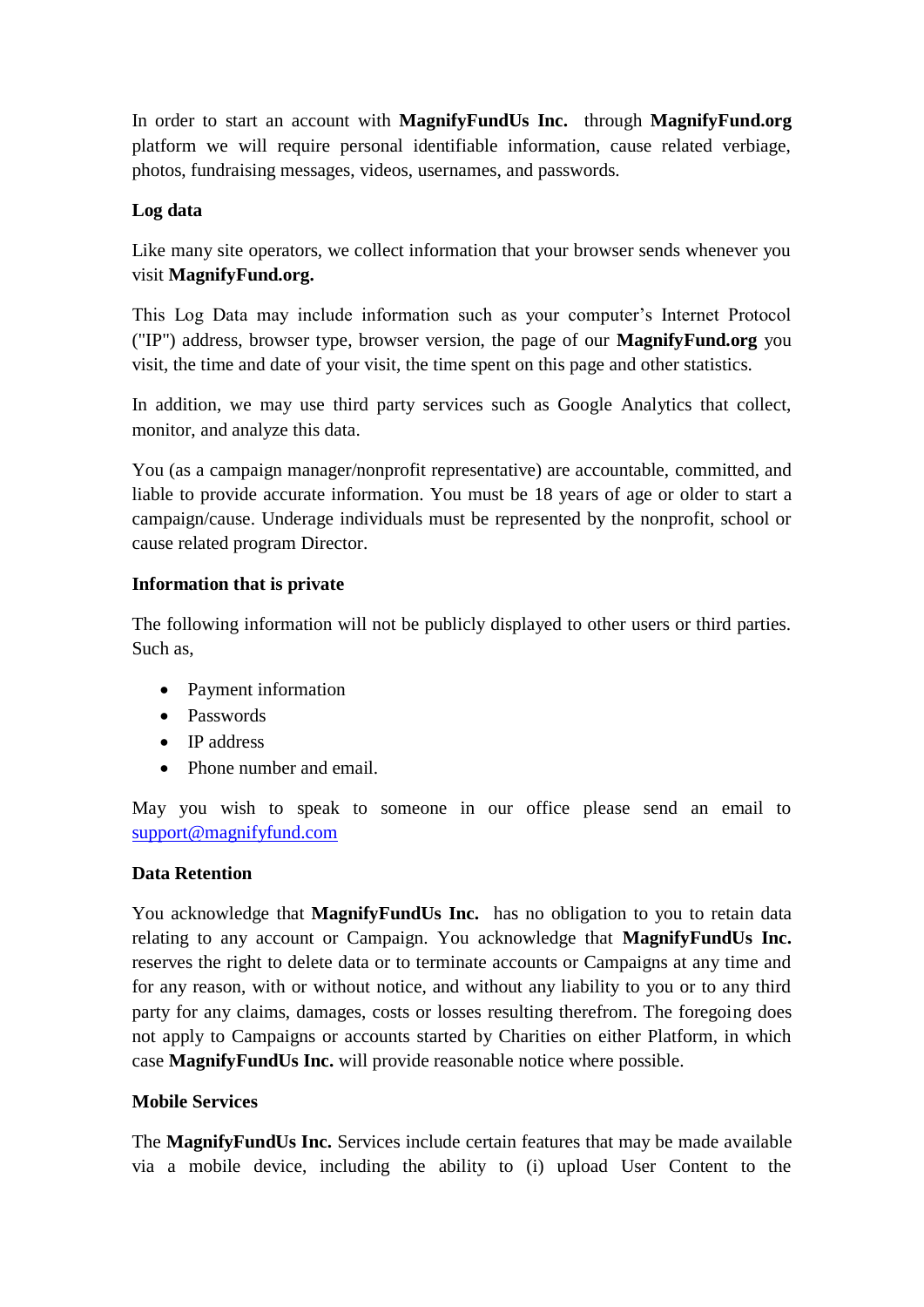**MagnifyFundUs Inc.** Platform, (ii) browse the **MagnifyFundUs Inc.** Platform and (iii) access certain items through an application downloaded and installed on a mobile device (collectively, the "Mobile Services"). To the extent you access Mobile Services, your wireless service carrier's standard charges, data rates and other fees may apply. In addition, downloading, installing, or using certain Mobile Services may be prohibited or restricted by your carrier, and not all Mobile Services may work with all carriers or devices. By using the Mobile Services, you agree that we may communicate with you by SMS, MMS, text message or other electronic means to your mobile device and that certain information about your usage of the Mobile Services may be communicated to us. We shall comply with any additional requirements that may apply under local laws and regulations before communicating with you in this manner. In the event that you change or deactivate your mobile telephone number, you agree to promptly update your **MagnifyFundUs Inc.** account information to ensure that your messages are not sent to the person that acquires your old number.

### **Limit What Users Can Do**

By agreeing to use our service, you also agree to not do certain things. Such as the following listed below, including but not limited to.

As a condition of use, you promise not to use the Services for any purpose that is unlawful or prohibited by these Terms, or any other purpose not reasonably intended by **MagnifyFundUs Inc.** By way of example, and not as a limitation, you agree not to use our Services;

1.- To abuse, harass, threaten, impersonate or intimidate any person;

2.- To post or transmit, or cause to be posted or transmitted, any Content that is libelous, defamatory, obscene, pornographic, abusive, offensive, profane, or that infringes any copyright or other right of any person;

3.- To communicate with **MagnifyFundUs Inc.** representatives or other users in an abusive or offensive manner;

4.- For any purpose (including posting or viewing Content) that is not permitted under the laws of the jurisdiction where you use our Services;

5.- To post or transmit, or cause to be posted or transmitted, any Communication designed or intended to obtain password, account, or private information from any MagnifyFundUs user;

6.- To create or transmit unwanted ‗spam' to any person or URL;

7.- To create multiple accounts/causes/projects/campaigns for the purpose of voting for or against users' Visual Content;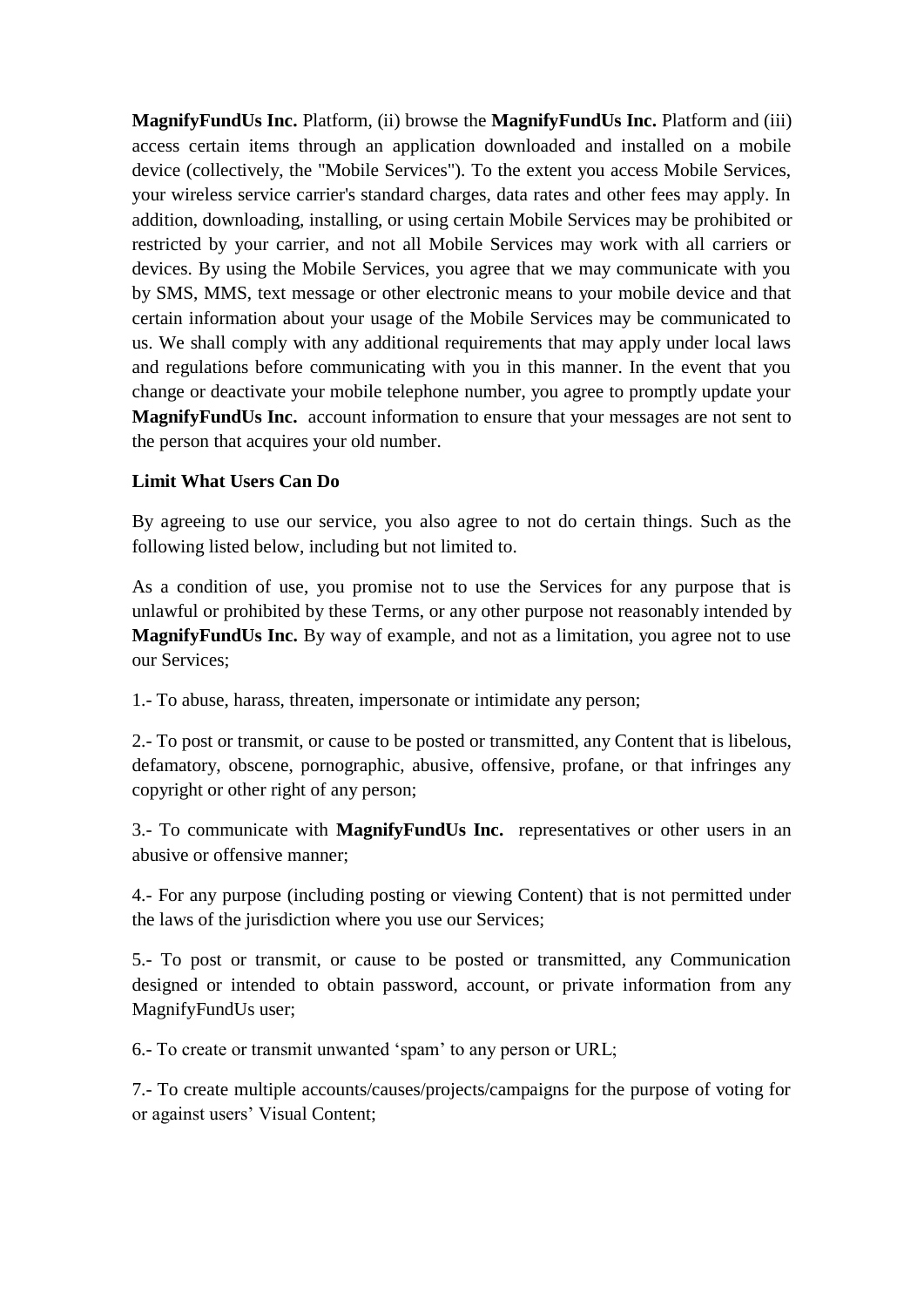8.- To post copyrighted Content that does not belong to you, unless you are commenting on Visual content in Blogs, where you may post such Content subject to providing appropriate attribution to the copyright owner and a link to the source for the Content.

### **Prohibited Conduct**

You are solely responsible for compliance with all applicable law in relation to your Campaign or use of the Services. You are further solely responsible for all User Content that you upload, post, publish, display, transmit or otherwise use (hereinafter, "Upload"). If you are not the beneficiary of the Campaign you organize, you agree to deliver funds to the ultimate beneficiary directly and as soon as possible. You agree to fully cooperate with any request we make for evidence we deem necessary to verify your compliance with these **[Terms of Service](http://magnifyfund.org/terms-of-service/)**.

The following are examples of User Content and/or use that is illegal or prohibited by **MagnifyFundUs Inc.** This list is not exhaustive, and we reserve the right to remove any Campaign and/or investigate any User who, in our sole discretion, violates any of the terms or spirit of these Terms of Service. As we investigate Your Campaign, a User, or User Content, we may consider all available material including but not limited to social media, related news, and any other information that we, in our sole discretion, deem relevant in our review. We further reserve the right, without limitation, to ban or disable your use of the Services, remove the offending User Content, suspend, or terminate Your account, stop payments to any such Campaign, freeze or place a hold on Donations, and report you to law enforcement authorities or otherwise take appropriate legal action including seeking restitution on behalf of ourselves and/or our users.

Without limiting the foregoing, you agree:

- 16. not to use the Services to raise funds or establish or contribute to any Campaign with the implicit or explicit purpose of or involving:
	- a. the violation of any law, regulation, industry requirement, or third-party guidelines or agreements by which you are bound, including those of payment card providers and transaction processors that you utilize in connection with the Services;
	- b. any election campaigns that are not run by a registered organization within the supported country;
	- c. User Content or campaigns that are fraudulent, misleading, inaccurate, dishonest, or impossible;
	- d. drugs, narcotics, steroids, controlled substances, pharmaceuticals or similar products or therapies that are either illegal, prohibited, or enjoined by an applicable regulatory body; legal substances that provide the same effect as an illegal drug; or other products, medical practices, or any related equipment or paraphernalia that have been found by an applicable regulatory body to cause consumer harm;
	- e. knives, explosives, ammunition, firearms, or other weaponry or accessories;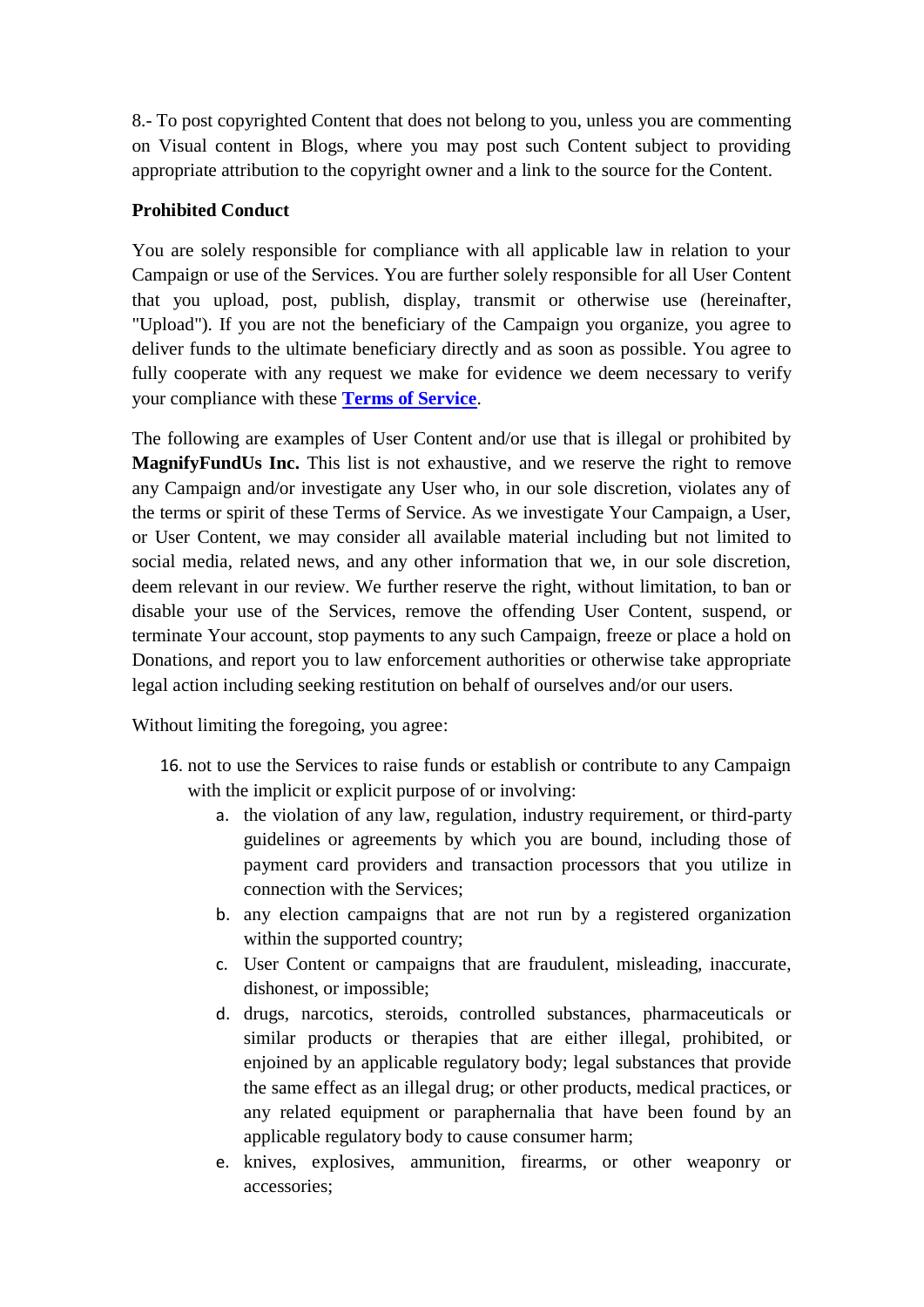- f. annuities, investments, loans, equity or lottery contracts, lay-away systems, off-shore banking or similar transactions, money service businesses (including currency exchanges, check cashing or the like), pyramid schemes, "get rich quick schemes" (i.e., Investment opportunities or other services that promise high rewards), network marketing and referral marketing programs, debt collection or cryptocurrencies;
- g. gambling, gaming and/or any other activity with an entry fee and a prize, including, but not limited to raffles, casino games, sports betting, fantasy sports, horse or greyhound racing, lottery tickets, raffle tickets, auctions and other ventures that facilitate gambling, games of skill or chance (whether or not it is legally defined as a lottery), promotions involving monetary rewards, including gift cards, or sweepstakes;
- h. User Content that we deem, in our sole discretion, to be in support of hate, violence, harassment, bullying, discrimination, terrorism, or intolerance of any kind relating to race, ethnicity, national origin, religious affiliation, sexual orientation, sex, gender or gender identity, or serious disabilities or diseases;
- i. Campaign that we deem, in our sole discretion, to be for the legal defense of alleged crimes associated with hate, violence, harassment, bullying, discrimination, terrorism, or intolerance of any kind relating to race, ethnicity, national origin, religious affiliation, sexual orientation, sex, gender or gender identity, serious disabilities or diseases, or financial crimes or crimes of deception;
- j. activities with, in, or involving countries, regions, governments, persons, or entities that are subject to U.S. and other economic sanctions under applicable law, unless such activities are expressly authorized by the appropriate governmental authority;
- k. funding a ransom, human trafficking or exploitation, vigilantism, bribes or bounty;
- l. pornography or other sexual content;
- m. offensive, graphic, perverse or sensitive content;
- n. the sale of items before the seller has control or possession of the item;
- o. collecting payments on behalf of merchants by payment processors or otherwise; including but not limited to self-payments on campaigns or an attempt to bypass or otherwise circumvent the designated method of payment as provided by **MagnifyFundUs Inc.;**
- p. credit repair or debt settlement services;
- q. the receipt or grant of cash advances or lines of credit to yourself or to another person for purposes other than those purposes clearly stated in the Campaign;
- r. publication or removal of User Content (such as mug shots), where the primary purpose of posting such User Content is to cause or raise concerns of reputational harm;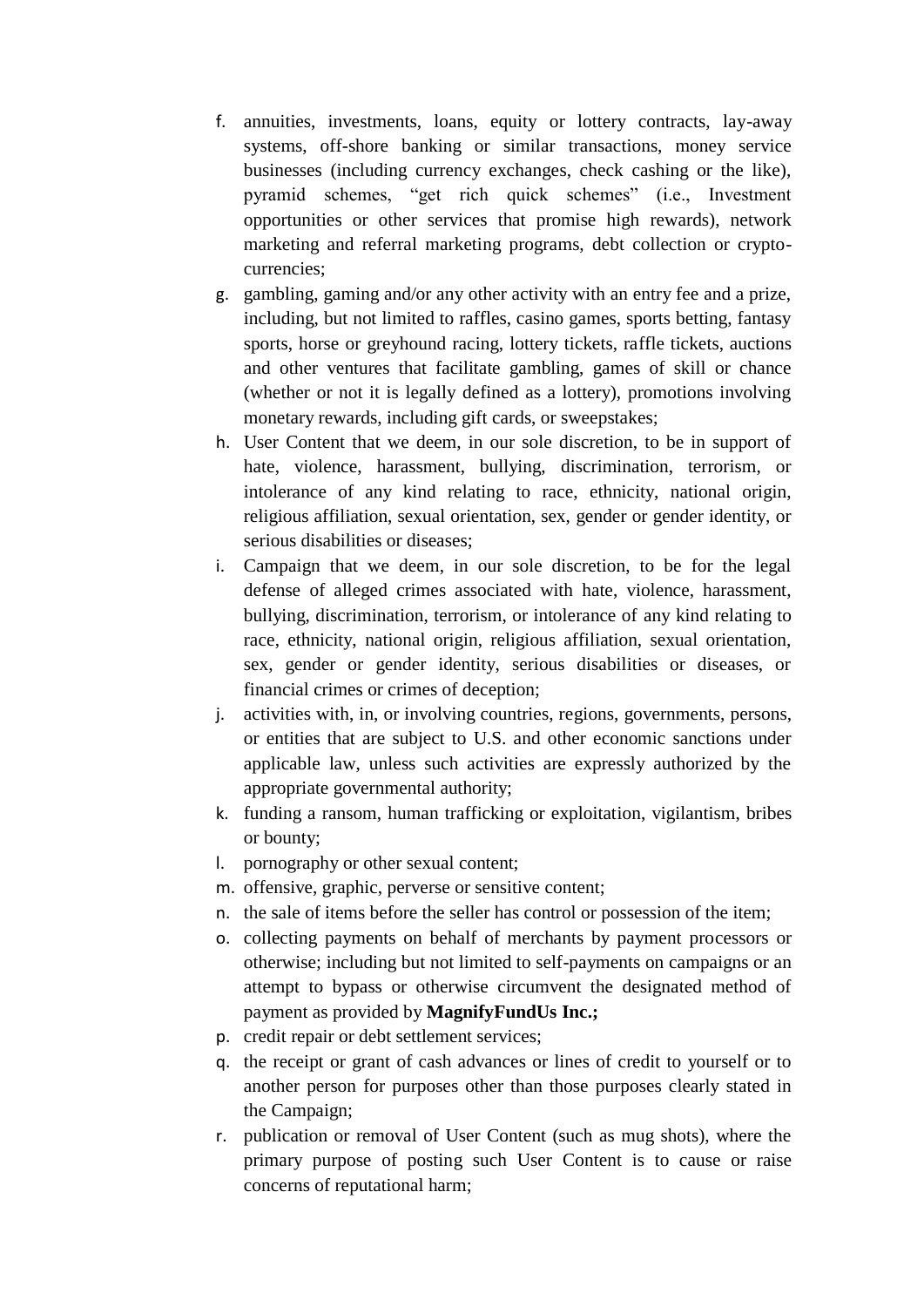- s. sale or resale of a service without added benefit to the buyer; resale of government offerings without authorization or added value;
- t. aggregation of funds owed to third parties, factoring, or other activities intended to obfuscate the origin of funds;
- u. counterfeit music, movies, software, or other licensed materials without the appropriate authorization from the rights holder;
- v. products or services that directly infringe or facilitate infringement upon the trademark, patent, copyright, trade secrets, or proprietary or privacy rights of any third party;
- w. unauthorized sale or resale of brand name or designer products or services;
- x. sale of goods or services that are illegally imported or exported;
- y. processing where there is no bona fide donation accepted; cash advance; card testing; evasion of card network chargeback monitoring programs;
- z. collecting or providing funds for any purpose other than as described in a Campaign description;
- aa. any other activity that **MagnifyFundUs Inc.** may deem in its sole discretion to be in support of individuals and/or entities associated with alleged financial crimes including but not limited to corruption, bribery, tax evasion, fraud, and activities of a similar nature; or
- bb. any other activity that **MagnifyFundUs Inc.** may deem in its sole discretion to be unacceptable.
- 17. not to use the Services to transmit or otherwise upload any User Content that (i) infringes any intellectual property or other proprietary rights of any party; (ii) you do not have a right to upload under any law or under contractual or fiduciary relationships; (iii) contains software viruses or any other computer code, files or programs designed to interrupt, destroy or limit the functionality of any computer software or hardware or telecommunications equipment; (iv) poses or creates a privacy or security risk to any person; (v) constitutes unsolicited or unauthorized advertising, promotional materials, commercial activities and/or sales, "junk mail," "spam," "chain letters," "pyramid schemes," "contests," "sweepstakes," or any other form of solicitation; or (vi) in the sole judgment of **MagnifyFundUs Inc.** , is objectionable or which restricts or inhibits any other person from using or enjoying the Services, or which may expose **MagnifyFundUs Inc.** or its users to any harm or liability of any type;
- 18. not to interfere with or disrupt servers or networks connected to the Services, or disobey any requirements, procedures, policies or regulations of networks connected to the Services;
- 19. not to harvest, collect or publish personally identifiable information of others;
- 20. not to raise funds for a minor without the express permission of the minor's guardian unless the funds are transferred into a trust account for the sole benefit of the minor;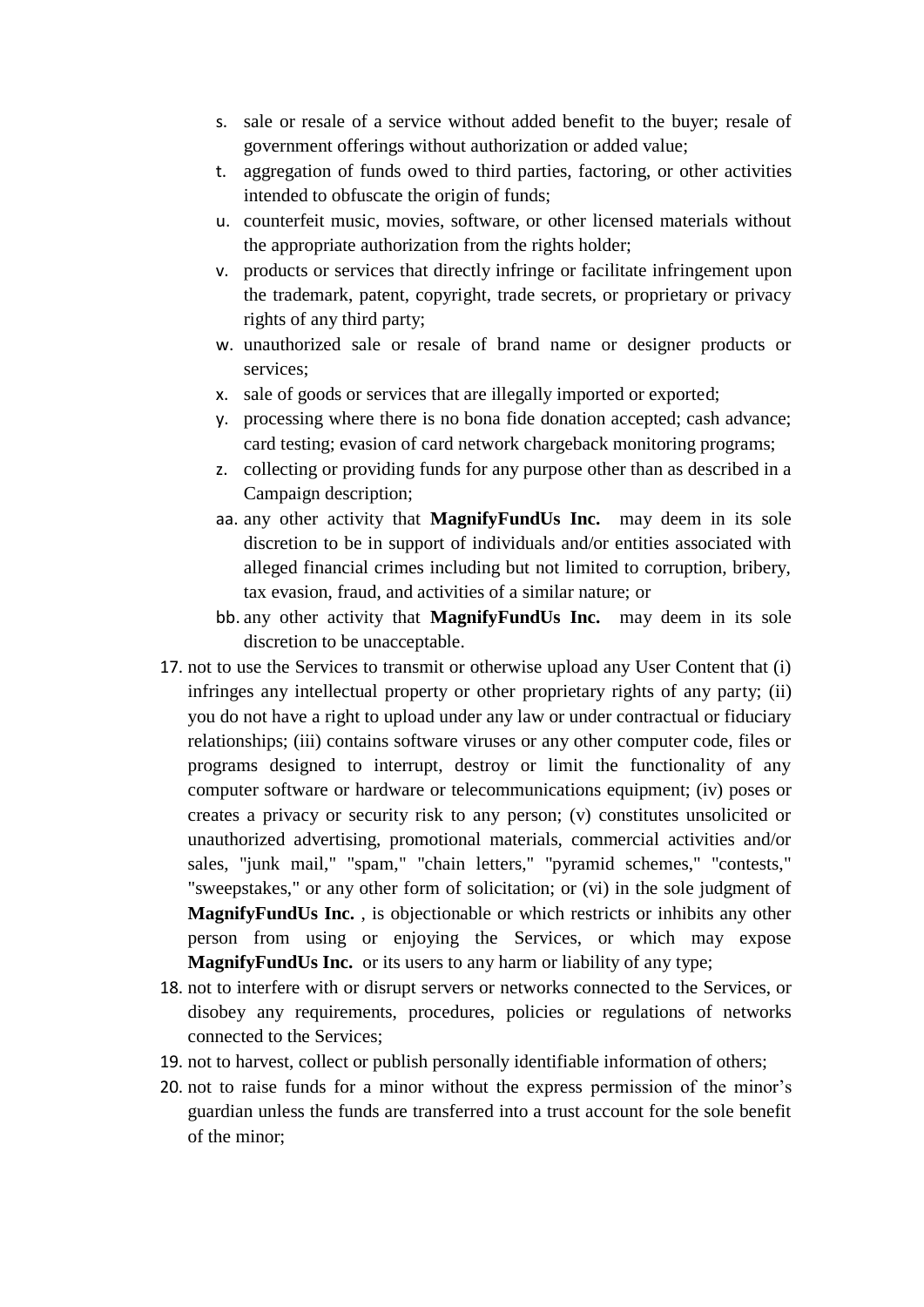- 21. not to use the Services on behalf of a third party or post any personal data or other information about a third party, without the express consent of that third party; or
- 22. not to use another User's account or URL without permission, impersonate any person or entity, falsely state or otherwise misrepresent your affiliation with a person or entity, misrepresent a Charity or Campaign through the Services, or post User Content in any inappropriate category or areas on the Services;
- 23. not create any liability for **MagnifyFundUs Inc.** or cause us to lose (in whole or in part) the services of our Internet Service Provider(s), web hosting company or any other vendors or suppliers;
- 24. not to engage in any conduct that, in **MagnifyFundUs Inc.**'s sole judgment and discretion, restricts or inhibits any other user from using or enjoying the Services;
- 25. not to interfere with or disrupt any servers or networks used to provide the Services or their respective features, or disobey any requirements of the networks **MagnifyFundUs Inc.** uses to provide the Services;
- 26. not to gain unauthorized access to the Services, or any account, computer system, or network connected to these Services, by any unauthorized or illegal means;
- 27. not to obtain or attempt to obtain any materials or information not intentionally made available through the Services;
- 28. not to use the Services to post, transmit or in any way exploit any information, software or other material for commercial purposes, or that contains advertising, except that using the Services for fundraising activities in accordance with these Terms is expressly permitted;
- 29. not to, on the MFUS Charity Platform, engage in advertising or commercial solicitation of any product or service without **MagnifyFundUs Inc.**'s written consent, except that using the Services for fundraising activities in accordance with these Terms is expressly permitted;
- 30. transmit more request messages through the Services in a given period of time than a human can reasonably produce in the same period by using a conventional online web browser;
- 31. undertake any activity or engage in any conduct that is inconsistent with the business or purpose of the Services; or
- 32. attempt to indirectly undertake any of the foregoing.

Additionally, with respect to all Donations you make or accept through the Services, you agree:

- 33. not to make or accept any Donations that you know or suspect to be erroneous, suspicious or fraudulent;
- 34. not to use the Services in or for the benefit of a country, organization, entity, or person embargoed or blocked by any government, including those on sanctions lists identified by the United States Office of Foreign Asset Control (OFAC);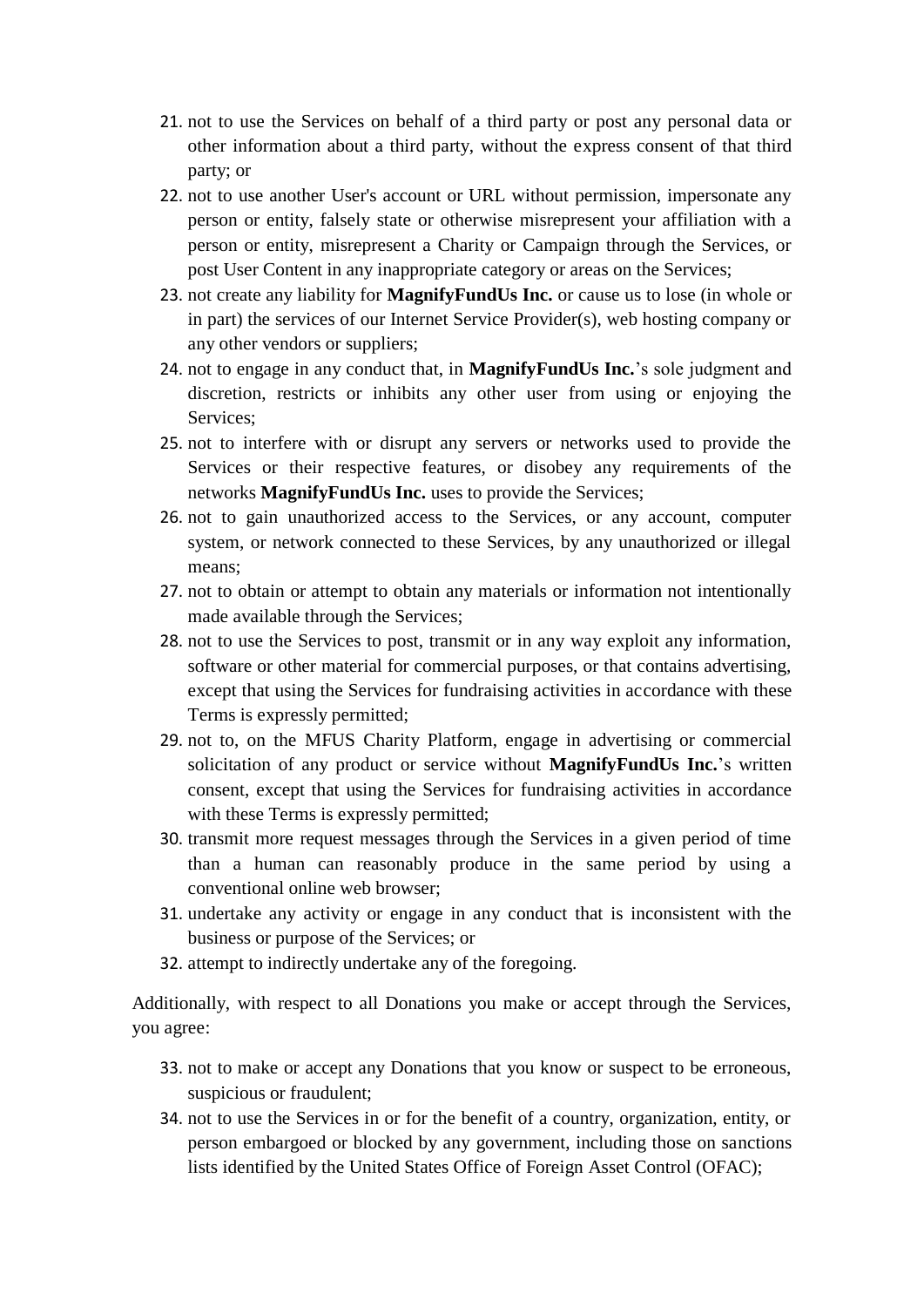- 35. to maintain reasonable and standard security measures to protect any information transmitted and received through the Services, including without limitation by adhering to any security procedures and controls required by **MagnifyFundUs Inc.** from time to time;
- 36. to maintain a copy of all electronic and other records related to Campaigns and Donations as necessary for **MagnifyFundUs Inc.** to verify compliance with these Terms of Service and make such records available to **MagnifyFundUs Inc.** upon our request. For clarity, the foregoing does not affect or limit your obligations to maintain documentation as required by applicable laws, rules, regulations, or governmental authority; and
- 37. at **MagnifyFundUs Inc.** 's request, including without limitation in case of investigations by **MagnifyFundUs Inc.,** a payment processing partner, or a regulatory or governmental authority, to fully cooperate in the auditing of such records, investigation of the relevant circumstances and remedy of any uncovered violation or wrongdoing.

**MagnifyFundUs Inc.** reserves the right to refuse, condition, or suspend any Donations or other transactions that we believe in our sole discretion may violate the Terms of Service or harm the interests of our users, business partners, the public, or **MagnifyFundUs Inc.,** or that expose you, **MagnifyFundUs Inc.,** or others to risks unacceptable to us. We may share any information related to your use of the Services with the appropriate financial institution, regulatory authority, or law enforcement agency consistent with our legal obligations. This information may include information about you, your account, your Donors, your Donations, and transactions made through or in connection with your use of the Services.

### **Donor Conduct**

#### **Donations**

In order to contribute to a Cause/Campaign or to a Charity, a Donor will be required to provide **MagnifyFundUs Inc.** information regarding its credit card or other payment instrument ("Payment Instrument") that is linked to the Donor's account on the Services (a "Billing Account"). You, as a Donor, represent and warrant to **MagnifyFundUs Inc.** that such information is true and that you are authorized to use the applicable Payment Instrument. You agree that a certain minimum Donation amount may apply for platform administration and processing fees, and that all Donations are final and will not be refunded. **MagnifyFundUs Inc.** uses third-party payment processing partners to bill you through your Payment Instrument and Billing Account for any Donations made, and Donors acknowledge that by contributing a Donation to a Cause/Campaign, the Donor is agreeing to any and all applicable terms set forth by our payment partners (currently, Authorize.Net), in addition to these Terms of Service, including **[Authorize.Net Terms of Use](https://www.authorize.net/about-us/terms/)** and **[Authorize.Net Privacy Policy](https://usa.visa.com/legal/privacy-policy.html)**.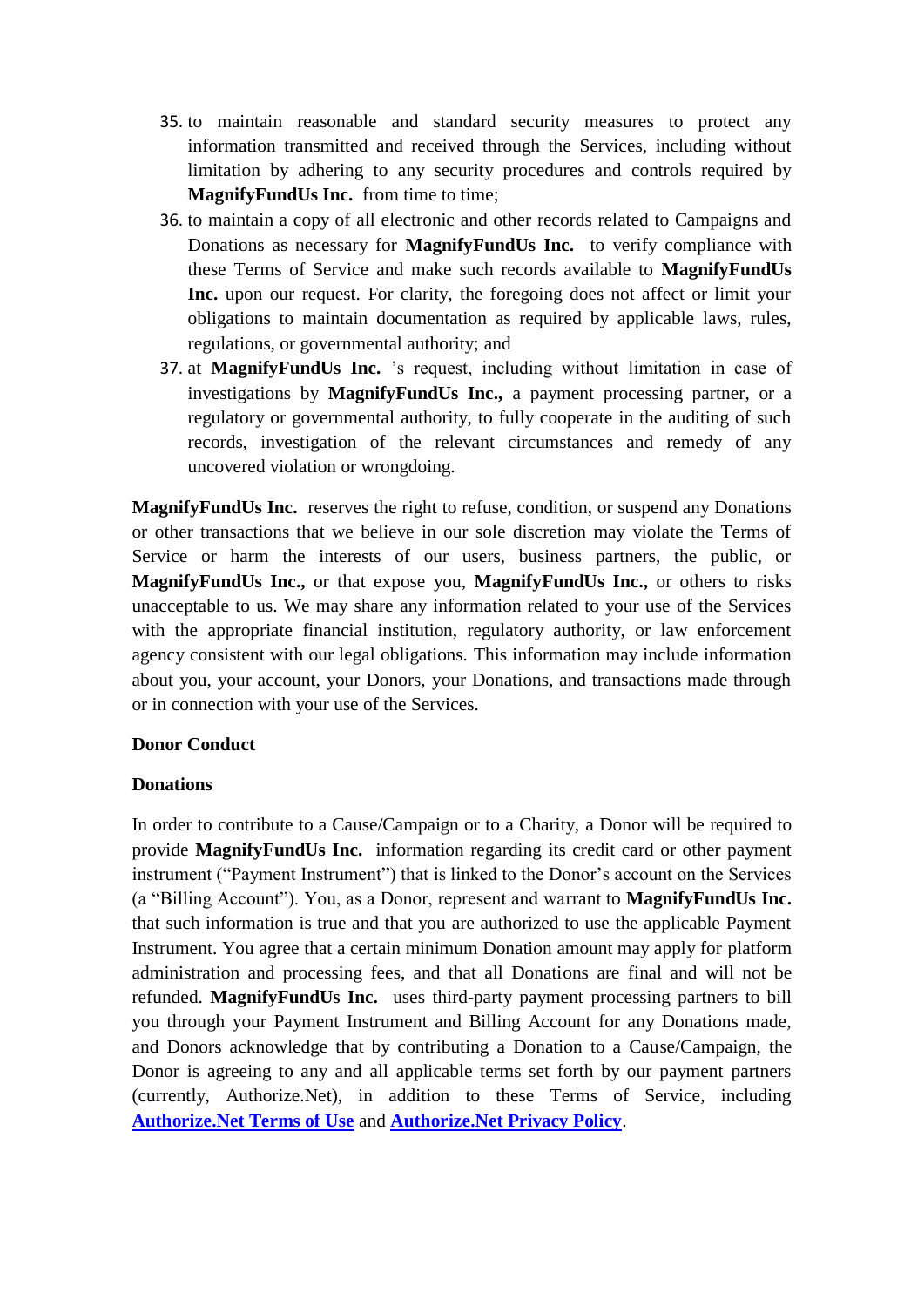#### **Recurring Donations**

Donors may have the option to contribute recurring period Donations (your agreement to make the Donations on a recurring basis, a "Donation Subscription" and each individual Donation made in connection with a Donation Subscription, a "Donation Installment"), and in electing to contribute on a recurring basis, you, as a Donor hereby acknowledge that Donation Subscriptions automatically renew and have a recurring payment feature, and that unless and until you opt out of the auto-renewal of the Donation Subscription, which can be done through the Platforms, any Donation Subscriptions you have signed up for will be automatically extended for successive renewal periods of the same duration as the initial term originally selected. In connection with each of your Donation Subscriptions, you (i) hereby authorize **MagnifyFundUs Inc.** to bill your Payment Instrument in the amount of the applicable Donation Installments in advance on a periodic basis until you terminate such periodic payments by opting out of the Donation Subscription, (ii) accept responsibility for payment of all Donation Installments occurring prior to opt out and (iii) agree to promptly update your Billing Account with any changes (for example, any changes related to your Payment Instrument, such as a change in your billing address or credit card expiration date). Changes to or termination of Donation Subscriptions or Donation Installments will apply only to Donation Installments that take place after **MagnifyFundUs Inc.** receives notice of such change or termination. **MagnifyFundUs Inc.** does not provide refunds of any amounts received in connection with previously made Donation Installments. Additionally, by enrolling in any Donation Subscriptions, you acknowledge and agree for any and all such Donation Subscriptions, that (a) the ongoing maintenance and operation of Donation Subscriptions and each Donation Installment are the sole responsibility of, and subject to the sole discretion of, the individual or entity responsible for managing and receiving the Donation Subscription (e.g., the applicable Cause/Campaign Organizer or Charity), (b) individual Donation Installments may not be tax deductible, even if previous Donation Installments for the same Donation Subscription were, and the amount of each Donation Installment that is tax deductible may vary, (c) one or more specific Donation Installment may not be provided to or received by the applicable cause, charity or Campaign if such cause, charity or Campaign becomes unavailable, unable to accept Donations, or chooses to stop receiving Donations, which may occur for various reasons, such as if the cause, charity or Campaign becomes subject to an investigation or is suspended or removed from the Services by **MagnifyFundUs Inc.** or (d) the amounts actually received by the applicable Campaign, Charity or cause may differ from one Donation Installment to the next (for example, if the Payment Processer fees associated with the Donation Installment change).

Your non-termination of a Donation Subscription reaffirms that **MagnifyFundUs Inc.** is authorized to charge your Payment Instrument for the Donation Subscription in accordance with these terms. This does not waive our right to seek payment directly from you.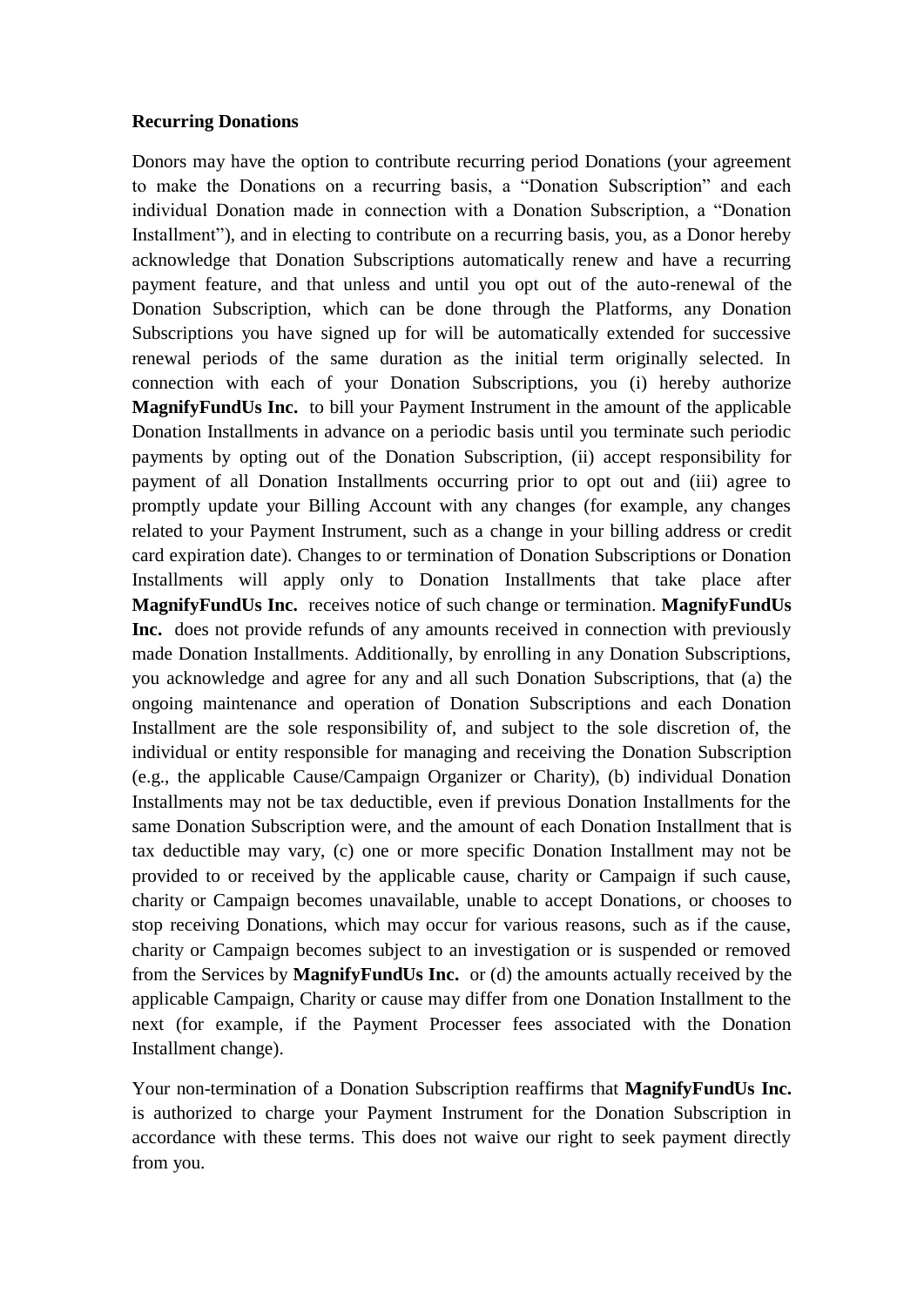### **Campaign Organizers, Beneficiaries or Charities**

#### **Account Holds**

From time to time, **MagnifyFundUs Inc.** may, in its sole discretion, place a hold on a Cause/Campaign account (a "Hold"), restricting Withdrawals (defined herein), initiate a reverse ACH transfer, secure reserves, or take similar actions to protect its interests and those of its Users. Some of the reasons that we may take such actions include, but aren't necessarily limited to, the following: (i) if we have reason to believe (in our sole discretion) that information provided by a Campaign Organizer is false, misleading, or fraudulent, or that funds are being used in a prohibited manner, (ii) if the funds available (as determined by **MagnifyFundUs Inc.** in its sole discretion) should be provided directly to a person other than the Campaign Organizer (such as a legal beneficiary or person entitled by law to act on behalf of a Campaign Organizer), (iii) if we have reason to believe that a Cause/Campaign or Campaign Organizer has violated these Terms of Service, (iv) if **MagnifyFundUs Inc.** determines that the Campaign Organizer is colluding with donors to engage in fraudulent activity, (v) if we have reason to believe (in our sole discretion) that there may be suspicious or fraudulent donation activity, or (vi) if required in order to comply with a court order, subpoena, writ, injunction, or as otherwise required under applicable laws and regulations. If you have questions about a Hold we may have placed on your Campaign account, or need information about how to resolve the Hold, please contact us at [support@magnifyfund.com.](mailto:support@magnifyfund.com)

#### **Withdrawing Donations from a Campaign**

While **MagnifyFundUs Inc.** strives to make Withdrawals available to you promptly, you acknowledge and agree that Withdrawals may not be available to you for use immediately, and **MagnifyFundUs Inc.** does not guarantee that Withdrawals will be available to you within any specific time frame, and **MagnifyFundUs Inc.** expressly disclaims any and all responsibility for any delay or inability to access and use Withdrawals at any specified time, and any consequences arising from such delay or inability. You, as a Campaign Organizer, are responsible for ensuring that the information you provide to **MagnifyFundUs Inc.** in order to process a Withdrawal, including your bank account information, is accurate and up to date. **MagnifyFundUs Inc.** may, at any time, for any reason, without notice, and in its sole discretion, offer or issue a refund of Donation(s) with or without consulting with you, which may comprise the entire amount donated to your campaign. **MagnifyFundUs Inc.** is not liable to you or to any third party for any claims, damages, costs, losses, or other consequences caused by **MagnifyFundUs Inc.** issuing refunds, including, but not limited to transaction or overdraft fees.

#### **Payment Processors for Charities**

**MagnifyFundUs Inc.** has partnered with **[Authorize.Net](https://www.authorize.net/)** to make raising money and donating to Charities easy and seamless. All Charities in the U.S. have the option of using **[Authorize.Net](https://www.authorize.net/)** to process Donations made through the Services. The manner in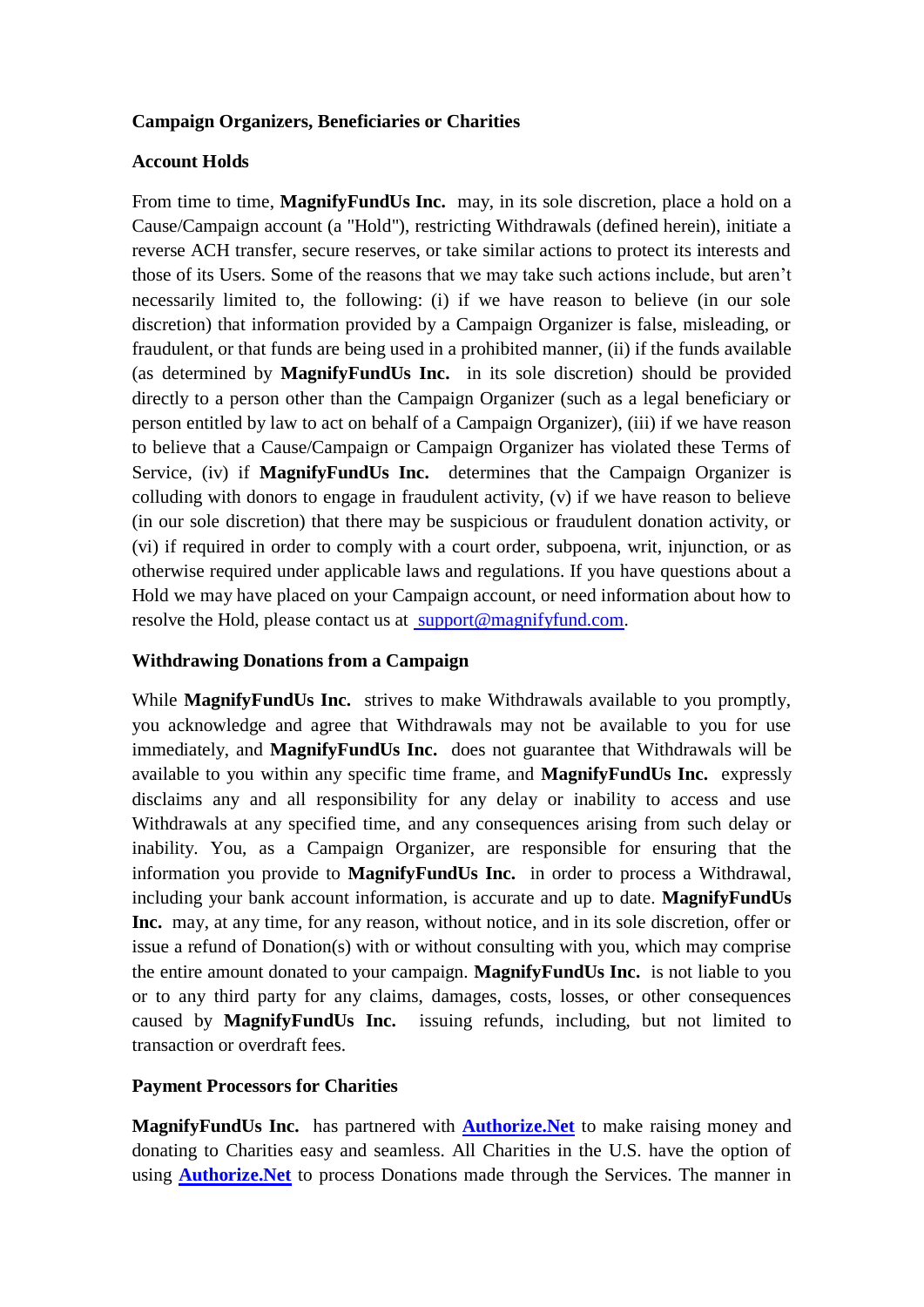which transactions are processed is explained below. Currently, all Event registrations are processed through **[Authorize.Net.](https://www.authorize.net/)**

- **38. Authorize. Net** receives Donations from users as the charity of record and then grants the funds to Donor-recommended  $501(c)(3)$  charities. While **[Authorize.Net](https://www.authorize.net/)** takes multiple steps to attempt to grant donated funds according to the donor's identified preference, **[Authorize.Net](https://www.authorize.net/)** retains exclusive control over all donations. If a charity fails to meet the terms of **[Authorize.Net](https://www.authorize.net/)** Nonprofit Certification Policy and/or fails to meet **[Authorize.Net](https://www.authorize.net/)** due diligence standards for receipt of a donation at any time, **[Authorize.Net](https://www.authorize.net/)** may reassign the funds in accordance with its policy here. Donations made through **[Authorize.Net](https://www.authorize.net/)** are governed by **[Authorize.Net](https://www.authorize.net/)** US Privacy Policy and User Agreement.
- 39. When **[Authorize.Net](https://www.authorize.net/)** processes a Donation through the Services, the Donation will go directly from the Donor to the non-profit's **[Authorize.Net](https://www.authorize.net/)** merchant account. Donations will appear on the Donor's credit card statement under the name of the non-profit to whom they contributed. See **[Authorize.Net](https://www.authorize.net/)** Terms of Service for more information.

# **Special Notice for International Use; Export Controls**

Software (defined below) available in connection with the Services and the transmission of applicable data, if any, may be subject to export controls and economic sanctions laws of the United States or other jurisdictions. No Software may be downloaded from the Services or otherwise exported or re-exported in violation of such export control and economic sanctions laws. Downloading or using the Software is at your sole risk. Recognizing the global nature of the Internet, you agree to comply with all local rules and laws regarding your use of the Services, including as it concerns online conduct and acceptable content.

# **Apple-Enabled Software Applications**

**MagnifyFundUs Inc.** offers Software applications that are intended to be operated in connection with products made commercially available by Apple Inc. ("Apple"), among other platforms. With respect to Software that is made available for your use in connection with an Apple-branded product (such Software, "Apple-Enabled Software"), in addition to the other terms and conditions set forth in these Terms of Service, the following terms and conditions apply:

 **MagnifyFundUs Inc.** and you acknowledge that these Terms of Service are concluded between **MagnifyFundUs Inc.** and you only, and not with Apple, and that as between **MagnifyFundUs Inc.** and Apple, **MagnifyFundUs Inc.,** not Apple, is solely responsible for the Apple-Enabled Software and the content thereof.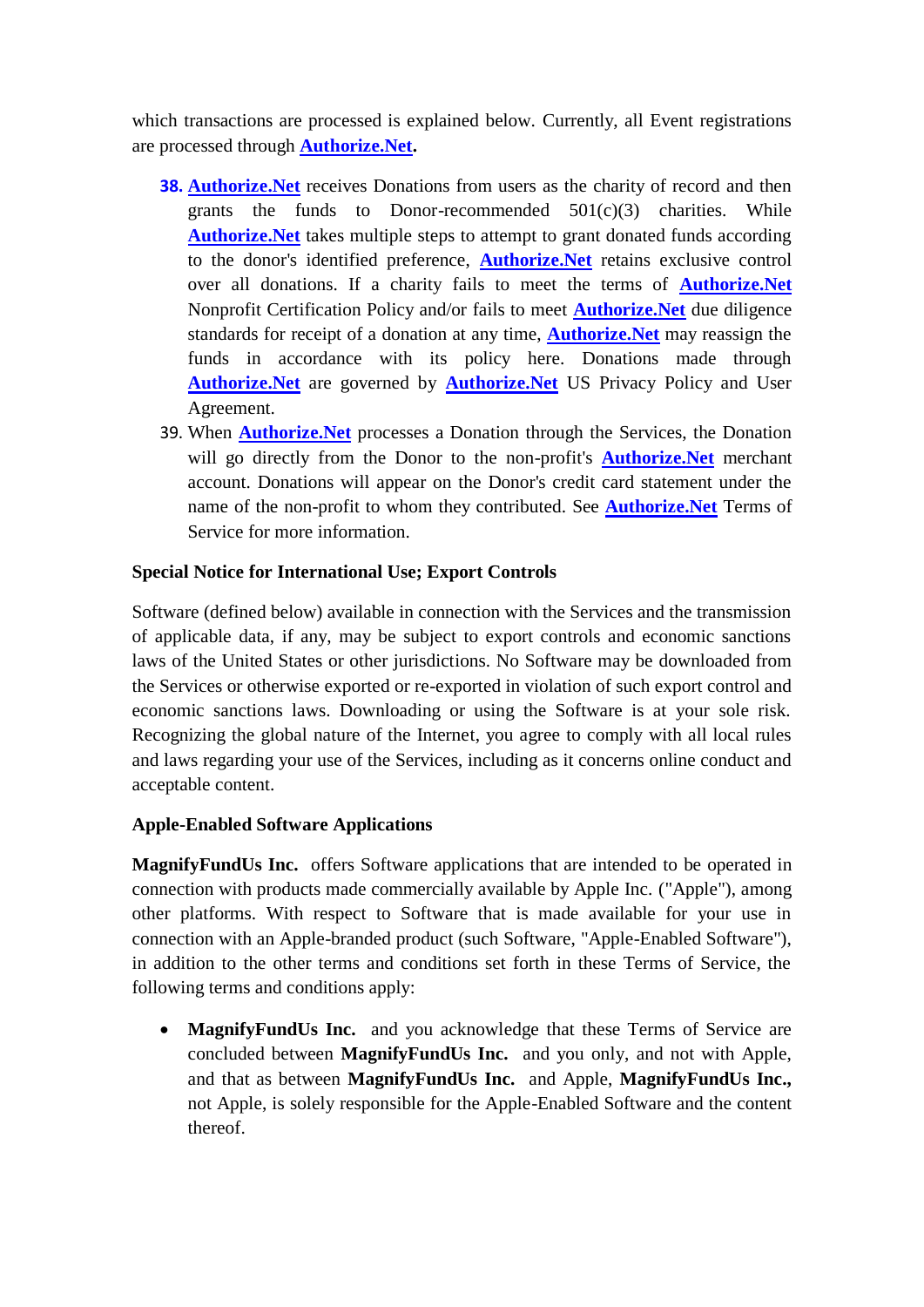- You may not use the Apple-Enabled Software in any manner that is in violation of or inconsistent with the Usage Rules set forth for Apple-Enabled Software in, or otherwise be in conflict with, the App Store Terms of Service.
- Your license to use the Apple-Enabled Software is limited to a non-transferable license to use the Apple-Enabled Software on an iOS Product that you own or control, as permitted by the Usage Rules set forth in the App Store Terms of Service.
- Apple has no obligation whatsoever to provide any maintenance or support services with respect to the Apple-Enabled Software.
- Apple is not responsible for any product warranties, whether express or implied by law. In the event of any failure of the Apple-Enabled Software to conform to any applicable warranty, you may notify Apple, and Apple will refund the purchase price for the Apple-Enabled Software to you, if any; and, to the maximum extent permitted by applicable law, Apple will have no other warranty obligation whatsoever with respect to the Apple-Enabled Software, or any other claims, losses, liabilities, damages, costs or expenses attributable to any failure to conform to any warranty, which will be **MagnifyFundUs Inc.** 's sole responsibility, to the extent it cannot be disclaimed under applicable law.
- **MagnifyFundUs Inc.** and you acknowledge that **MagnifyFundUs Inc.,** not Apple, is responsible for addressing any claims of you or any third party relating to the Apple-Enabled Software or your possession and/or use of that Apple-Enabled Software, including, but not limited to: (i) product liability claims; (ii) any claim that the Apple-Enabled Software fails to conform to any applicable legal or regulatory requirement; and (iii) claims arising under consumer protection or similar legislation.
- In the event of any third-party claim that the Apple-Enabled Software or the end-user's possession and use of that Apple-Enabled Software infringes that third party's intellectual property rights, as between **MagnifyFundUs Inc.** and Apple, **MagnifyFundUs Inc.,** not Apple, will be solely responsible for the investigation, defense, settlement, and discharge of any such intellectual property infringement claim.
- You represent and warrant that (i) you are not located in a country that is subject to a U.S. Government embargo, or that has been designated by the U.S. Government as a "terrorist supporting" country; (ii) you are not listed on any U.S. Government list of prohibited or restricted parties and (iii) you are not located in any other country or jurisdiction from which you would be barred from using the Services by applicable law.
- If you have any questions, complaints or claims with respect to the Apple-Enabled Software, they should be directed to **MagnifyFundUs Inc.** at [support@magnifyfund.com.](mailto:support@magnifyfund.com)
- **MagnifyFundUs Inc.** and you acknowledge and agree that Apple, and Apple's subsidiaries, are third-party beneficiaries of these Terms of Service with respect to the Apple-Enabled Software, and that, upon your acceptance of the terms and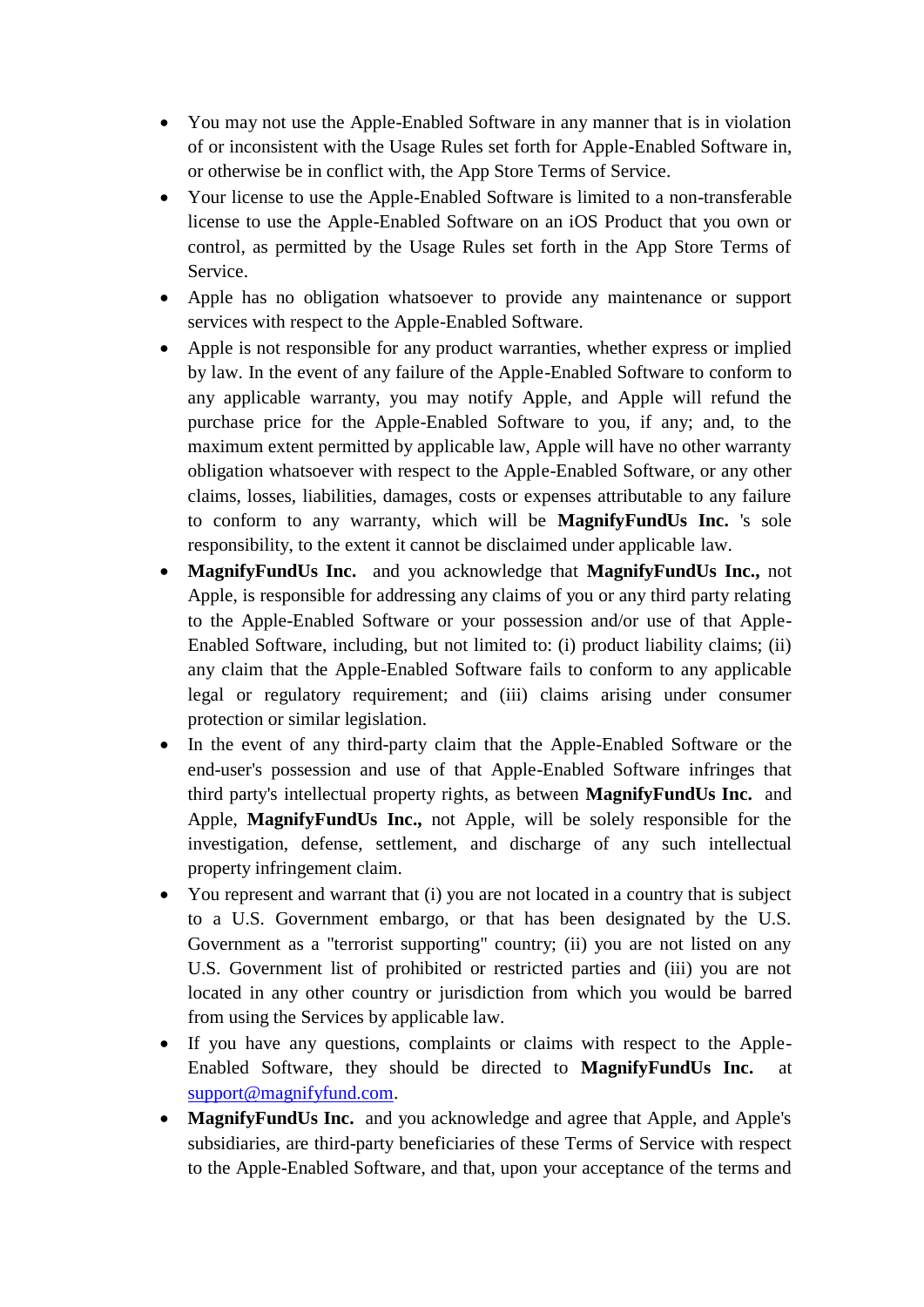conditions of these Terms of Service, Apple will have the right (and will be deemed to have accepted the right) to enforce these Terms of Service against you with respect to the Apple-Enabled Software as a third-party beneficiary thereof. Accordingly, the parties acknowledge and agree that **MagnifyFundUs Inc.** enters into this clause ("Apple-Enabled Software Applications") for its own benefit and on its own behalf and also as an agent for the benefit and on behalf of Apple and its subsidiaries with respect to the exercise and enforcement of all rights, benefits and remedies of Apple and its subsidiaries (but not any obligation or burden) in this clause ("Apple-Enabled Software Applications") which rights, benefits and remedies shall be enforceable by **MagnifyFundUs Inc.** in its own right and also as agent for and on behalf of each of Apple and its subsidiaries. **MagnifyFundUs Inc.** may amend, terminate, or rescind these Terms of Service without the consent of Apple or any such subsidiary.

#### **Intellectual Property Rights**

**MagnifyFundUs Inc.** and its subsidiaries own or possess the valid right to use all (i) valid and enforceable patents, patent applications, trademarks, trademark registrations, service marks, service mark registrations, Internet domain name registrations, copyrights, copyright registrations, licenses and trade secret rights ("Intellectual Property Rights<sup>"</sup>) and (ii) inventions, software, works of authorships, trademarks, service marks, trade names, databases, formulae, know how, Internet domain names and other intellectual property (including trade secrets and other unpatented and/or unpatentable proprietary confidential information, systems, or procedures) (collectively, "Intellectual Property Assets") necessary to conduct their respective businesses as currently conducted, except to the extent that the failure to own, possess, license or have other rights to use such Intellectual Property Rights or Intellectual Property Assets would not, individually or in the aggregate, reasonably be expected to result in a Material Adverse Change. **MagnifyFundUs Inc.** and its subsidiaries have not received any opinion from their legal counsel concluding that any activities of their respective businesses infringe, misappropriate, or otherwise violate, valid and enforceable Intellectual Property Rights of any other person, and have not received written notice of any challenge, which is to their knowledge still pending, by any other person to the rights of the Company and its subsidiaries with respect to any Intellectual Property Rights or Intellectual Property Assets owned or used by the Company or its subsidiaries. To the knowledge of **MagnifyFundUs Inc.,** the Company and its subsidiaries' respective businesses as now conducted do not constitute infringement of, misappropriation of, or other violation of, any valid and enforceable Intellectual Property Rights of any other person. All licenses for the use of the Intellectual Property Rights described in our business model to which the Company is a party are, to the Company's knowledge, valid, binding upon, and enforceable by or against the parties thereto in accordance with their terms.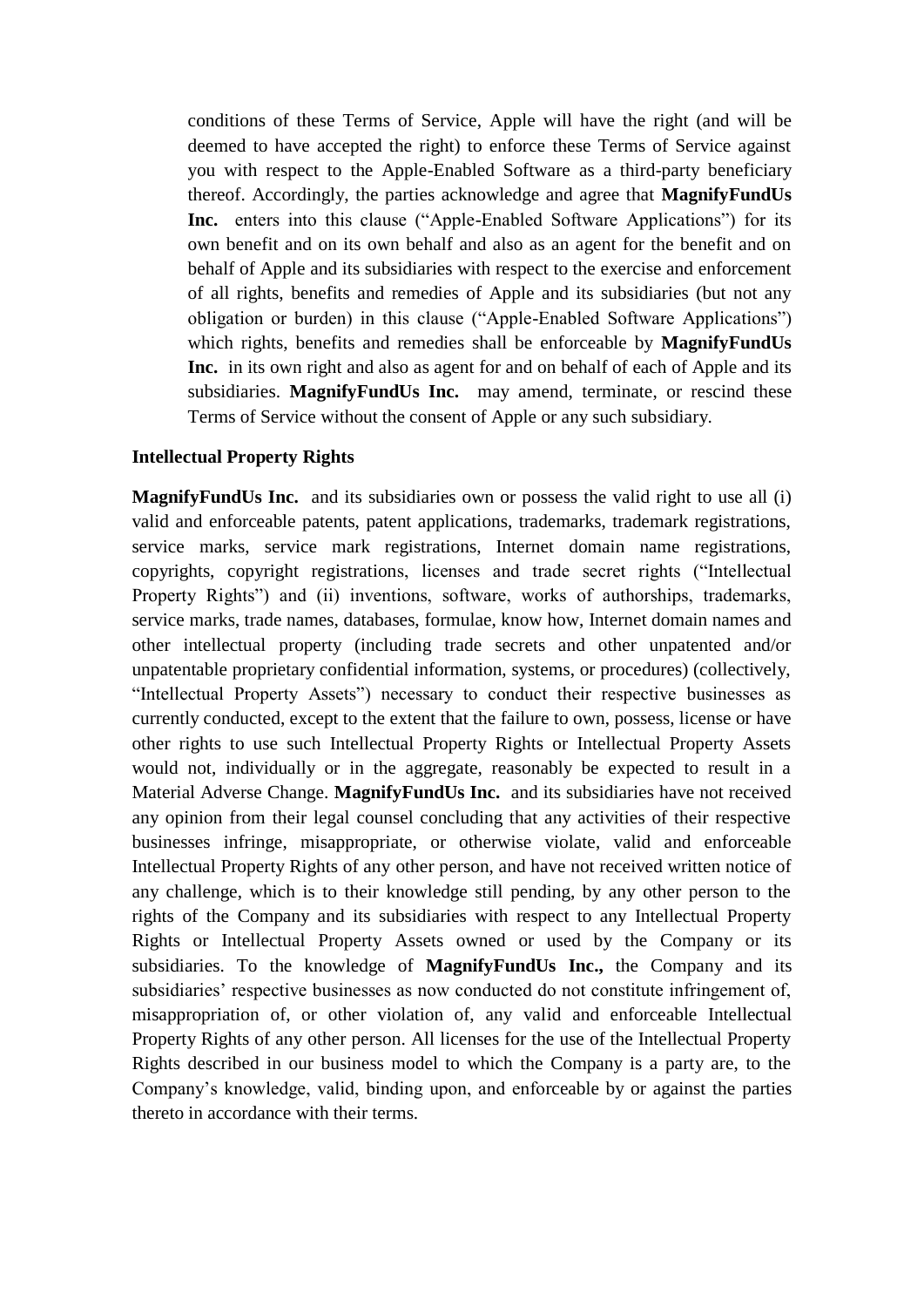#### **Services Content, Software and Trademarks**

You acknowledge and agree that the Services may contain content or features ("Services Content") that are protected by copyright, patent, trademark, trade secret or other proprietary rights and laws. Except as expressly authorized by **MagnifyFundUs Inc.,** you agree not to modify, copy, frame, scrape, rent, lease, loan, sell, distribute, or create derivative works based on the Services, the Services Content, or Content, in whole or in part, except that the foregoing does not apply to your own User Content that you legally upload to the Services. In connection with your use of the Services you will not engage in or use any data mining, spiders, robots, scraping, or similar data gathering or extraction methods. If you are blocked by **MagnifyFundUs Inc.** from accessing the Services (including by blocking your IP address), you agree not to implement any measures to circumvent such blocking (e.g., by masking your IP address or using a proxy IP address). Any use of the Services or the Services Content other than as specifically authorized herein is strictly prohibited. The technology and software underlying the Services or distributed in connection therewith are the property of **MagnifyFundUs Inc.,** our affiliates and our partners (the "Software"). You agree not to copy, modify, create a derivative work of, reverse engineer, reverse assemble or otherwise attempt to discover any source code, sell, assign, sublicense, or otherwise transfer any right in the Software. Any rights not expressly granted herein are reserved by **MagnifyFundUs Inc.**

The **MagnifyFundUs Inc.** name and logo are trademark and service mark of **MagnifyFundUs Inc.** (collectively the " **MagnifyFundUs Inc.** Trademark"). Other company, product, and service names and logos used and displayed via the Services may be trademarks or service marks of their respective owners, who may or may not endorse or be affiliated with or connected to **MagnifyFundUs Inc.** Nothing in these Terms of Service or the Services should be construed as granting, by implication, estoppel, or otherwise, any license or right to use any of **MagnifyFundUs Inc.**  Trademarks displayed on the Services, without our prior written permission in each instance. All goodwill generated from the use of **MagnifyFundUs Inc.** Trademarks will inure to our exclusive benefit.

### **Trademarks**

**MagnifyFundUs Inc., [www.magnifyfund.org](http://www.magnifyfund.org/)** and our subsidiaries' graphics, logos, designs, page headers, button icons, scripts, and service names are registered trademarks, trademarks or trade dress of **MagnifyFundUs Inc.** . MagnifyFundUs Inc. 's trademarks and trade dress may not be used in connection with any product or service without the prior written consent of **[MagnifyFundUs Inc.](http://www.magnifyfund.org/)** The images and icons available in the **MagnifyFundUs Inc.** icon pack maybe used by partners and thirdparty sites in connection with providing appropriate links to MagnifyFund's corresponding sites so long as they are used in a manner that is consistent with MagnifyFundUs's requirements.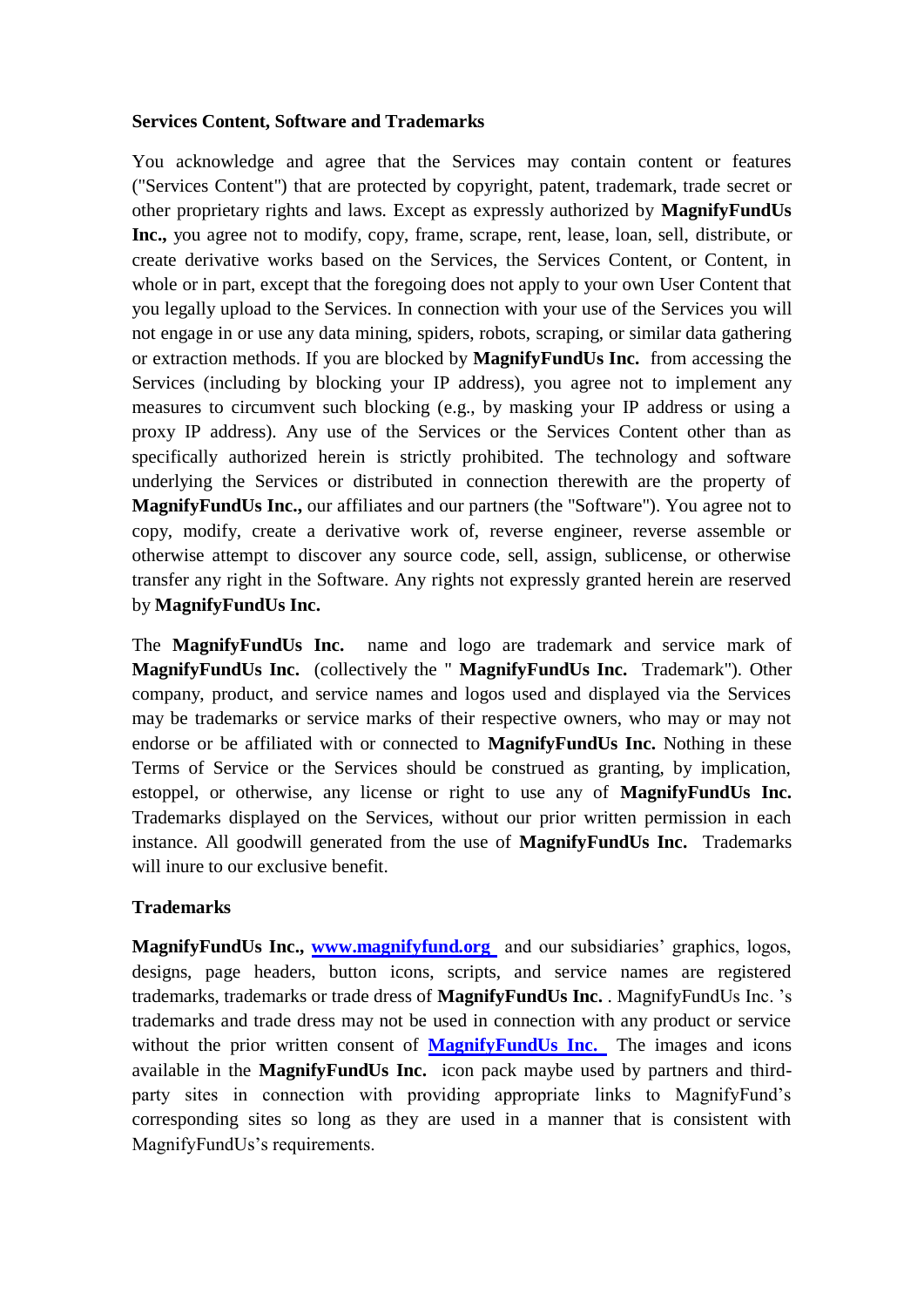#### **Third-Party Material**

Under no circumstances will **MagnifyFundUs Inc.** be liable in any way for any content or materials of any third parties (including Users) or any User Content (including, but not limited to, for any errors or omissions in any User Content), or for any loss or damage of any kind incurred as a result of the use of any such User Content. You acknowledge that **MagnifyFundUs Inc.** does not pre-screen User Content, but that **MagnifyFundUs Inc.** and its designees will have the right (but not the obligation) in their sole discretion to refuse, remove, or allow any User Content that is available via the Services at any time and for any reason, with or without notice, and without any liability to you or to any third party for any claims, damages, costs, or losses resulting therefrom.

#### **User Content Transmitted Through the Services**

With respect to the User Content, you represent and warrant that you own all right, title and interest in and to, or otherwise have all necessary rights and consents to (and to allow others to) fully exploit, such User Content, including, without limitation, as it concerns all copyrights, trademark rights and rights of publicity or privacy related thereto. By uploading, sharing, providing, or otherwise making available any User Content, or any portion thereof, in connection with the Services, you hereby grant and will grant **MagnifyFundUs Inc.** and its affiliated companies and users a nonexclusive, worldwide, royalty free, fully paid up, transferable, sublicensable, perpetual, irrevocable license to copy, display, upload, perform, distribute, store, modify and otherwise use your User Content in connection with the operation of the Services or the promotion, advertising, or marketing thereof, in any form, medium or technology now known or later developed. Without limiting the foregoing, if any User Content contains your name, image, or likeness, you hereby release and hold harmless **MagnifyFundUs Inc.**  and its contractors and employees, from (i) all claims for invasion of privacy, publicity, or libel, (ii) any liability or other claims by virtue of any blurring, distortion, alteration, optical illusion, or other use or exploitation of your name, image, or likeness, and (iii) any liability for claims made by you (or any successor to any claim you might bring) in connection with your User Content, name, image or likeness. You waive any right to inspect or approve any intermediary version(s) or finished version(s) of the results of the use of your User Content (including your name, image, or likeness). Further, if any person (other than you) appears in your User Content, you represent and warrant that you have secured all necessary licenses, waivers, and releases from such person(s) for the benefit of **MagnifyFundUs Inc.** in a manner fully consistent with the licenses, waivers and releases set forth above. You further acknowledge that your participation in the Services and submission of User Content is voluntary and that you will not receive financial compensation of any type associated with the licenses, waivers, and releases set forth herein (or **MagnifyFundUs Inc.** 's exploitation thereof), and that the sole consideration for subject matter of this agreement is the opportunity to use the Services.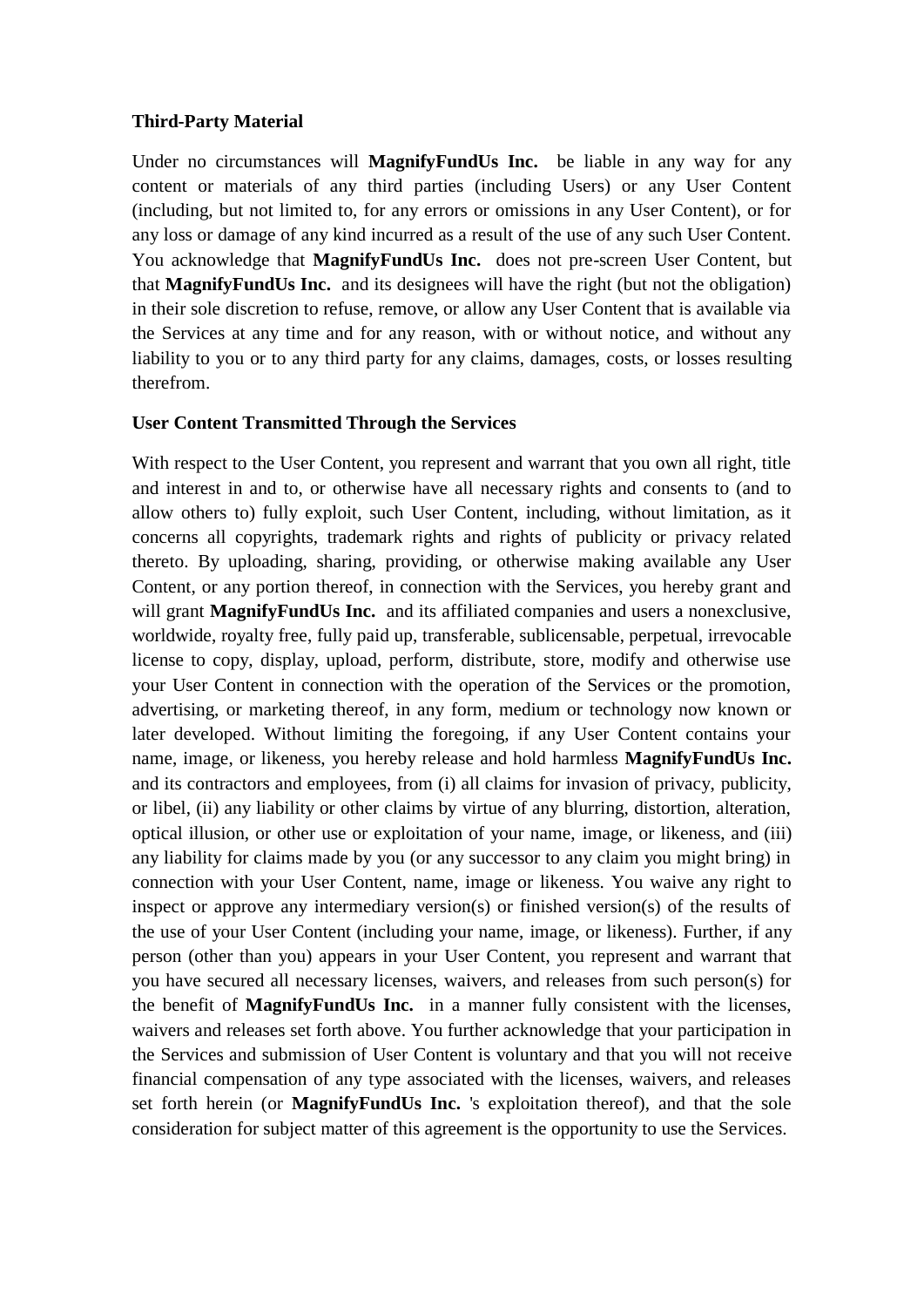We do not guarantee that any Services Content will be made available through the Services. We reserve the right to, but do not have any obligation to, (i) remove, edit or modify any Services Content or User Content, in our sole discretion, at any time, without notice to you and for any reason (including, but not limited to, upon receipt of claims or allegations from third parties or authorities relating to such Services Content or User Content, or if we are concerned that you may have violated these Terms of Service), or for no reason at all and (ii) to remove or block any Services Content or User Content from the Services.

# **Payment Card Industry Data Security Standard**

The Payment Card Industry Data Security Standard (PCI DSS) is a set of industrymandated requirements for any business that handles, processes, or stores credit cards. The primary purpose of the standards is to maintain controls around cardholder data to reduce credit card fraud. As a service provider, **MagnifyFundUs Inc.** is PCI DSS compliant and will maintain all applicable PCI DSS requirements to the extent that we possess or otherwise store, process, or transmit cardholder data on behalf of you, or to the extent that we can in any way impact the security of your cardholder data environment.

### **Copyright Complaints**

**MagnifyFundUs Inc.** respects the intellectual property of others, and we ask our users to do the same. If you believe that your work has been copied in a way that constitutes copyright infringement, or that your intellectual property rights have been otherwise violated, you should notify **MagnifyFundUs Inc.** of your infringement claim in accordance with the procedure set forth below.

**MagnifyFundUs Inc.** will process and investigate notices of alleged infringement and will take appropriate actions under the Digital Millennium Copyright Act ("DMCA") and other applicable intellectual property laws with respect to any alleged or actual infringement. A notification of claimed copyright infringement should be emailed to MagnifyFundUs Inc. 's Copyright Agent at [support@magnifyfund.com.](mailto:support@magnifyfund.com)

(Subject line: "DMCA Takedown Request").

To be effective, the notification must be in writing and contain the following information:

- an electronic or physical signature of the person authorized to act on behalf of the owner of the copyright or other intellectual property interest;
- a description of the copyrighted work or other intellectual property that you claim has been infringed;
- a description of where the material that you claim is infringing is located on the Services, with enough detail that we may find it on the Services;
- your address, telephone number, and email address;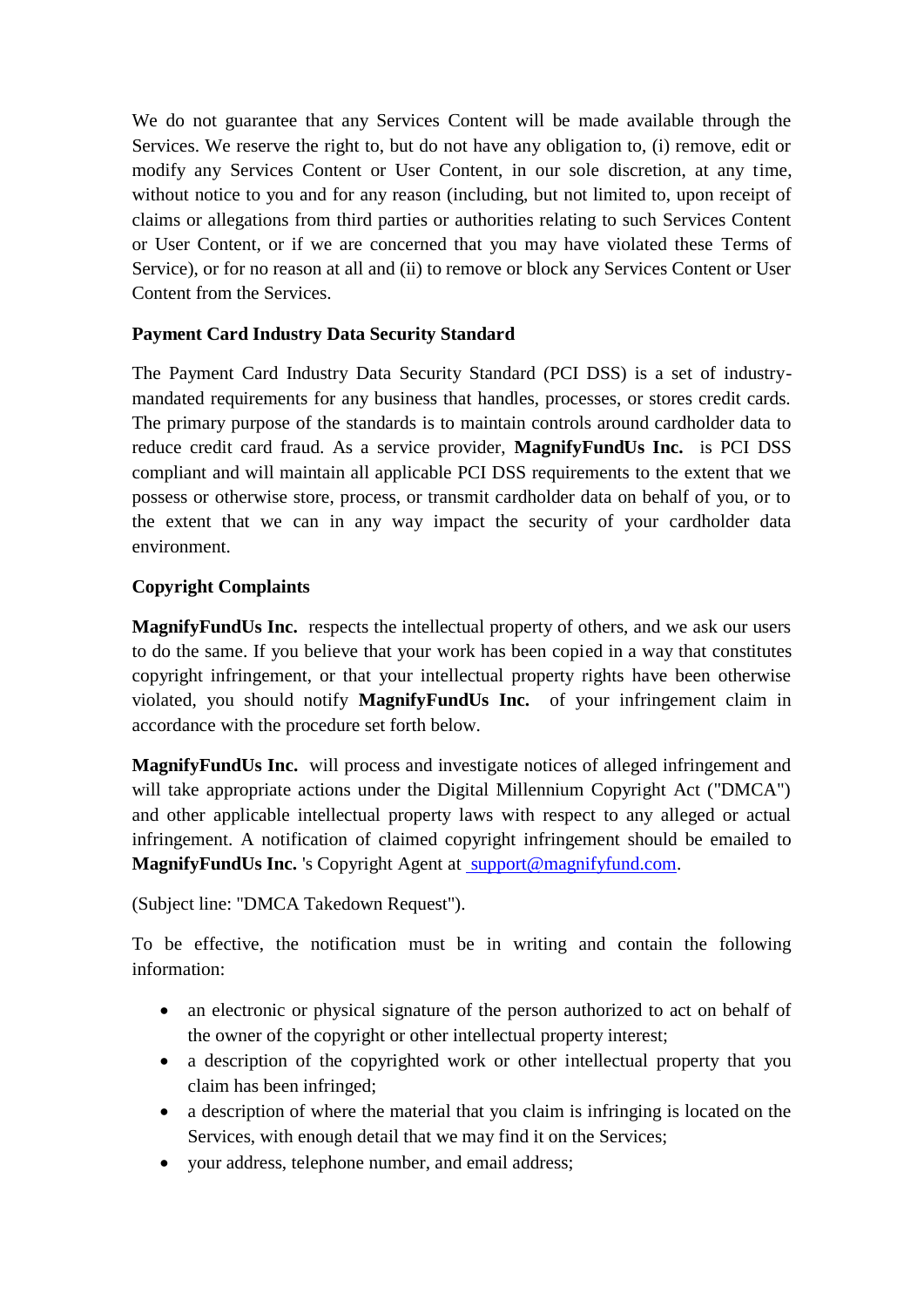- a statement by you that you have a good faith belief that the disputed use is not authorized by the copyright or intellectual property owner, its agent, or the law; and
- a statement by you, made under penalty of perjury, that the above information in your notice is accurate and that you are the copyright or intellectual property owner or authorized to act on the copyright or intellectual property owner's behalf.

# **Counter-Notice**

If you believe that your User Content that was removed (or to which access was disabled) is not infringing, or that you have the authorization from the copyright owner, the copyright owner's agent, or pursuant to the law, to upload and use the content in your User Content, you may send a written counter-notice containing the following information to the above-listed Copyright Agent:

- your physical or electronic signature;
- identification of the content that has been removed or to which access has been disabled and the location at which the content appeared before it was removed or disabled;
- a statement that you have a good-faith belief that the content was removed or disabled as a result of mistake or a misidentification of the content; and
- your name, address, telephone number, and email address, and a statement that you will accept service of process from the person who provided notification of the alleged infringement.

If a counter-notice is received by the Copyright Agent, **MagnifyFundUs Inc.** will send a copy of the counter-notice to the original complaining party, informing that person that it may replace the removed content or cease disabling it in 10 business days. Unless the copyright owner files an action seeking a court order against the content provider, member or user, the removed content may be replaced, or access to it restored, in 10 to 14 business days or more after receipt of the counter-notice, at our sole discretion.

# **Repeat Infringer Policy**

In accordance with the DMCA and other applicable law, **MagnifyFundUs Inc.** has adopted a policy of terminating, in appropriate circumstances and at **MagnifyFundUs Inc.** 's sole discretion, users who are deemed to be repeat infringers. **MagnifyFundUs Inc.** may also at its sole discretion limit access to or terminate the Services and/or terminate the memberships of any users who infringe any intellectual property rights of others, whether or not there is any repeat infringement.

### **Third Party Websites/Services**

The Services or third parties may provide or facilitate links, tools, widgets, or other features that allow you to access other sites, services and resources provided by third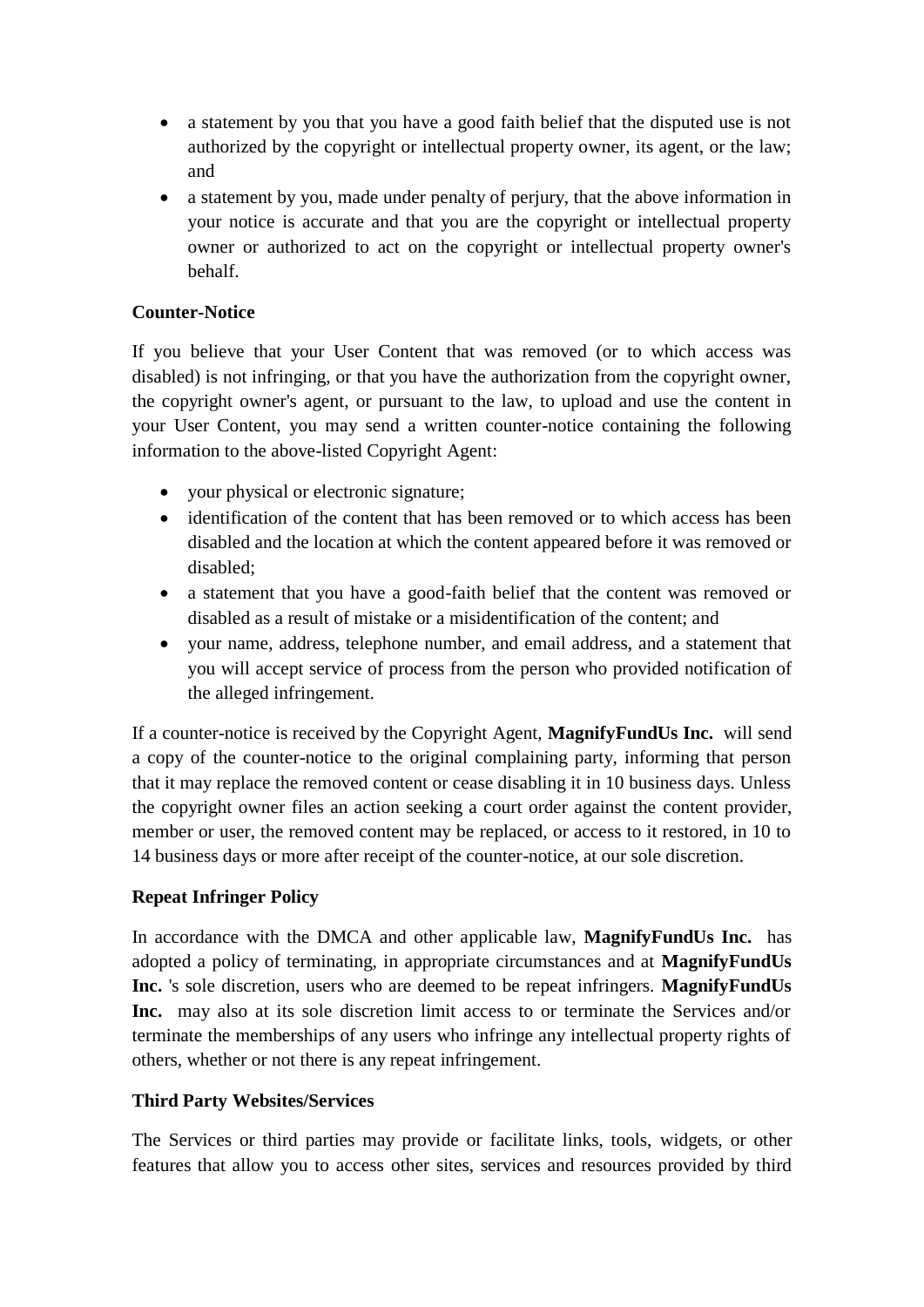parties (collectively, "Third Party Resources"). **MagnifyFundUs Inc.** has no control over such Third-Party Resources or any products, services or content made available through or by such Third-Party Resources, or the business practices of the third parties providing such Third-Party Resources, and **MagnifyFundUs Inc.** is not responsible for and does not endorse such Third-Party Resources or the products, services or content made available thereby. You acknowledge that **MagnifyFundUs Inc.** is not responsible or liable for the content, functions, accuracy, legality, appropriateness, or any other aspect of such Third-Party Resources. You further acknowledge and agree that **MagnifyFundUs Inc.** will not be responsible or liable, directly, or indirectly, for any damage or loss caused or alleged to be caused by or in connection with the use of or reliance on any content, events, goods, or services available on or through any such Third-Party Resources. Any dealings you have with third parties found while using the Services are between you and the third party and may be subject to additional terms provided by the third party, which you agree to by using such Third-Party Resources, and you agree that **MagnifyFundUs Inc.** is not liable for any loss or claim that you may have against any such third party.

#### **Indemnity and Release**

You agree to release, indemnify on demand, and hold **MagnifyFundUs Inc.** and its affiliates and their officers, employees, directors, and agents harmless from any and all losses, damages, expenses, including reasonable attorneys' fees, costs, awards, fines, damages, rights, claims, actions of any kind and injury (including death) arising out of or relating to your use of the Services, any Donation or Cause/Campaign, any User Content, your connection to the Services, your violation of these Terms of Service or your violation of any rights of another. You agree that **MagnifyFundUs Inc.** has the right to conduct its own defense of any claims at its own discretion, and that you will indemnify **MagnifyFundUs Inc.** for the costs of its defense (including, but not limited to attorney's fees.) If you are a California resident, you waive California Civil Code Section 1542, which says: "A general release does not extend to claims that the creditor or releasing party does not know or suspect to exist in his or her favor at the time of executing the release, and that if known by him or her would have materially affected his or her settlement with the debtor or released party." If you are a resident of another jurisdiction—in or outside of the United States—you waive any comparable statute or doctrine.

### **Disclaimer of Warranties**

YOUR USE OF THE SERVICES IS AT YOUR SOLE RISK. THE SERVICES ARE PROVIDED ON AN "AS IS" AND "AS AVAILABLE" BASIS. **MAGNIFYFUNDUS INC.** AND ITS AFFILIATES EXPRESSLY DISCLAIM AND EXCLUDE, TO THE FULLEST EXTENT PERMITTED BY APPLICABLE LAW, ALL WARRANTIES, CONDITIONS AND REPRESENTATIONS OF ANY KIND, WHETHER EXPRESS, IMPLIED OR STATUTORY, INCLUDING, BUT NOT LIMITED TO, THE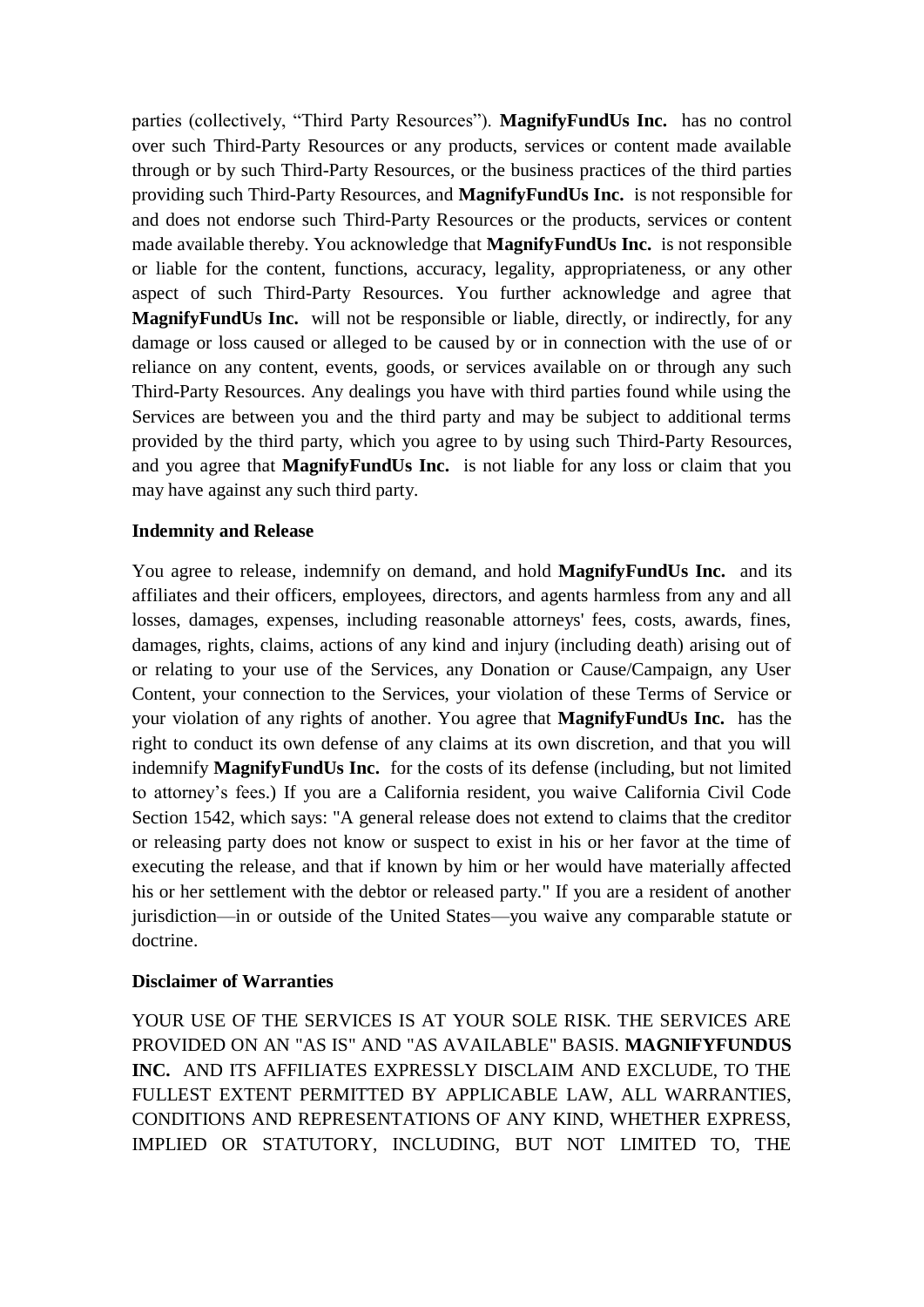IMPLIED WARRANTIES OF MERCHANTABILITY, FITNESS FOR A PARTICULAR PURPOSE, TITLE AND NON-INFRINGEMENT.

**MAGNIFYFUNDUS INC.** AND ITS AFFILIATES MAKE NO WARRANTY OR CONDITION THAT (I) THE SERVICES WILL MEET YOUR REQUIREMENTS, (II) THE SERVICES WILL BE UNINTERRUPTED, TIMELY, SECURE, OR ERROR-FREE, (III) THE RESULTS THAT MAY BE OBTAINED FROM THE USE OF THE SERVICES WILL BE ACCURATE OR RELIABLE, OR (IV) THE QUALITY OF ANY PRODUCTS, SERVICES, INFORMATION, OR OTHER MATERIAL PURCHASED OR OBTAINED BY YOU THROUGH THE SERVICES WILL MEET YOUR EXPECTATIONS.

### **Limitation of Liability**

YOU EXPRESSLY UNDERSTAND AND AGREE THAT, TO THE FULLEST EXTENT PERMITTED BY APPLICABLE LAW, NEITHER **MAGNIFYFUNDUS INC.** NOR ITS AFFILIATES WILL BE LIABLE FOR ANY (A) INDIRECT, INCIDENTAL, SPECIAL, CONSEQUENTIAL, PUNITIVE OR EXEMPLARY DAMAGES, (B) DAMAGES FOR LOSS OF PROFITS, (C) DAMAGES FOR LOSS OF GOODWILL, (D) DAMAGES FOR LOSS OF USE, (E) LOSS OR CORRUPTION OF DATA, OR (F) OTHER INTANGIBLE LOSSES (EVEN IF **MAGNIFYFUNDUS INC.** HAS BEEN ADVISED OF THE POSSIBILITY OF SUCH DAMAGES), WHETHER BASED ON CONTRACT, TORT, NEGLIGENCE, STRICT LIABILITY OR OTHERWISE, RESULTING FROM (I) THE USE OR THE INABILITY TO USE THE SERVICES; (II) THE COST OF PROCUREMENT OF SUBSTITUTE GOODS AND SERVICES RESULTING FROM ANY GOODS, DATA, INFORMATION OR SERVICES PURCHASED OR OBTAINED OR MESSAGES RECEIVED OR TRANSACTIONS ENTERED INTO THROUGH OR FROM THE SERVICES; (III) ANY PROMOTIONS AND RELATED PRIZES OR REWARDS MADE AVAILABLE THROUGH THE SERVICES; (IV) UNAUTHORIZED ACCESS TO OR ALTERATION OF YOUR TRANSMISSIONS OR DATA; (V) STATEMENTS OR CONDUCT OF ANY THIRD PARTY ON THE SERVICES; OR (VI) ANY OTHER MATTER RELATING TO THE SERVICES. TO THE FULLEST EXTENT PERMITTED BY APPLICABLE LAW, IN NO EVENT WILL **MAGNIFYFUNDUS INC.** 'S TOTAL LIABILITY TO YOU FOR ALL DAMAGES, LOSSES (INCLUDING CONTRACT, NEGLIGENCE, STATUTORY LIABILITY OR OTHERWISE) OR CAUSES OF ACTION EXCEED THE AMOUNT YOU HAVE PAID **MAGNIFYFUNDUS INC.** IN THE LAST SIX (6) MONTHS, OR, IF GREATER, ONE HUNDRED DOLLARS (\$100).

SOME JURISDICTIONS DO NOT ALLOW THE EXCLUSION OF CERTAIN WARRANTIES OR THE LIMITATION OR EXCLUSION OF LIABILITY FOR INCIDENTAL OR CONSEQUENTIAL DAMAGES. ACCORDINGLY, SOME OF THE LIMITATIONS SET FORTH ABOVE MAY NOT APPLY TO YOU. IF YOU ARE DISSATISFIED WITH ANY PORTION OF THE SERVICES OR WITH THESE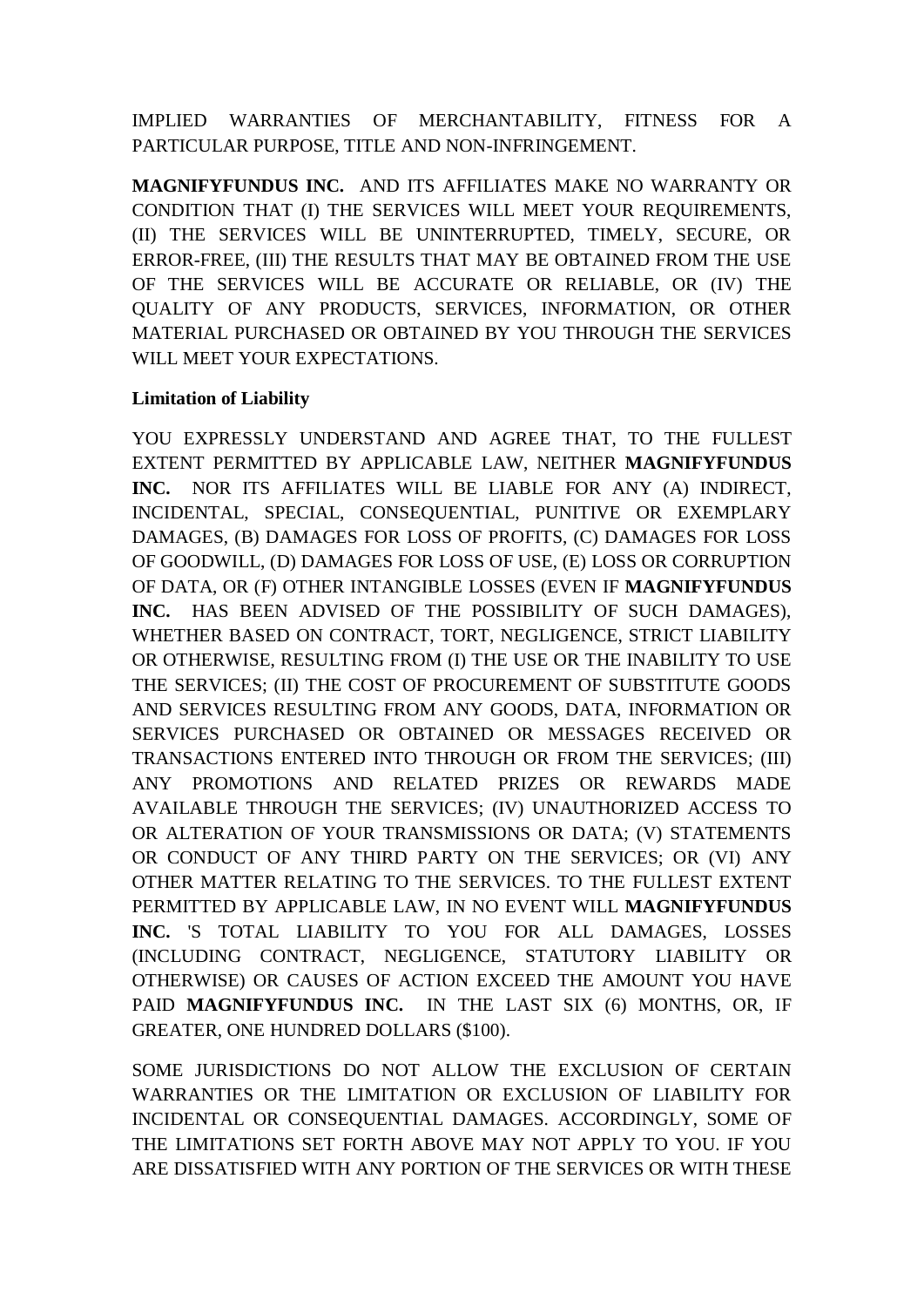TERMS OF SERVICE, YOUR SOLE AND EXCLUSIVE REMEDY IS TO DISCONTINUE USE OF THE SERVICES.

#### **Disputes**

# ARBITRATION CLAUSE & CLASS ACTION WAIVER – IMPORTANT – PLEASE REVIEW AS THIS AFFECTS YOUR LEGAL RIGHTS

### **Arbitration; Class Action Waiver**

YOU AGREE THAT ALL DISPUTES BETWEEN YOU AND US OR ANY OF OUR OFFICERS, DIRECTORS OR EMPLOYEES ACTING IN THEIR CAPACITY AS SUCH (WHETHER OR NOT SUCH DISPUTE INVOLVES A THIRD PARTY) WITH REGARD TO YOUR RELATIONSHIP WITH US, INCLUDING WITHOUT LIMITATION DISPUTES RELATED TO THESE TERMS OF SERVICE, YOUR USE OF THE SERVICES, AND/OR RIGHTS OF PRIVACY AND/OR PUBLICITY, WILL BE RESOLVED BY BINDING, INDIVIDUAL ARBITRATION AND YOU AND WE HEREBY EXPRESSLY WAIVE TRIAL BY JURY. DISCOVERY AND RIGHTS TO APPEAL IN ARBITRATION ARE GENERALLY MORE LIMITED THAN IN A LAWSUIT, AND OTHER RIGHTS THAT YOU AND WE WOULD HAVE IN COURT MAY NOT BE AVAILABLE IN ARBITRATION. YOU UNDERSTAND AND AGREE THAT, BY ENTERING INTO THESE TERMS, YOU AND WE ARE EACH WAIVING OUR RIGHT TO A TRIAL BY JURY OR TO PARTICIPATE IN A CLASS ACTION.

Notwithstanding the foregoing, nothing in these Terms of Service will be deemed to waive, preclude, or otherwise limit the right of either of us to (a) bring an individual action in small claims court; (b) pursue an enforcement action through the applicable federal, state, or local agency if that action is available; (c) seek injunctive relief in a court of law; or (d) file suit in a court of law to address an intellectual property infringement claim.

### **The Process**

Any arbitration between you and us will be settled under the Federal Arbitration Act and administered by the American Arbitration Association ("AAA") under its Consumer Arbitration Rules (collectively, "AAA Rules") as modified by these Terms of Service. The AAA Rules and filing forms are available online at **[www.adr.org](http://www.adr.org/)** by calling the AAA at 1-800-778-7879.

A party who intends to seek arbitration must first send a written notice of the dispute to the other party by certified U.S. Mail or by Federal Express (signature required) or, only if that other party has not provided a current physical address, then by electronic mail (―**Notice of Arbitration**‖). Our current address for Notice is: **MagnifyFundUs Inc.** at 3970 Oaks Clubhouse Dr. Suite110, Pompano Beach, Florida 33069, in the United States of America. The Notice of Arbitration must: (a) describe the nature and basis of the claim or dispute; and (b) set forth the specific relief sought ("**Demand**"). We agree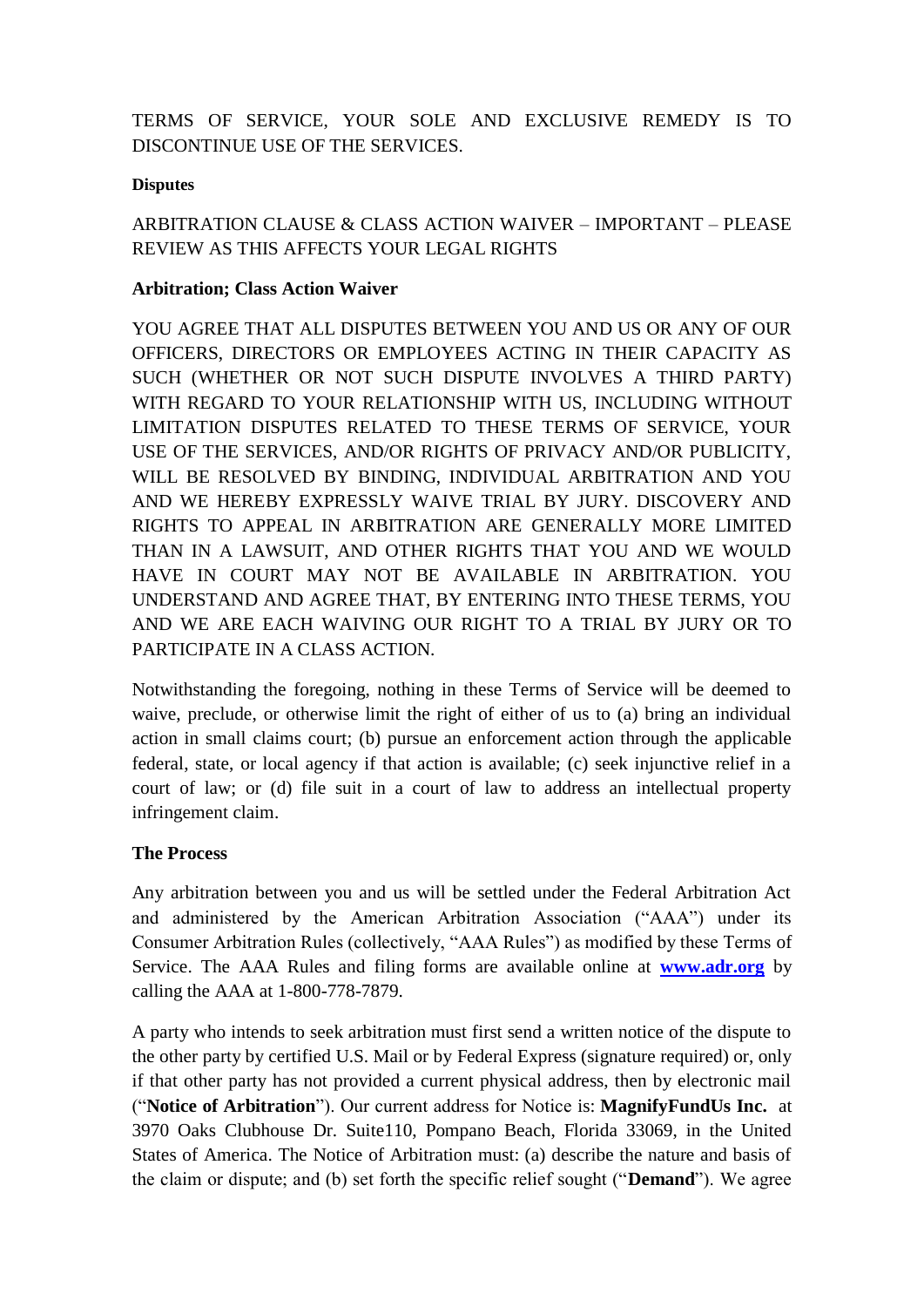to work with you and make a good faith effort to resolve the claim directly, but if we aren't successful within 60 days after the Notice of Arbitration is received, you or we may commence an arbitration proceeding. All arbitration proceedings between the parties will be confidential unless otherwise agreed by the parties in writing. During the arbitration, the amount of any settlement offer made by either of us must not be disclosed to the arbitrator until after the arbitrator makes a final decision and award, if any. If the arbitrator awards you an amount which exceeds the last written settlement amount offered by us in settlement of the dispute prior to the award, we will pay to you the higher of: (i) the amount awarded by the arbitrator; or (ii) \$1,000.00.

#### **Fees**

If you commence arbitration in accordance with these Terms of Service, we will not reimburse you for your payment of the filing fee, in which case the payment of any fees will be decided by the AAA Rules. Any arbitration hearing will take place at an agreed upon location in Fort Lauderdale, Florida, but if the claim is for \$1,000 or less, you may choose whether the arbitration will be conducted: (a) solely on the basis of documents submitted to the arbitrator; (b) through a telephone hearing or (c) by an in-person hearing as established by the AAA Rules in the county of your billing address. If the arbitration finds that either the substance of your claim or the relief sought in the Demand is frivolous or brought for an improper purpose (as measured by the standards set forth in the Federal Rule of Civil procedure 11(b), then the payment of all fees will be governed by the AAA Rules. In that case, you agree to reimburse us for all monies previously disbursed by us that are otherwise your obligation to pay under the AAA Rules. Regardless of the manner in which the arbitration is conducted, the arbitrator must issue a reasoned written decision sufficient to explain the essential findings and conclusions on which the decision and award, if any, are based. The arbitrator may make rulings and resolve disputes as to the payment and reimbursement of fees or expenses at any time during the proceeding and upon request from either party made within 14 days of the arbitrator's ruling on the merits.

- **No Class Actions.** YOU AND WE AGREE THAT EACH MAY BRING CLAIMS TO THE FULLEST EXTENT LEGALLY PERMISSIBLE AGAINST THE OTHER ONLY IN YOUR OR ITS INDIVIDUAL CAPACITY AND NOT AS A PLAINTIFF OR CLASS MEMBER IN ANY PURPORTED CLASS OR REPRESENTATIVE PROCEEDING. Further, unless both you and we agree otherwise, the arbitrator may not consolidate more than one person's claims and may not otherwise preside over any form of a representative or class proceeding.
- **Modifications to this Arbitration Provision.** If we make any future change to this arbitration provision, other than a change to our address for Notice of Arbitration, you may reject the change by sending us written notice within 30 days of the change to our address for Notice of Arbitration, in which case your account with us will be immediately terminated and this arbitration provision, as in effect immediately prior to the changes you rejected will survive.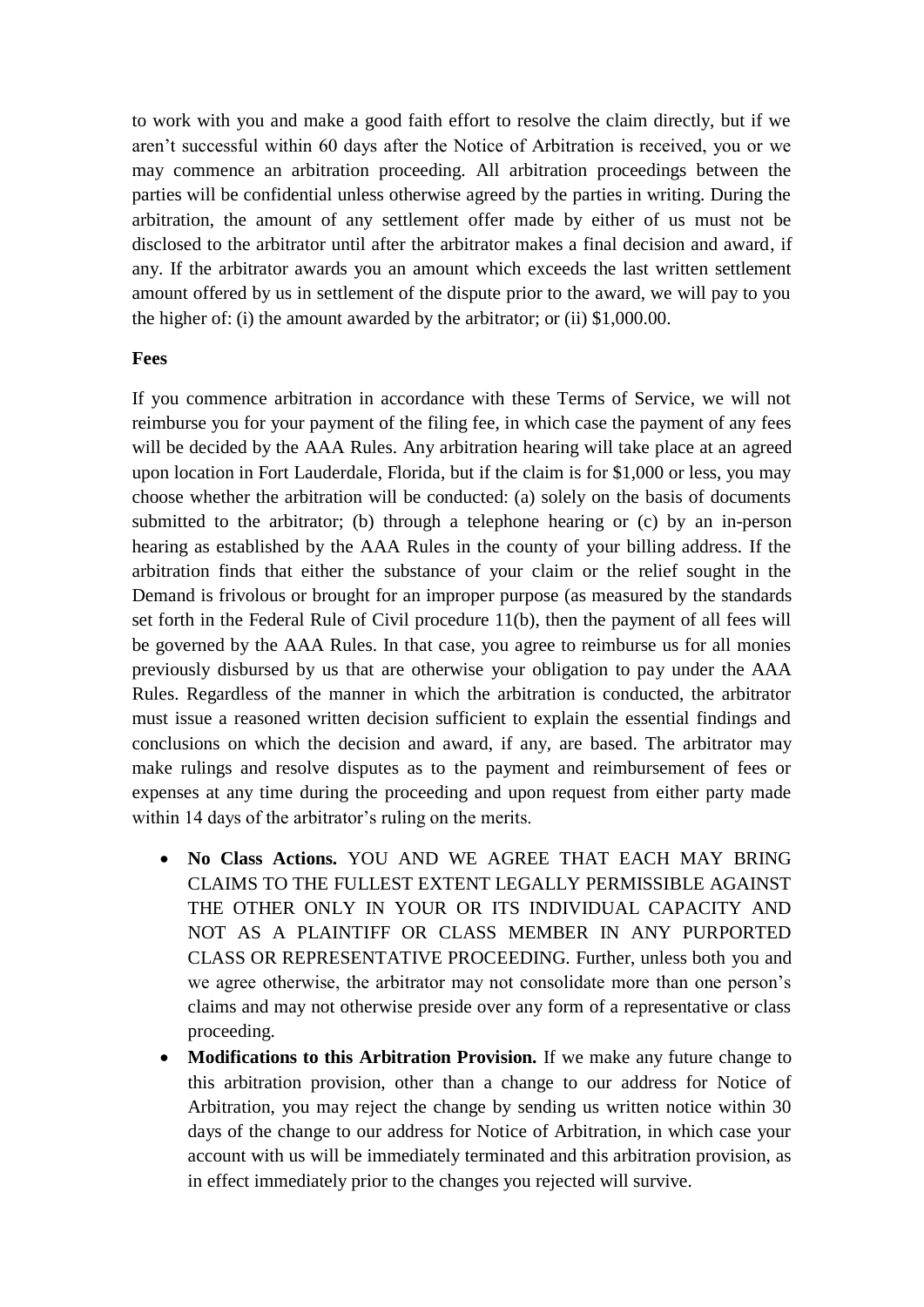**Enforceability.** If this Disputes section is found to be unenforceable, then the entirety of this Disputes section will be null and void and, in that case, the parties agree that the exclusive jurisdiction and venue described in the General section below will govern any action arising out of or related to these Terms of Service.

# **Confidentiality**

We each agree to keep the arbitration proceedings, all information exchanged between us, and any settlement offers confidential, unless otherwise required by law or requested by law enforcement or any court or governmental body. However, we may each disclose these matters, in confidence, to our respective accountants, auditors, and insurance providers.

### **Campaign Modifications and/or Termination or Deletion**

**MagnifyFundUs Inc.** reserve the right to modify, suspend or discontinue, temporarily or permanently, the Services (or any part thereof) at any time and for any reason, with or without notice, and without any liability to you or to any third party for any claims, damages, costs, or losses resulting therefrom. **MagnifyFund.org** is not responsible for any data retention of any fundraising campaign. **MagnifyFundUs Inc.** may eliminate campaign accounts without any notice and liability to the nonprofit or the donor. No claims are to be take into effect or losses resulting therefrom.

### **Termination**

You agree that **MagnifyFundUs Inc.,** in its sole discretion, may suspend or terminate your account (or any part thereof) or your access to the Services and remove and discard any User Content or data at any time and for any reason, with or without notice, and without any liability to you or to any third party for any claims, damages, costs or losses resulting therefrom.

#### **User Disputes**

You agree that you are solely responsible for your interactions with any other user in connection with the Services and **MagnifyFundUs Inc.** will have no liability or responsibility with respect thereto. **MagnifyFundUs Inc.** reserves the right, but has no obligation, to become involved in any way with disputes between you and any other user of the Services.

### **General**

These Terms of Service constitute the entire agreement between you and **MagnifyFundUs Inc.** and govern your use of the Services, superseding any prior agreements between you and **MagnifyFundUs Inc.** with respect to the Services. You also may be subject to additional terms of service that may apply when you use affiliate or third-party services, third-party content, or third-party software. These Terms of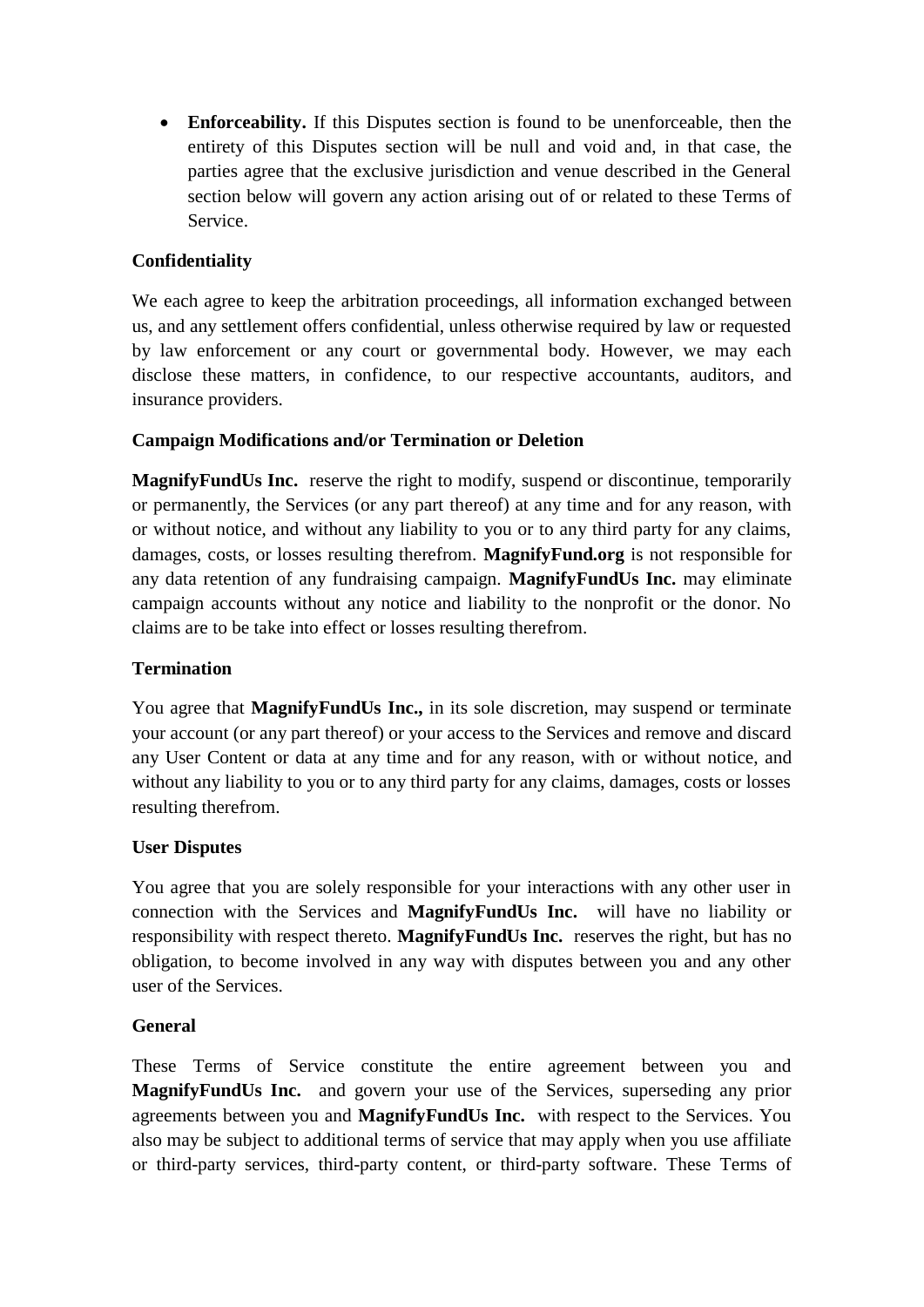Service will be governed by the laws of the State of Florida without regard to its conflict of law provisions. With respect to any disputes or claims not subject to arbitration, as set forth above, you and **MagnifyFundUs Inc.** agree to submit to the personal and exclusive jurisdiction of the state and federal courts located within Broward County, Florida. The failure of **MagnifyFundUs Inc.** to exercise or enforce any right or provision of these Terms of Service will not constitute a waiver of such right or provision. If any provision of these Terms of Service is found by a court of competent jurisdiction to be (or are otherwise) invalid, the parties nevertheless agree that the court should endeavor to give effect to the parties' intentions as reflected in the provision, and the other provisions of these Terms of Service remain in full force and effect. You agree that regardless of any statute or law to the contrary, any claim or cause of action arising out of or related to use of the Services, or these Terms of Service must be filed within one (1) year after such claim or cause of action arose or be forever barred. A printed version of this agreement and of any notice given in electronic form will be admissible in judicial or administrative proceedings based upon or relating to this agreement to the same extent and subject to the same conditions as other business documents and records originally generated and maintained in printed form. You may not assign these Terms of Service without the prior written consent of **MagnifyFundUs Inc.,** but **MagnifyFundUs Inc.** may assign or transfer these Terms of Service, in whole or in part, without restriction. If we fail to enforce any of our rights, that does not result in a waiver of that right. The section titles in these Terms of Service are for convenience only and have no legal or contractual effect. Notices to you may be made via either email or regular mail. The Services may also provide notices to you of changes to these Terms of Service or other matters by displaying notices or links to notices generally on the Platforms. **MagnifyFundUs Inc.** may, at any time, assign our rights or delegate our obligations hereunder without notice to you in connection with a merger, acquisition, reorganization or sale of equity or assets, or by operation of law or otherwise. Nothing in these Terms shall prevent **MagnifyFundUs Inc.** from complying with the law. **MagnifyFundUs Inc.** shall not be liable for any delay or failure to perform resulting from causes outside its reasonable control, including, but not limited to, acts of God, war, terrorism, riots, embargos, acts of civil or military authorities, fire, floods, accidents, strikes or shortages of transportation facilities, fuel, energy, labor, or materials.

#### **Security**

**MagnifyFund.org** is secure websites protected by **Authorize.Net** software. Your password or information cannot be viewed by anyone else using the internet. When a contribution is donated to the chosen cause, **Authorize.Net** secures the transaction process and certifies each donation. Details of your credit and/or credit card are NOT shared with anyone. All information provided by the nonprofit, representative and/or donor will be exclusively used for your purpose of information alone. You acknowledge that all information and content accessed by you using our Services is at your own risk.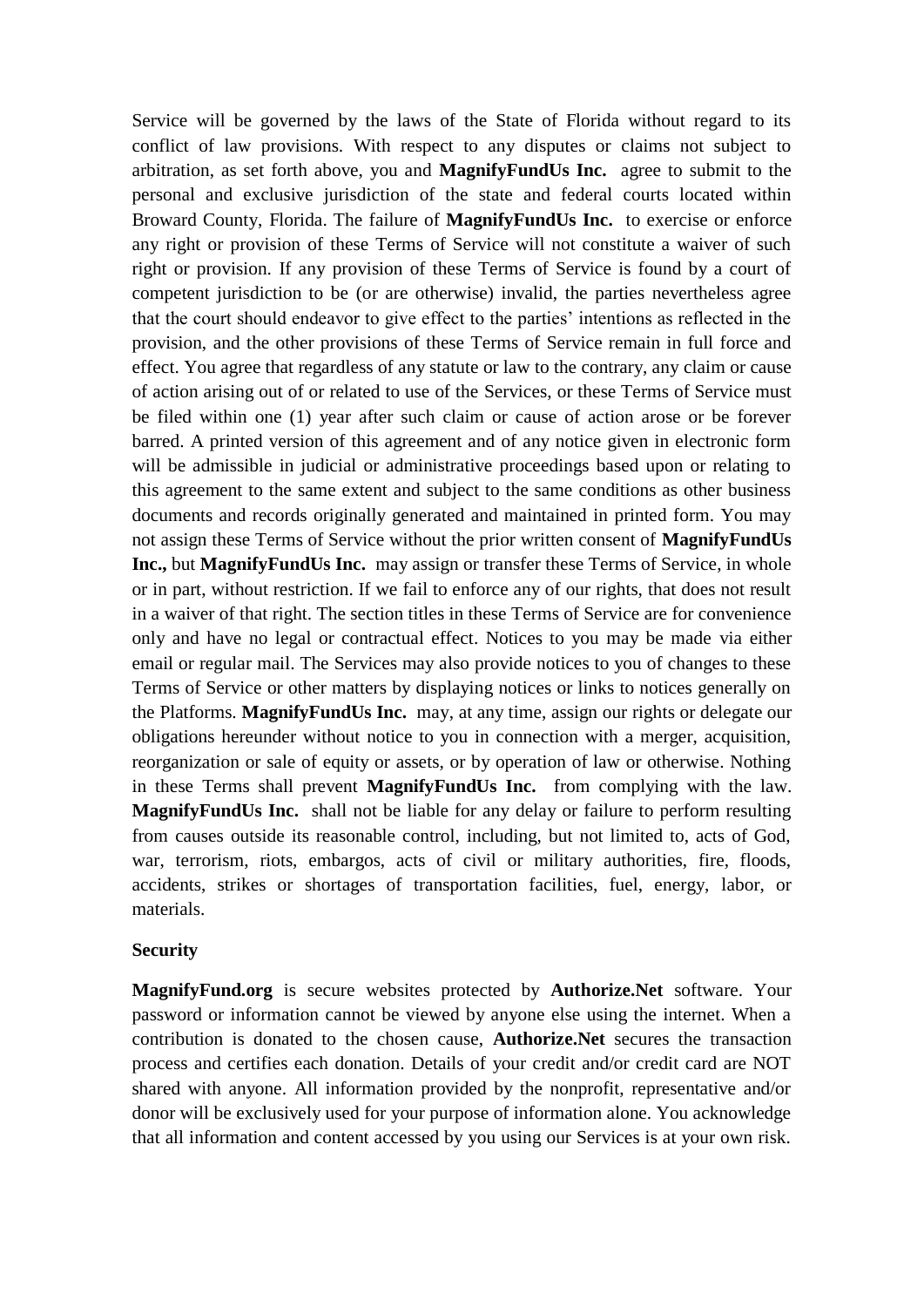There will be no contests or any other type of promotions such as raffles or rewards in exchange of a donation.

The security of your personal information is important to us, however, remember that no method of transmission over the Internet, or method of electronic storage, is 100% secure. While we strive to use commercially acceptable means to protect your Personal Information, we cannot guarantee its absolute security.

# **Right to Refuse Service**

**MagnifyFundUs Inc.** reserves the right to refuse service and block any offensive unsuitable messages, derogatory or defamatory wording that may jeopardize the image of our company, our clients and our readers. We keep the right to decide who we serve to meet the values and principles of our company. We do not support, partake or endorse any activity or wrongdoing to the environment, people's God giving rights, freedom, liberty, peace, good health and the pursue of happiness. Nor we support, partake or endorse legal defense, pornography, prostitution, commercial sex acts, human trafficking or trafficking in persons, child abuse, online predators, money laundering, any sort of work slavery, forced labor, slavery and other similar conflict-situation practices, where thereof, any customer involved in such unlawful activities will not be allowed to receive our services.

### **Changes to Terms and Conditions of Service**

These **Terms and Conditions of Service** are effective as of **(April 29, 2021)** and will remain in effect except with respect to any changes in its provisions in the future, which will be in effect immediately after being posted on this page.

We reserve the right to update or change our **Terms and Conditions of Service** at any time and you should check these **Terms and Conditions of Service** periodically. Your continued use of the Service after we post any modifications to these **Terms and Conditions of Service** on this page will constitute your acknowledgment of the modifications and your consent to abide and be bound by the modified **Terms and Conditions of Service.**

If we make any material changes to these **Terms and Conditions of Service**, we will notify you either through the email address you have provided us, or by placing a prominent notice on our website.

We may make changes to this policy at our discretion. It will be posted on our websites and announced through our newsletters. By continuing using our services in this website, it will imply you consent to be bound by the new changes within our **Terms and Conditions of Service.**